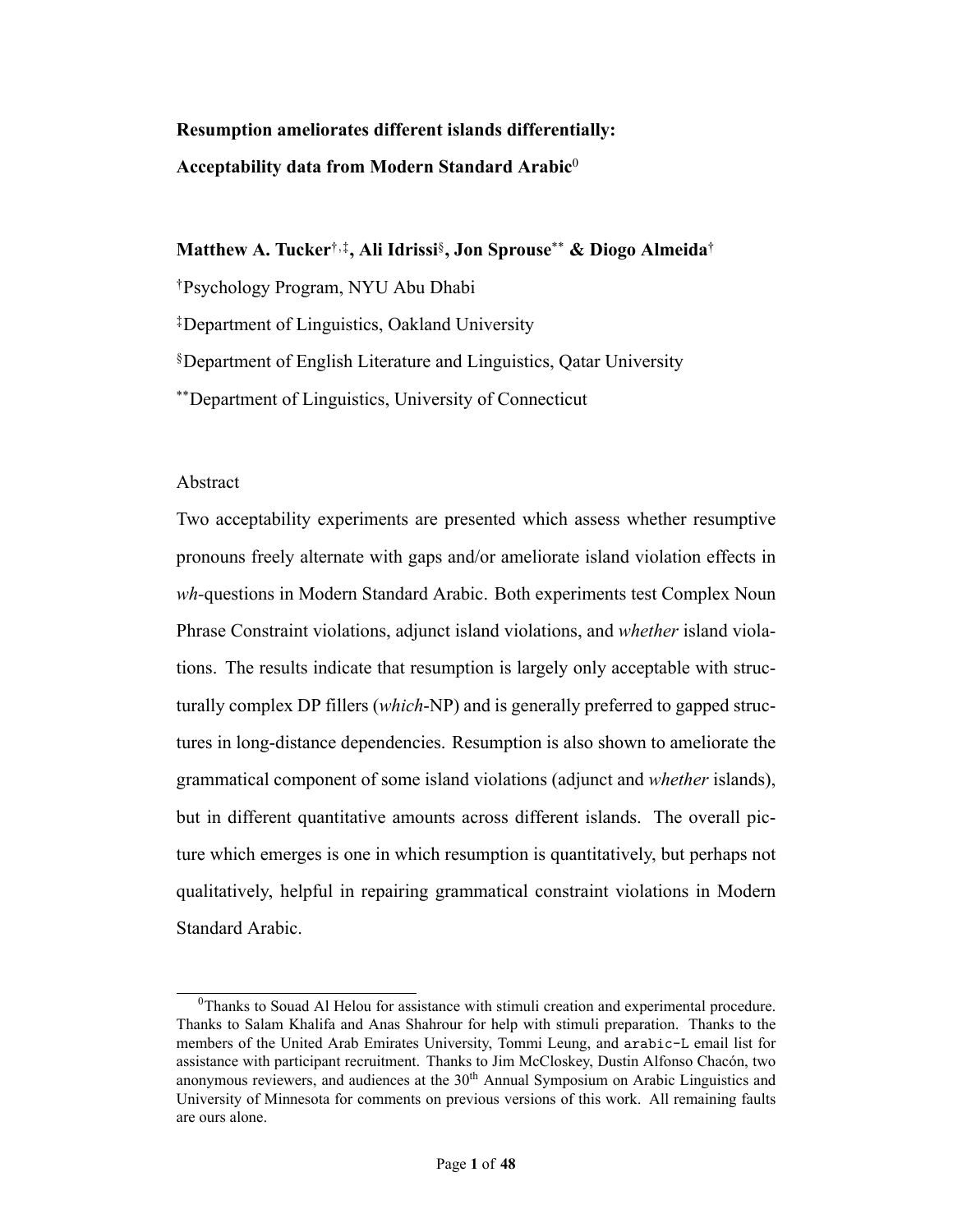### **1 Introduction**

A hallmark of natural language is the ability for sentences to contain relationships which hold between words at a potentially infinite distance, as in the case of the English *wh-*question in (1):<sup>1</sup>

(1) *Which sabre fencer<sup>i</sup>* was US Olympian and New York City resident Daryl Homer said by the commentators to be widely expected to beat  $t_i$  at the 2016 Olympics?

In (1), the syntactic and interpretative relationship between the italicized *wh*filler and the embedded verb *beat* licenses the apparent displacement of *beat*'s direct object and in interpretation of the filler (*which sabre fencer*) in the gap position after *beat*. Most notably for theories of formal linguistics and language processing, this *wh-DEPENDENCY* can obtain over a potentially infinite distance as the pattern in (1) makes clear (see, *e.g.*, Ross, 1967). This potentially infinite distance and the ubiquity of *wh-*dependencies cross-linguistically makes their study central to answering questions about the relationship between grammar and parsing.

### *1.1 The Grammatical Status of Resumption*

While most languages share the property of having overt long-distance dependencies, one dimension along which languages vary concerns whether there is widespread availability of another, related construction involving a RESUMPTIVE Pronoun (for an overview, see McCloskey, 2006 and references therein). Examples of resumptive pronouns appear in (2) for both English and a spoken variety

<sup>1</sup>Throughout this paper we use *italics* to indicate *wh-*fillers, **bold** to indicate resumptive pronouns, and *t* with coindexing to indicate gap positions of filler-gap dependencies. The use of this notation should not be construed as implicit support for a particular formal theory of the gap position (*e.g.,* traces, silent copies, deleted NPs, *etc.*).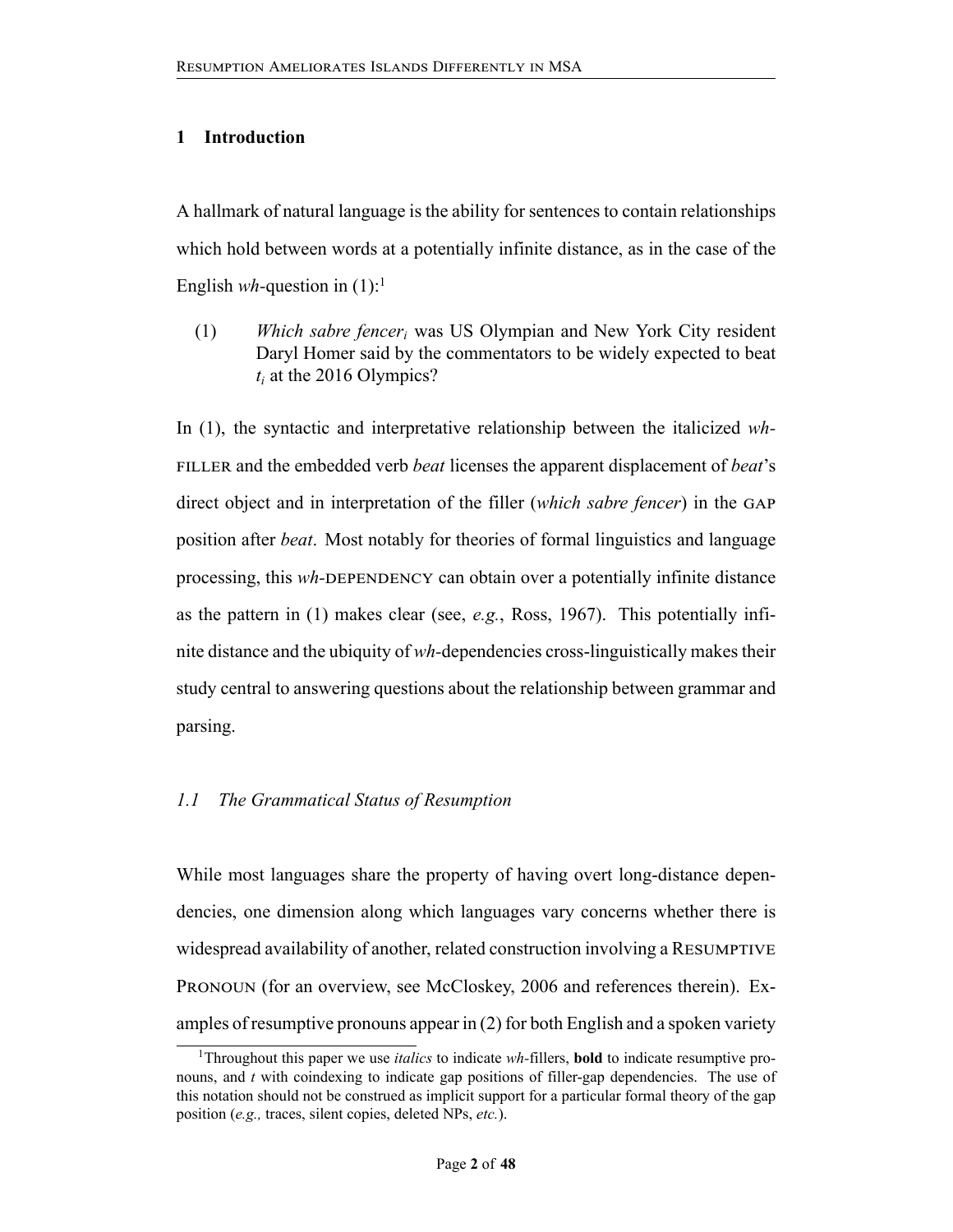### of Arabic (Levantine):<sup>2</sup>

- (2) a. That's the kind of murderer *who* Columbo usually catches **them** before the end of the episode.
	- b. *miin/ʔajja<sup>i</sup> mariidˤ* zeerit**-o***<sup>i</sup> who/which patient<sup>i</sup>* visited.3fs**-him***<sup>i</sup>* Naadia naadia. "*Who/which patient* did Nadia visit (**him***i*)?" (Aoun, Benmamoun, & Choueiri, 2010:132)

Following McCloskey (2006), we take a resumptive pronoun to be any pronoun obligatorily coreferent with a sentence-internal filler which appears in the tail position of a filler-gap dependency.

Resumption is famously known to vary cross-linguistically in the extent to which it is accepted in distinct grammatical constructions and in distinct languages. While theoretical formulations of this distinction differ, a common strand of thought has taken languages to fall into two classes: (i) LIMITED resumption languages where resumption is generally dispreferred and appears only in limited grammatical constructions (such as English and Brazilian Portuguese) and (ii) pervasive resumption languages where resumption is much more pervasive and even required in some contexts (such as Irish, Hebrew, or Arabic).<sup>3</sup>

While English is often touted as an example of a limited resumption language based upon off-line judgments, the picture is not obviously so clear-cut as grammaticality judgments would lead one to believe. Resumptive pronouns were noticed to be somewhat widespread in spoken English by Kroch (1981) and Prince (1990). Corpus studies of English also suggest a higher rate of resumption that might have been expected by this categorization of English as a limited

<sup>&</sup>lt;sup>2</sup>In this paper we use the following abbreviations in glossing:  $1/2/3 = 1<sup>st</sup>/2<sup>nd</sup>/3<sup>rd</sup>$  person,  $M/F =$ masculine/feminine gender,  $S/P = \frac{\text{singular}}{\text{plural number}}$ ,  $\text{COMP} = \text{complementizer}$ ,  $\text{NEG} = \text{nega}$ tion.

<sup>&</sup>lt;sup>3</sup>Crucially, here we will not distinguish between so-called "intrusive" and "grammaticalized" pronouns based upon the availability of bound readings (Chao & Sells, 1983; Sells, 1984) or "apparent" and "true" resumption based upon the availability of reconstruction (Aoun, Choueiri, & Hornstein, 2001; Aoun et al., 2010; see also the distinction between "Class 1" and "Class 2" languages from Dermidache, 1991). This is done because we will ultimately suggest that this distinction is better viewed as a quantitative, not qualitative, one.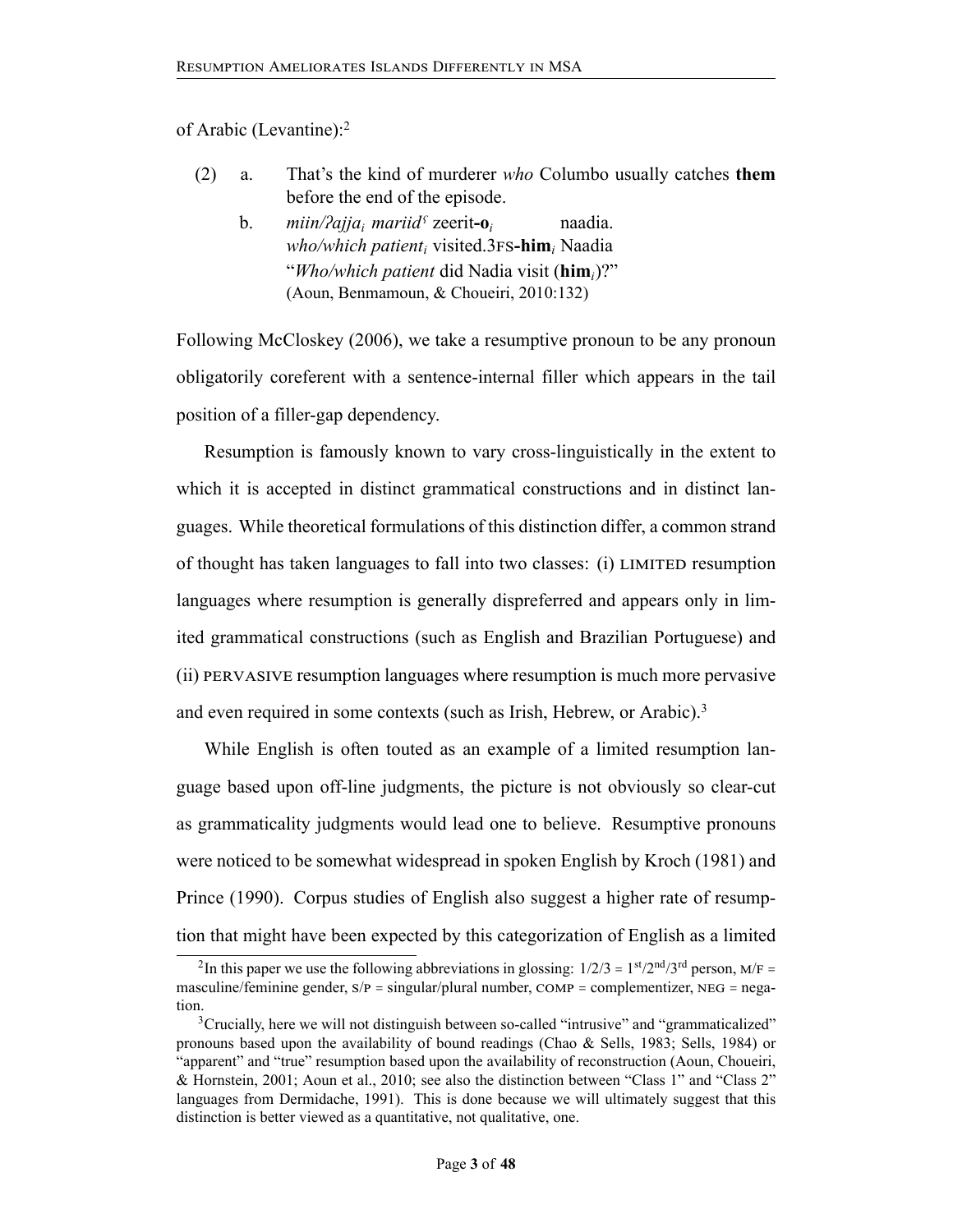resumption language (Bennett, 2008). Perhaps even more perplexingly, despite their widespread appearance in spontaneous speech and writing, it has not been straightforward to demonstrate that their usage correlates with acceptability in the minds of experimental participants. Zukowski & Larsen (2004) and Ferreira & Swets (2005), for instance, have demonstrated that speakers are not willing to accept resumptives that they themselves have previously produced.

On the other hand, languages such as Irish, Hebrew, or Arabic are typically characterized as pervasive resumption languages — so much so that resumption can be shown to be required in particular constructions.<sup>4</sup> Just how pervasive the acceptability of resumptive pronouns is in these languages is also unclear, however, as differences exist among Hebrew and Arabic (Shlonsky, 1992) and among regional varieties of Arabic (Aoun et al., 2001; Malkawi & Guilliot, 2007) as to which constructions allow resumptive pronouns, suggesting that these languages do not form a unitary class on distributional evidence alone. Experimentally, the empirical state of affairs is no clearer for these languages. In Hebrew, Meltzer-Asscher, Fadlon, Goldstein, & Holan (2015) showed that speakers are often unwilling to accept written resumptive pronouns (though they will accept auditorily presented resumptives). Similarly, Farby, Danon, Walters, & Ben-Shachar (2010) show that resumption is dispreferred in Hebrew relative clauses and slightly improved compared to gaps in island violations, though overall ratings for sentences with resumptive pronouns in all constructions were quite low. Both of these findings are quite striking from the point of view of theoretical studies such as Shlonsky (1992), which take resumptives to be freely varying in these same structural positions in Hebrew and required in Arabic.<sup>5</sup>

<sup>4</sup>These languages are all frequently the focus of studies on resumption. For Irish, see especially McCloskey (1979; 1990); for Hebrew, see especially Borer (1984) and Dermidache (1991); and for Arabic, see especially Aoun (1981); Aoun et al. (2001); and Aoun et al. (2010). For both Hebrew and Arabic together, see Shlonsky (1992).

<sup>&</sup>lt;sup>5</sup>As a reviewer points out, one issue which is raised by studies which ask for retrospective judgments on resumption is whether linguistically naive speakers employ prescriptive behavior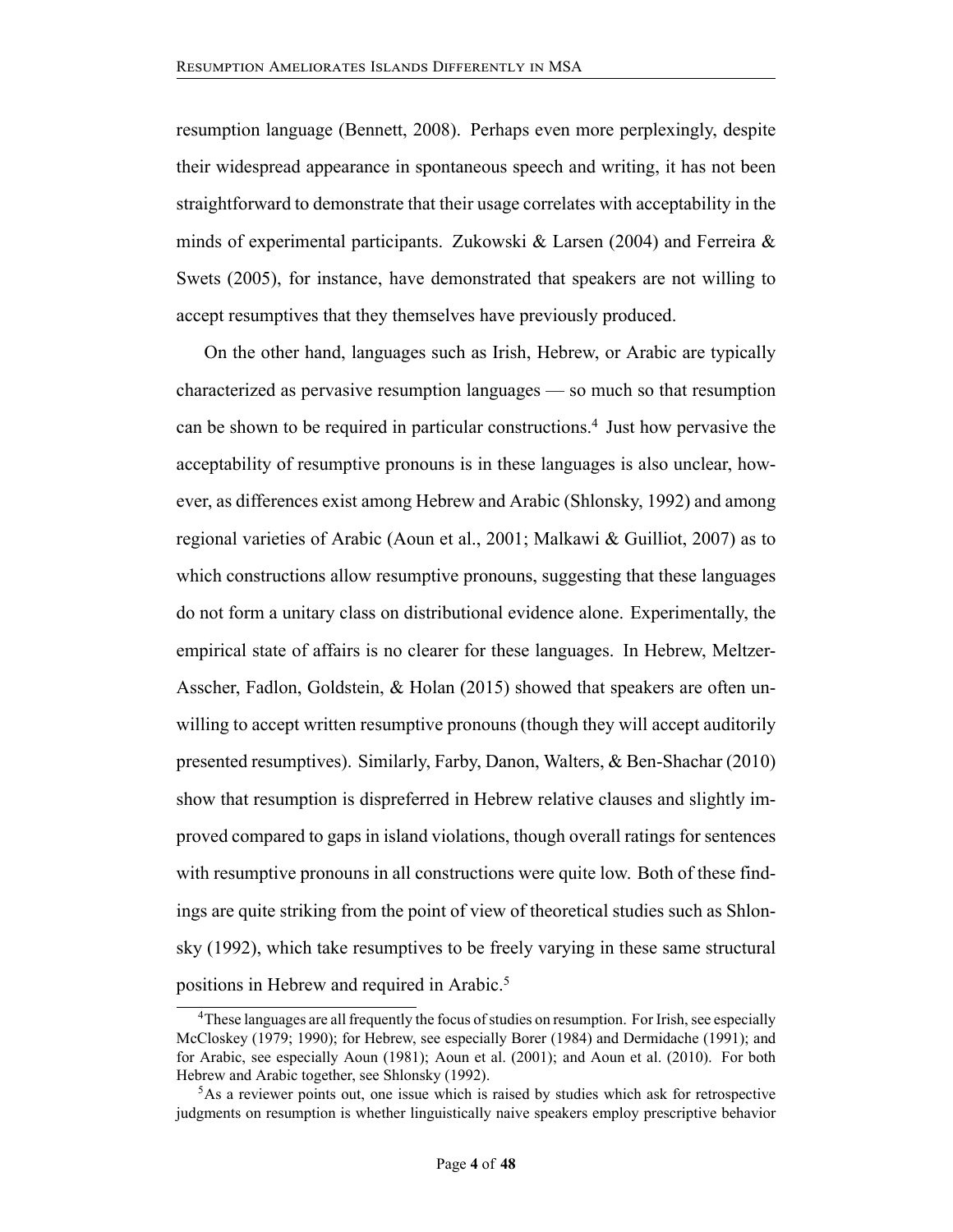The gestalt which emerges from this literature is that while theoretical accounts of resumption have posited good reasons to believe that there is some difference between pervasive and limited resumption languages, what remains less clear is whether this difference is one of quality or quantity, especially given the results from Hebrew.<sup>6</sup> Moreover, it remains unclear what the relationship is between the grammaticality judgments which underpin the theoretical work on resumption and the acceptability measures used in experimental studies which call the generalizations of this theoretical work into question.

### *1.2 Resumption and Island Amelioration*

One place where this heterogeneous literature on resumption coalesces around a consensus involves the interaction of resumption with constructions which independently disallow filler-gap dependencies, such as SYNTACTIC ISLANDS (Ross, 1967, *et seq.*). Attempts to construe a *wh-*filler with a gap inside of these structures usually results in extreme degradation or wholesale ungrammaticality  $(3)$ :<sup>7</sup>

(3) \* *What<sup>i</sup>* did Poirot investigate the cause of [because he couldn't understand the reason for *ti*]?

While the bracketed structure in (3) is acceptable without a *wh-*dependency, as is the independent creation of long-distance *wh-*filler-gap dependencies, sentences like that in (3) are degraded. The typical explanation for these effects, stemming

when rejecting a resumptive in favor of a gap. In English, for instance, resumption is certainly prescriptively derided in general. This is potentially an issue in Modern Standard Arabic, a language with a robust classical grammatical tradition which informs modern prescriptive norms. Since our aim is to investigate the interaction of resumption with grammatical islands (see below), we have no choice but to freely consider gaps and resumptive pronouns together in order to provide a comparison between the two options for expressing the tail of the filler-gap dependency.

 $6N$  Note that this issue becomes more acute if we also consider the data discussed in note 3 concerning bound readings of resumptive pronouns, which some English speakers from the Midwest (including the first author) do allow (Sells, 1984).

<sup>7</sup>Where relevant, we use [brackets] to denote island structures while remaining agnostic to constituency within that structure.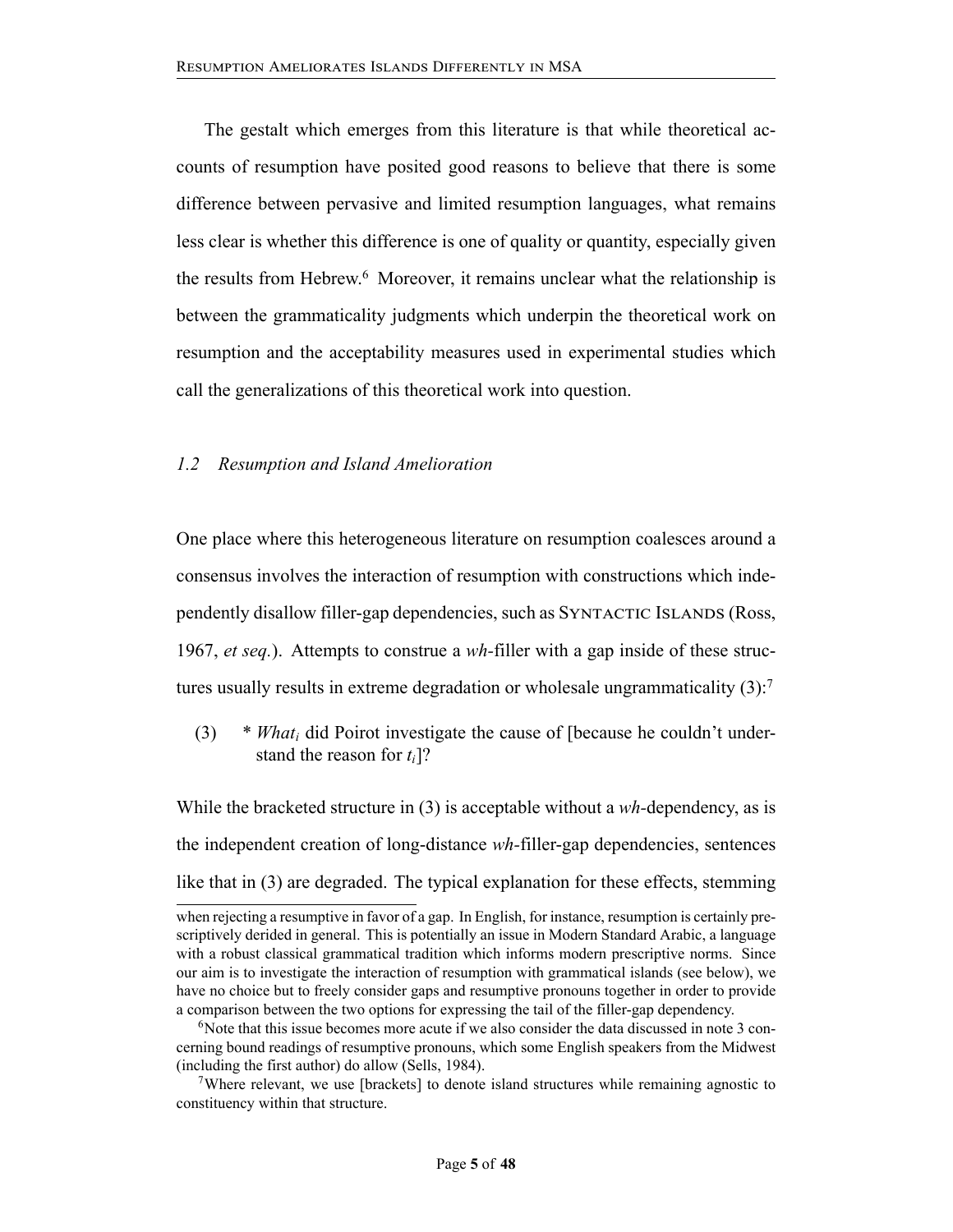from the work of Ross (1967), is that the grammatical process responsible for the creation of filler-gap dependencies cannot operate out of these structures.

Many researchers have hypothesized that a resumptive pronoun in the place of the gap might ameliorate or even fully rescue island violations (Kroch, 1981, *et seq.*), a logical theoretical conclusion given the hypothesis that island unacceptability is somehow driven by constraints on the creation or representation of the gap itself. Amelioration is also generally expected in lines of inquiry which take resumptive pronouns to facilitate sentence processing, a procedure which is arguably more difficult in the face of a syntactic island.<sup>8</sup> That resumptives might indeed ameliorate islands is seemingly confirmed by judgments such as those in (4), where the native speaker intuitions indicate that resumption ignores island constraints or improves the resulting grammaticality:<sup>9</sup>

- (4) a. *ʔajja sˤaħn<sup>i</sup>* baddkun taʕrfo which  $dish_i$  want.2p know.2p [ whether ordered.3FS<sup>\*</sup>(-it<sub>*i*</sub>)</sub> Laila [ ʔəza tˤalabit**\*(-o***i***)** laila b-l-matˤʕam in-the-restaurant ] ]? "*Which dish<sup>i</sup>* do you want to know [whether Laila ordered **\*(it***i***)** in the restaurant]?"
	- b. ? *Who<sup>i</sup>* did McNulty aggressively question [the rumor that Lester knew **them***i*]?

However, experimental confirmation of this intuition has been notoriously hard to come by in the literature, at least from the previous studies on English. The vast majority of studies suggest that resumption does not significantly rescue an island violation (Alexopoulou & Keller, 2007; Heestand, Xiang, & Polinsky, 2011; Clemens, Scontras, & Polinsky, 2012 and Polinsky, Clemens, Morgan, Xi-

<sup>&</sup>lt;sup>8</sup>See Kroch (1981); Prince (1990); Erteschik-Shir (1992); Asudeh (2004; 2011; 2012); and Hofmeister & Norcliffe (2013); among many others. For the claim that islands are difficult to process, see Sprouse, Wagers, & Phillips (2012) and references therein.

 $9(4a)$  is from Lebanese Arabic (Aoun et al., 2010:146). The strongest formulation of this claim is that resumption is required as a LAST RESORT when filler-gap dependency formation is blocked and dispreferred otherwise (Kroch, 1981; Shlonsky, 1992; Fox, 1999; and Aoun et al., 2001).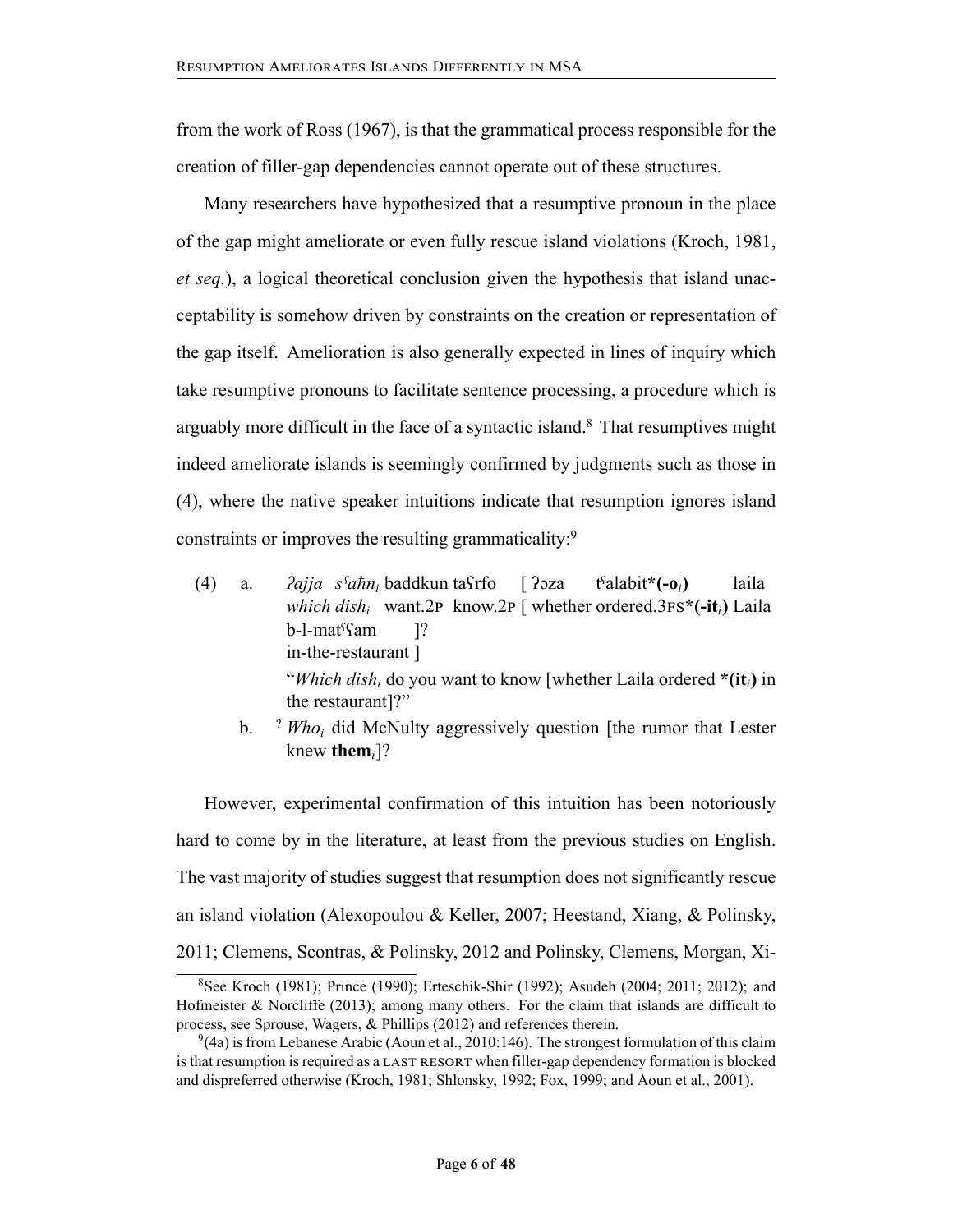ang,  $\&$  Heestand, 2013).<sup>10</sup> This is not a ubiquitous finding, however, as Ackerman, Frazier, & Yoshida (2015) have shown that forced-choice tasks do reveal some measure of acceptability judgment amelioration in islands, a result which aligns with the theoretical literature's conclusion that gaps are strongly unavailable inside islands. Finally, Beltrama  $\&$  Xiang (2017) have suggested that grammaticality or acceptability may not be improved by resumption in an island, but comprehensibility may be, insofar as speakers reported sentences with a resumptive pronoun as more interpretable than those with gaps. Beltrama  $\&$  Xiang (2017) conclude that there is a processing benefit to resumption inside islands, but that benefit is due to increased understanding of intended meaning, not acceptability.

However, as noted above, English may not be the ideal target language for experimental studies of resumption owing to its status as a limited resumption language. Only one study that we are aware of that directly addresses the relationship between resumption and islands in pervasive resumption languages. In two experiments, Farby et al. (2010) examined whether Hebrew resumption was preferred to gapping in structures with and without islands and demonstrated that resumption was actually dispreferred in non-island contexts but marginally preferred in island-violating filler-gap dependencies. This dovetails with results from Meltzer-Asscher et al. (2015), who also showed that resumption is disfavored by Hebrew speakers in written presentation, even in non-island contexts.

Stepping back, we can observe a disconnect between the theoretical and experimental literature on resumption: whereas the theoretical literature suggests that island violations should be greatly improved by the presence of a resumptive pronoun, the core finding from each of the English studies is that acceptability does not meet grammaticality threshold criteria even when a resumptive pronoun

<sup>&</sup>lt;sup>10</sup>Similar conclusions can be drawn from the results reported in McDaniel & Cowart (1999); McKee & McDaniel (2001); Keffala & Goodall (2011); Keffala (2011); and Han et al. (2012), if one draws a distinction between subject and object gaps in island contexts.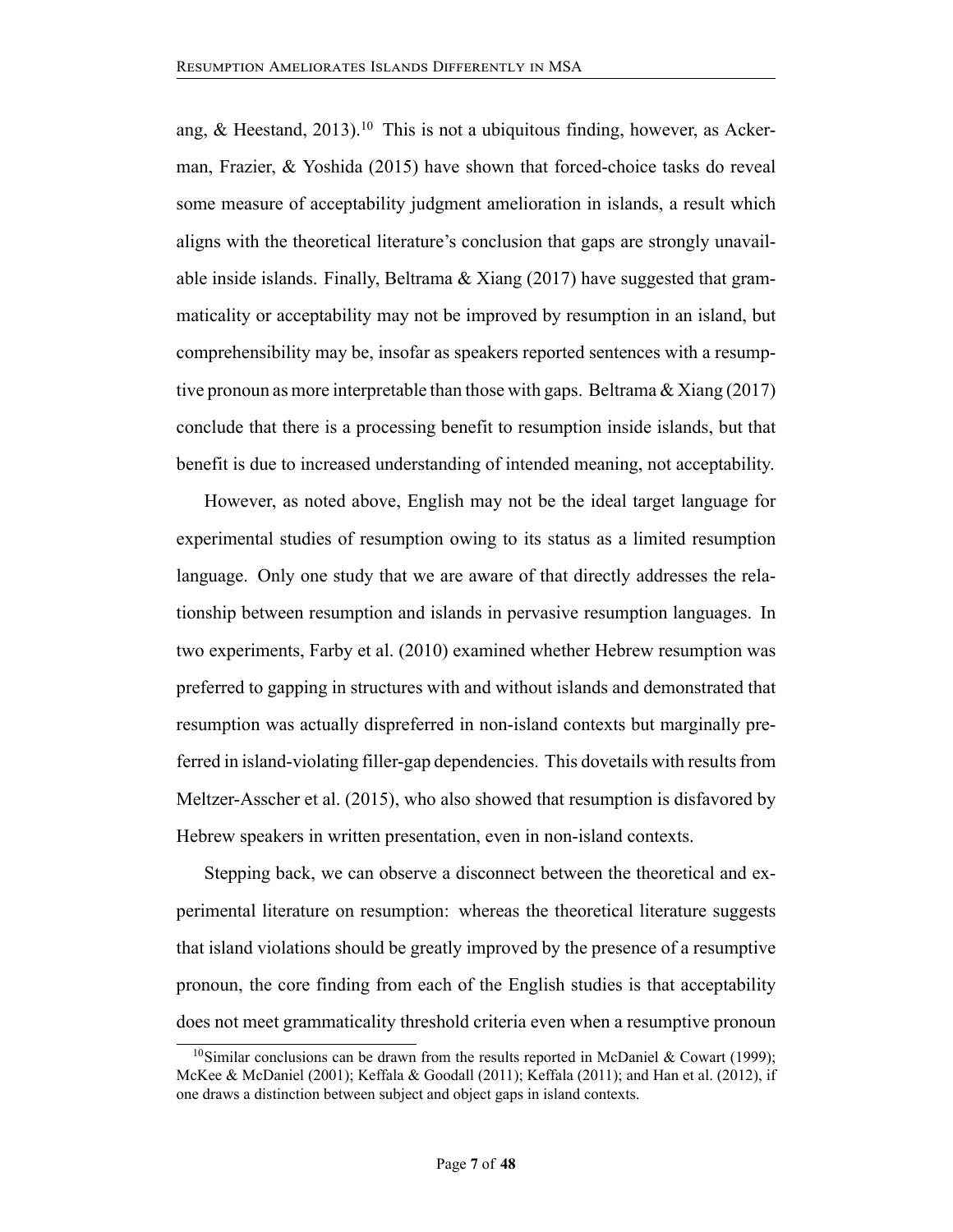appears in an island. However, one must ask whether this could be due to the unacceptable nature of resumptive pronouns more generally in limited resumption languages. Against this backdrop it is somewhat curious that previous studies on Hebrew show only a marginal preference for resumption in island contexts, calling into question the characterization of pervasive and limited resumption languages as a qualitative distinction. However, literature from pervasive resumption languages is not the norm in psycholinguistic work and has only begun to emerge in recent years, leaving the vast preponderance of experimental evidence coming from English or other limited resumption languages.

Here, we aim to add to this emerging literature by examining the behavior of resumption in islands in Modern Standard Arabic, a language which allows resumption in constituent *wh*-questions (5a) and can even employ resumption to amnesty violations of the Empty Category Principle/*that-*Trace Effect (5b):

- (5) a. *ʔajja kitaabin<sup>i</sup>* ʔiʃtarat-**hu***<sup>i</sup> which book<sup>i</sup>* bought.3FS-it Laila from the-bookstore laila min al-maktabati? "*Which book<sup>i</sup>* did Laila buy **it***<sup>i</sup>* from the bookstore?" (Aoun et al., 2010:136)
	- b. *ʔajja ʔawladin<sup>i</sup>* qult-um ʔanna-**\*(hum***i***)** fi-l-bajti. *which children<sup>i</sup>* said-2p that-**\*(they***i***)** in-the-house "*Which children<sup>i</sup>* did you say that **they***<sup>i</sup>* were in the house?" (Aoun et al., 2010:137)

Modern Standard Arabic therefore provides a fruitful grammatical context with pervasive resumption which is demonstrably capable of repairing violations of grammatical constraints. All else being equal, one would expect that resumption should have an ameliorating effect on island violations in this language, if such an effect indeed exists.<sup>11</sup>

<sup>&</sup>lt;sup>11</sup>It is certainly *a priori* possible that spoken dialectal Arabic could differ in its treatment of resumption and islandhood from the variety that forms the object of our study, Modern Standard Arabic. However, our study uses written stimuli, and there are no conventions for writing spoken Arabic in a uniform way. See Aoun & Choueiri (2000); Aoun et al. (2001); Guilliot & Malkawi (2006); Malkawi & Guilliot (2007); and Aoun et al. (2010) for discussions of dialectal differences in the availability of resumption in general.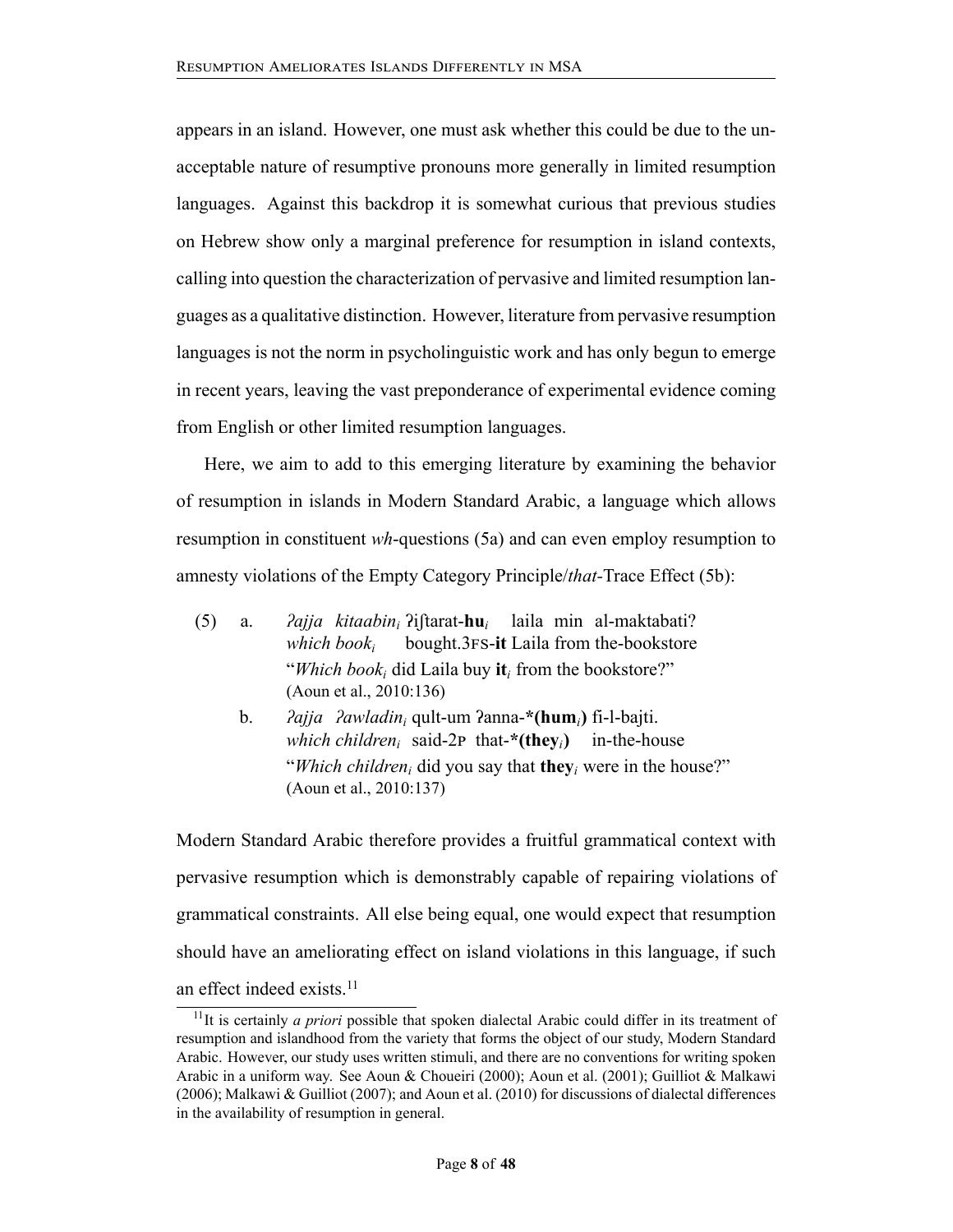# *1.3 The Present Study*

The two experiments reported here attempt to add data concerning three major questions to the literature examining the relationship between resumption and island amelioration: (1) Do pervasive resumption languages such as Arabic show differential results concerning island amelioration by pronominal resumption? (2) Does the amelioration effect of resumption — if it exists — appear differentially by island type? and (3) Can the acceptability improvement induced by resumption (relative to gapped structures) be shown to ameliorate the grammatical constraint on island extractions independent of other acceptability costs associated with islands? These questions are examined in two experiments using three islands: *whether* islands, adjunct islands, and the Complex Noun Phrase Constraint.

### *1.3.1 Methodology*

The methodology we use to address these questions, especially the component of acceptability question, is the factorial Likert-acceptability designs reported in Sprouse et al. (2012); Almeida (2014); and Sprouse, Caponigro, Greco, & Cecchetto (2016). We opt to use this design due to its demonstrated ability to separate island effects from other known influences on off-line ratings due to extragrammatical processing concerns. Sprouse et al. (2012) and other researchers note that there are two key processing constraints that every island-violating extraction also violates (see also Kluender & Kutas, 1993 and Hofmeister & Sag, 2010, among others):

- $(6)$  a. LENGTH: There is a cost associated with long-distance filler-gap dependency formation/parsing — longer dependencies are harder to create/parse than shorter dependencies.
	- b. STRUCTURE: There is a cost associated with island structures island structures are complex, and building/parsing them requires more work than building/parsing non-island structures.<sup>12</sup>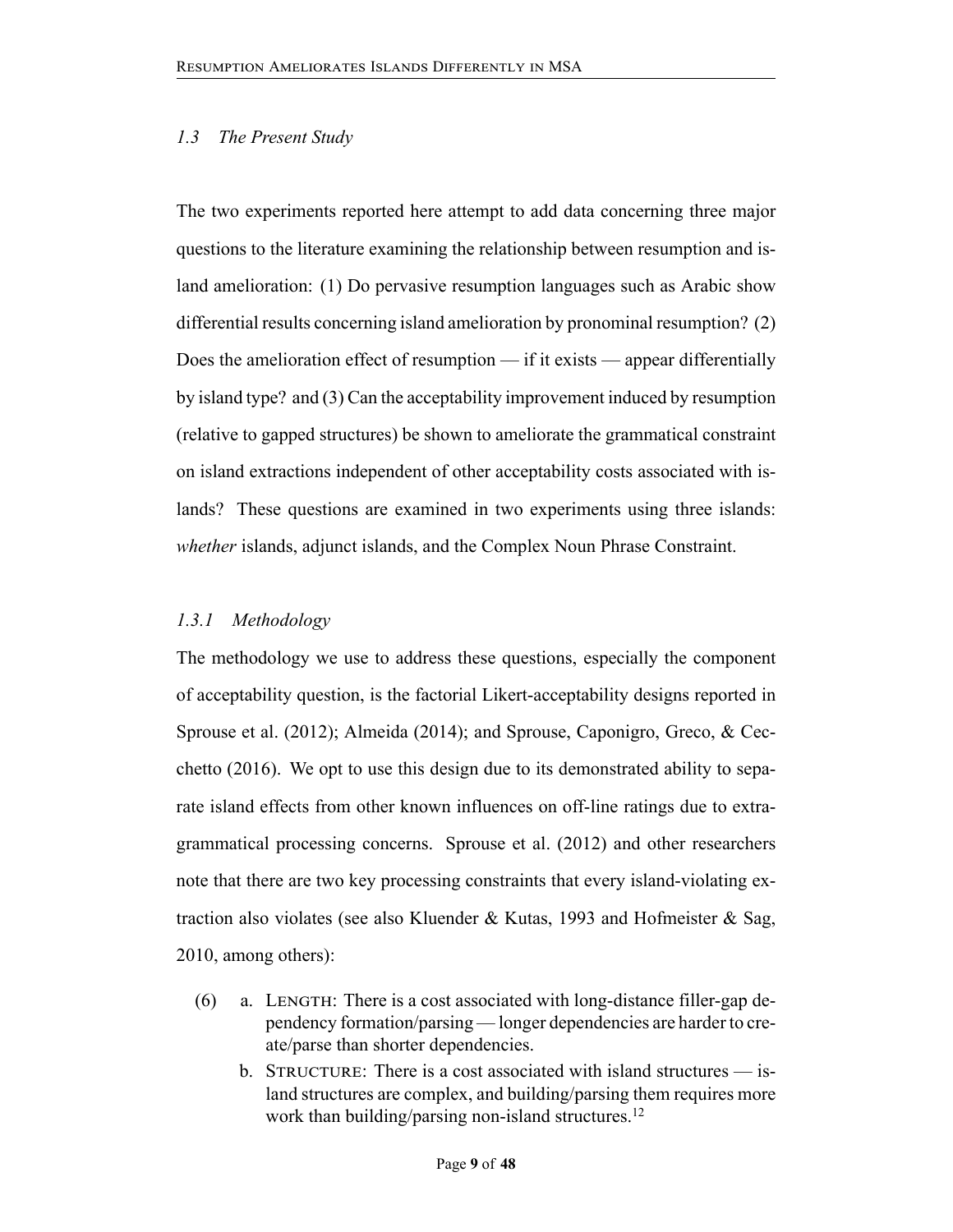

Figure 1: Predicted factorial plots for a linearly additive (no island, left) result and a superadditive (island, right) result.

Starting with Sprouse et al. (2012), it has been shown repeatedly that one can assess the components of length and structure penalties in island violation structures in fully-crossed experimental designs which manipulate both length and structure simultaneously. As Sprouse et al. (2012) demonstrate (and which was replicated for Brazilian Portuguese by Almeida, 2014 and Italian by Sprouse et al., 2016), island violations do not incur ratings which are a simple linear addition of the penalties incurred by long dependency length and island structure alone (see Figure 1). In contrast to what one would expect if island violations were simply the combination of long dependencies from difficult structures (the linear additive scenario; left sub-plot), island violations in English, Italian, and Brazilian Portuguese have been shown to be greater than the sum of length and structure penalties alone (the SUPER ADDITIVE scenario; right sub-plot).

While the studies in Sprouse et al. (2012); Almeida (2014); and Sprouse et al. (2016) were designed to assess the predictions of various grammatical and

 $12$ Throughout this paper, we leave the precise nature of the complexity underlying island structures somewhat vague, since its specification is not necessary for the claims we ultimately make — we simply follow the general assumption that some property of island structures makes them hard to construct and/or process. See Kluender & Kutas (1993) and Hofmeister & Sag (2010) for specific proposals about this complexity in terms of general processing constraints such as a lexical semantic complexity attributed to the members of the island construction. However, these specific complexity effects are sometimes not present in experimental studies which directly assess their presence; see the discussion in Sprouse et al. (2012).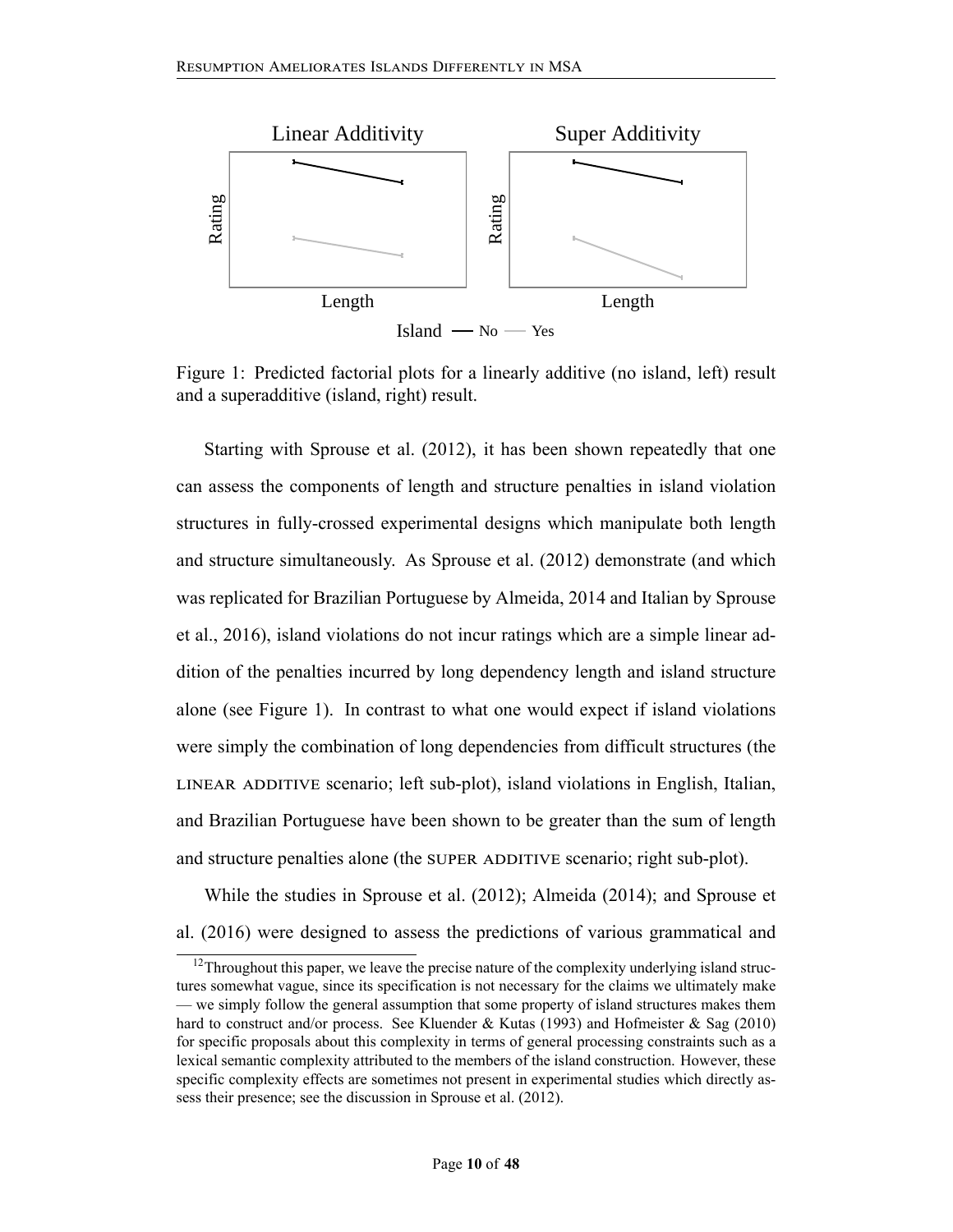psycholinguistic models of island effects, here we focus on another application of this design and reasoning: its ability to *define* the presence of an island effect in rating studies. If a crossed design yields a superadditive result, then by the logic in Sprouse et al. (2012), *et seq.*, an island is present and being violated in the stimuli. If, on the other hand, a linearly additive pattern results, then one cannot conclude that any observed decrease in rating is attributable to more than processing considerations (defined in terms of length and structure) alone.

Here we employ this line of reasoning to assess whether resumptive pronouns in Arabic ameliorate islands. We begin by attempting to demonstrate that island effects obtain in three structures in Modern Standard Arabic (MSA): (1) *whether*islands, (2) adjunct islands, and (3) Complex Noun Phrase Constraint (CNPC, Ross, 1967) violations. We then ask whether the addition of a resumptive pronoun in the tail position of the dependency changes the resulting picture from a superadditive to linearly additive one, a picture which is consistent with the grammatical idea that resumption has an ameliorating effect.

### **2 Experiment 1**

Experiment 1 attempts to replicate as closely as possible, for MSA, the constituent question designs in Sprouse et al. (2012) and Sprouse et al. (2016) with the addition of resumptive pronoun conditions which allow assessment of the impact of resumption on superadditivity.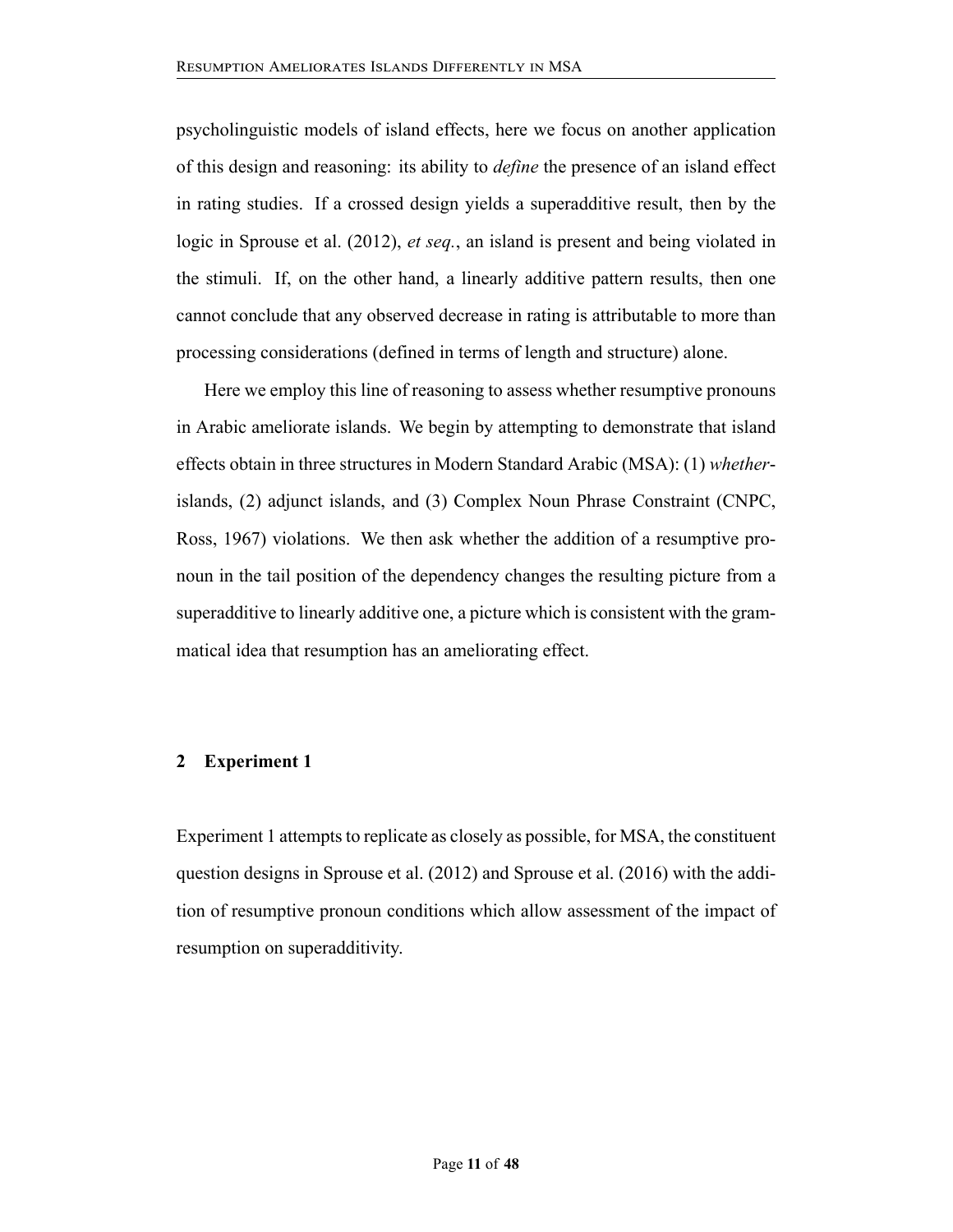#### *2.1 Participants*

Participants were 123 native speakers of Arabic and proficient readers of Modern Standard Arabic by self report (81 female; mean age 22.5 years). Participants were all either students or faculty at the United Arab Emirates University (UAEU), New York University Abu Dhabi (NYUAD), or members of their families recruited by word-of-mouth.<sup>13</sup> Nearly all participants were self-reported native speakers of Emirati Arabic, a variety of the Gulf spoken dialect of Arabic.<sup>14</sup>

All participants provided informed consent and were compensated for 45 minutes of time. This and the subsequent experiment were approved by both the NYUAD Institutional Review Board as well as the UAEU Ethics Committee.

### *2.2 Materials & Design*

For this experiment, three islands were selected from the set created for the experiment in Sprouse et al. (2012) and Sprouse et al. (2016): (i) WHETHER ISLANDS, (ii) ADJUNCT ISLANDS, and (iii) violations of the CNPC. Equivalent sentences with a constituent *wh*-question dependency that spanned these islands were constructed in Modern Standard Arabic:<sup>15</sup> (i) *whether* islands involved complement

<sup>&</sup>lt;sup>13</sup>The recruitment at the UAEU also explains the discrepancy in gender balance — instruction at the UAEU is conducted on gender-segregated campuses and the majority of recruitment was conducted by a female research assistant on the female campus.

<sup>&</sup>lt;sup>14</sup>We include this detail because the spoken Arabic dialects are well-known for displaying differences in the acceptability of resumption across constructions (Malkawi & Guilliot, 2007; Aoun et al., 2010), and it is almost certainly the case that a participant's spoken dialect exerts influence on judgments of MSA sentences, especially in rare or marginal constructions. However, since Emirati Arabic resumption has never been the focus of detailed theoretical work, we must leave this matter for future research, noting only here that our data represent the judgments of a largely Emirati population. To our knowledge, the only other dialects represented in our participant pool are Palestinian and Sudanese Arabic.

<sup>&</sup>lt;sup>15</sup>*wh*-constituent questions were chosen in order to maximize parallels with the Sprouse et al. (2012; 2016) stimuli. We take up the issue of other types of extractions (such as relativization and left dislocation/topicalization) in the conclusion.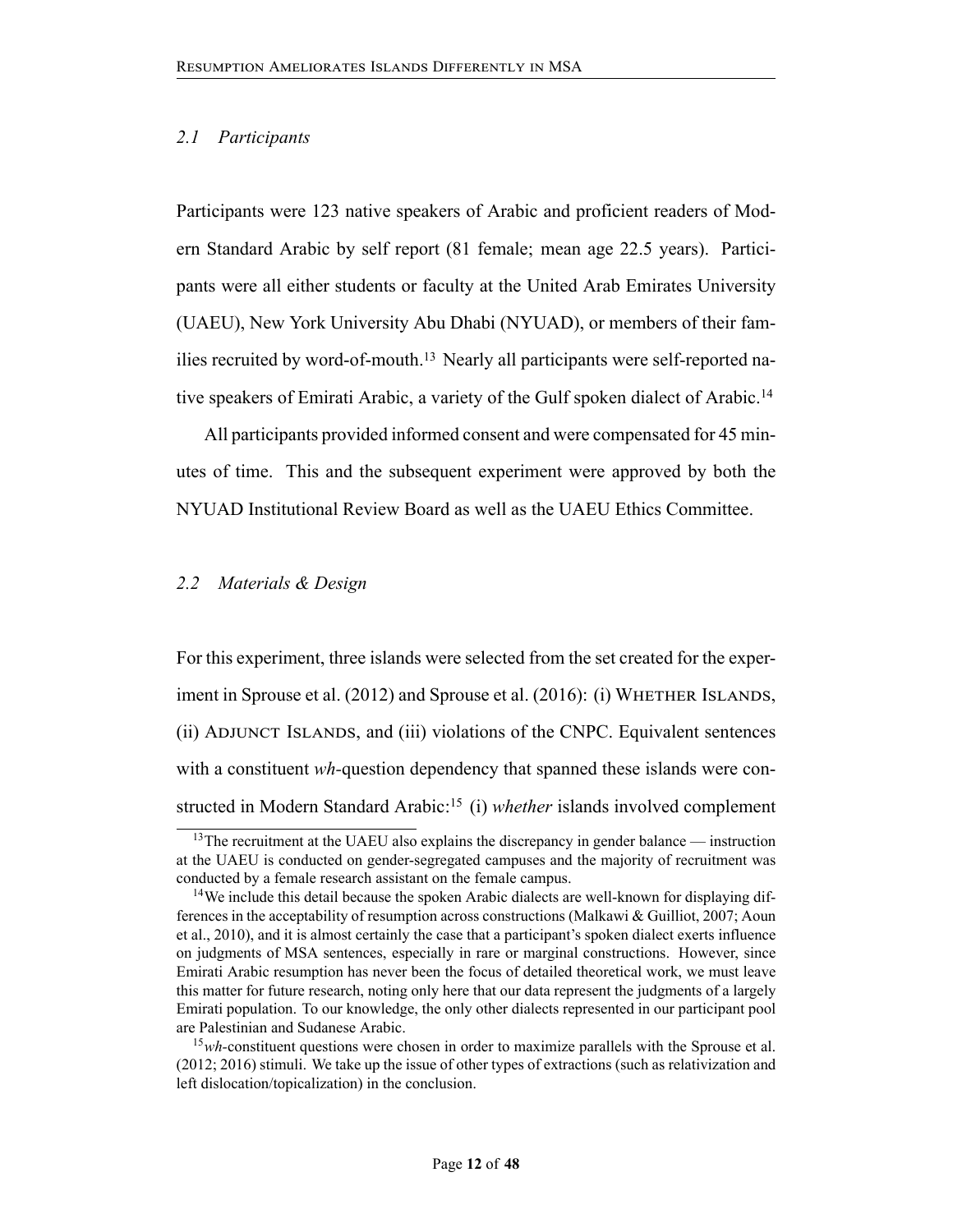question CPs headed by إزا ا٪/*maa iðaa*, (ii) adjunct islands involved adjunct CPs headed by إزا/*iðaa* ("if"), and (iii) CNPC violations involved a noun with a CP complement. Examples of each of these islands (with resumption) appear in the sentences in (7–9):

- (7) *Whether* Islands: ماذا يتساءل الشرطي ما إذا كان محمود سرقه؟ *maaðaa<sub>i</sub>* jatasaaʔalu a∫-∫urt<sup>ς</sup>ii *what<sup>i</sup>* wonders the-policeman [ whether had [ maa ʔiðaa kaana maħmood Mahmoud saraqa**-hu***<sup>i</sup>* ]? stole**-it***<sup>i</sup>* ]? "*What<sup>i</sup>* does the policeman wonder [whether Mahmoud stole (**it***i*)]?" (8) Adjunct Islands: ماذا تقلق إذا نسيه المحامی فی المكتب؟ *maaðaa<sup>i</sup>* taqlaqu [ ʔiðaa nasiija**-hu***<sup>i</sup> what<sup>i</sup>* worry.2ms [ if forgot.3ms**-it***<sup>i</sup>* the-lawyer ʔal-muħaamii fii-l-maktab ]? at-the-office ]
- (9) CNPC Violations:
	- ماذا أنكرتَ الحقيقة أن احمد أكله؟

*maaðaa<sub>i</sub>* ?ankarta [ ?al-ħaqiiqa ?anna ?aaħmed ?akala-**hu**<sub>*i*</sub> ]? *what<sup>i</sup>* denied.2ms [ the-fact comp Ahmed ate.3ms**-it***<sup>i</sup>* ] "*What* did you deny [the fact that Ahmed ate (**it***i*)]?"

"*What<sub>i</sub>* do you worry [if the lawyer forgot (it<sub>*i*</sub>) at the office]?"

For each of the six experimental sentences in each island, six conditions were created by varying three experimental factors:  $(1)$  LENGTH of the filler-gap dependency (Short, where extraction took place from the matrix subject position and Long, where extraction took place out of the embedded object position), (2) the presence or absence of an Island structure (NoIsland, Island), and (3) the presence or absence of a Resumptive pronoun (NoResumption, Resumption). Factors  $(1-2)$  were fully crossed in our design. However, since a resumptive pronoun in the Short conditions would involve a *wh-*filler immediately followed by a pronoun which resumes it (*e.g.*, \**Who he wonders if Shawn saw Gus*), we elected to use a deficient design and manipulate the Resumption variable only inside the Long conditions. The result is a  $2 \times 2 + 2$  experimental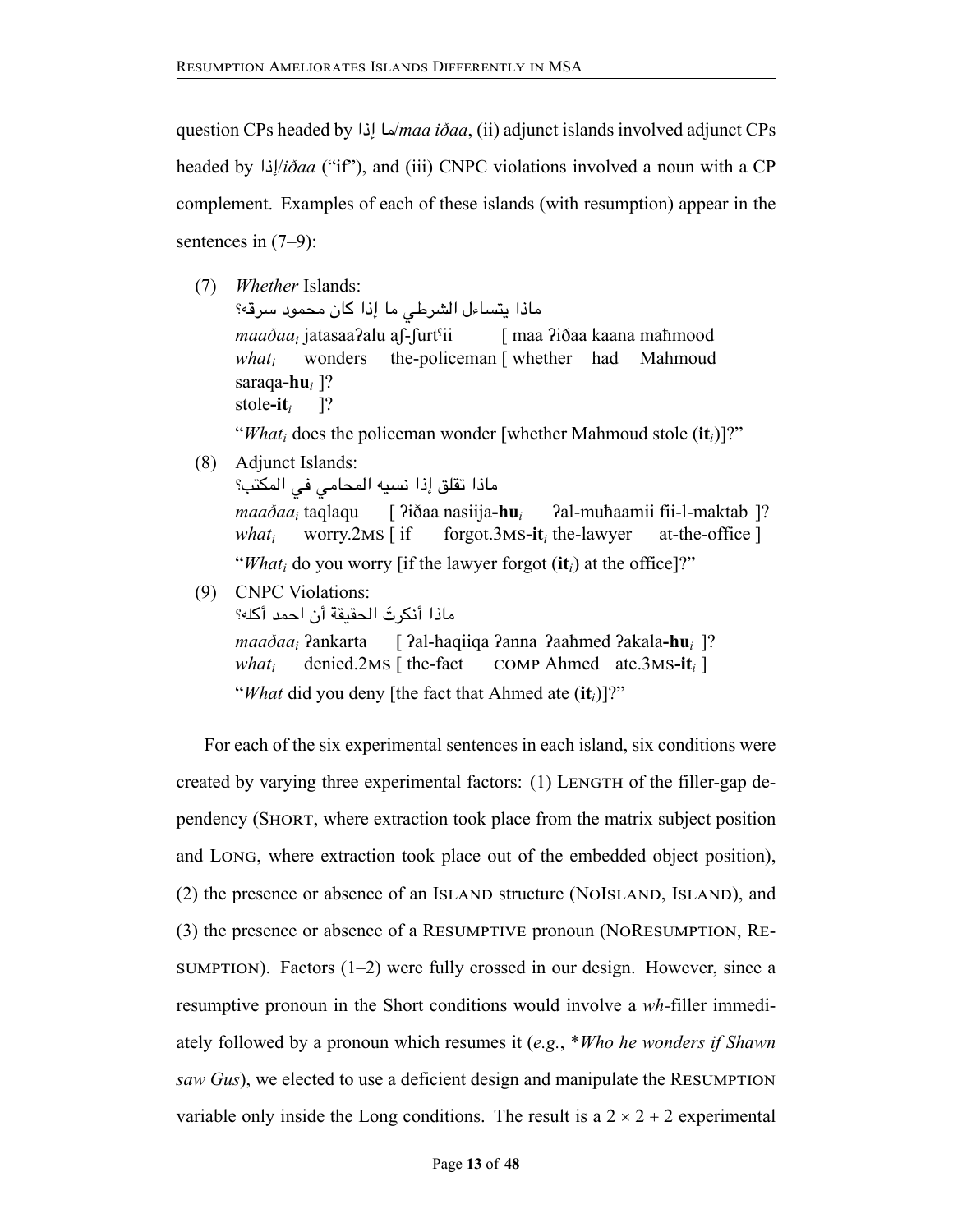design where resumptive pronouns alternate with gaps only in the Long extraction conditions where the moved *wh-*word is the thematic direct object.<sup>16</sup> A complete item set for one *whether* island condition appears in (10) and a complete list of all items and conditions appears along with all data and analysis code in a the online supplementary materials.<sup>17</sup>

(10) a. Short/No Island/No Resumption

man jastaqidu ?anna mahmood saraqa who thinks.3ms comp Mahmoud stole.3ms the-wallet ʔal-miħfaðˤa?

"Who thinks that Mahmoud stole the wallet?"

b. Long/No Island/No Resumption

maaðaa jaʕtaqidu ʔaʃ-ʃurtˤii what thinks.3ms the-policeman comp Mahmoud stole ʔanna maħmood saraqa?

"What does the policeman think that Mahmoud stole?"

c. Long/No Island/Resumption

maaðaa jaʕtaqidu ʔaʃ-ʃurtˤii what thinks.3ms the-policeman comp Mahmoud stole-it ʔanna maħmood saraqa-hu?

"What does the policeman think that Mahmoud stole (it)?"

d. Short/Island/No Resumption

man jatasaaʔalu maa ʔiðaa kaana who wonders whether had.3ms Mahmoud stole.3ms maħmood saraqa ʔal-miħfaðˤa? the-wallet

"Who wonders whether Mahmoud stole the wallet?"

e. Long/Island/No Resumption

maaðaa jatasaaʔalu ʔa∫-∫urt<sup>ς</sup>ii what wonders the-policeman whether had Mahmoud maa ʔiðaa kaana maħmood saraqa? stole?

"What does the policeman wonder whether Mahmoud stole?"

f. Long/Island/Resumption

<sup>&</sup>lt;sup>16</sup>Crucially, this is a position in which resumption is typically characterized as optional in MSA. See Aoun et al. (2010); Alotaibi & Borsley (2013).

<sup>17</sup>Available at the first author's *figshare* account: https://figshare.com/authors/Matthew\_Tucker/700594.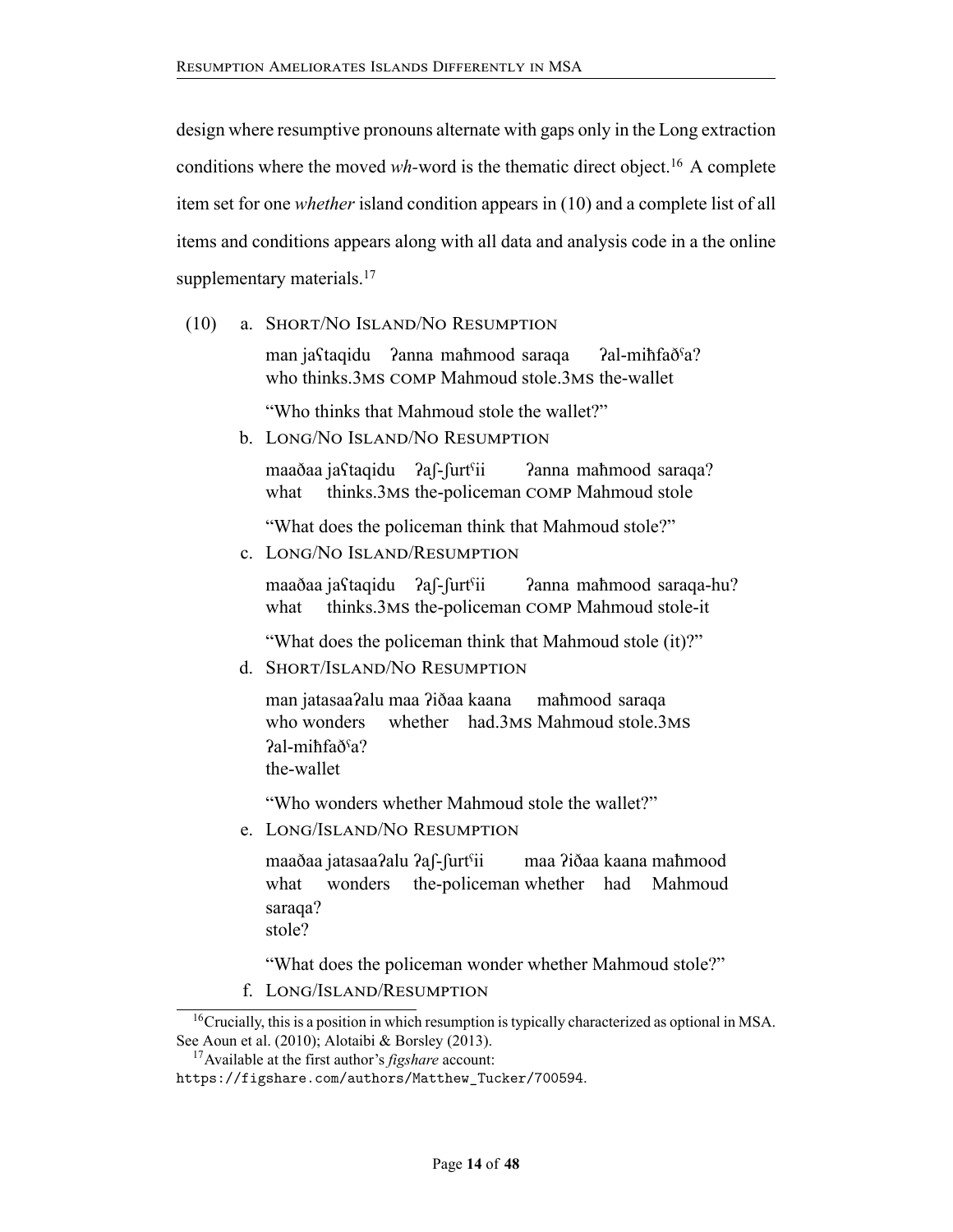maaðaa jatasaa?alu ?a∫-∫urt<sup>ς</sup>ii what wonders the-policeman whether had maa ʔiðaa kaana maħmood Mahmoud saraqa-hu? stole-it?

"What does the policeman wonder whether Mahmoud stole (it)?"

Alongside these items we created 64 filler sentences with a uniform distribution of acceptability ratings (mean rating: 3.4 as rated by four native speakers including the second author). The combined fillers and items were distributed across six lists in a Latin Square design such that a given participant only saw one experimental sentence from each island item set and each list had a 3.5:1 filler-to-item ratio. Each participant therefore saw one observation per condition. Finally, since these items were written in Modern Standard Arabic, it is worth noting that we employed diacritic short vowel/case markers only where needed to disambiguate lexically ambiguous strings in context — exactly the same use of diacritics which is common in everyday written MSA in the Arab world.

### *2.3 Procedure*

Assembly of the experimental surveys was completed by computer software written by the authors.<sup>18</sup> Participants met with an experimenter who provided them with a paper copy of the survey and explained the directions verbally as well as answered any questions the participants had. Participants were then allowed to complete the survey at their leisure and arranged for follow-up appointment with the experimenter to return the survey and receive compensation.

The survey itself consisted of a set of instructions (in MSA) which directed the participant to carefully read the following set of sentences and rate them in terms of their acceptability from 1/١ ("You cannot imagine a speaker of Arabic

<sup>&</sup>lt;sup>18</sup>This software is available at https://github.com/matthew-tucker/Likertator.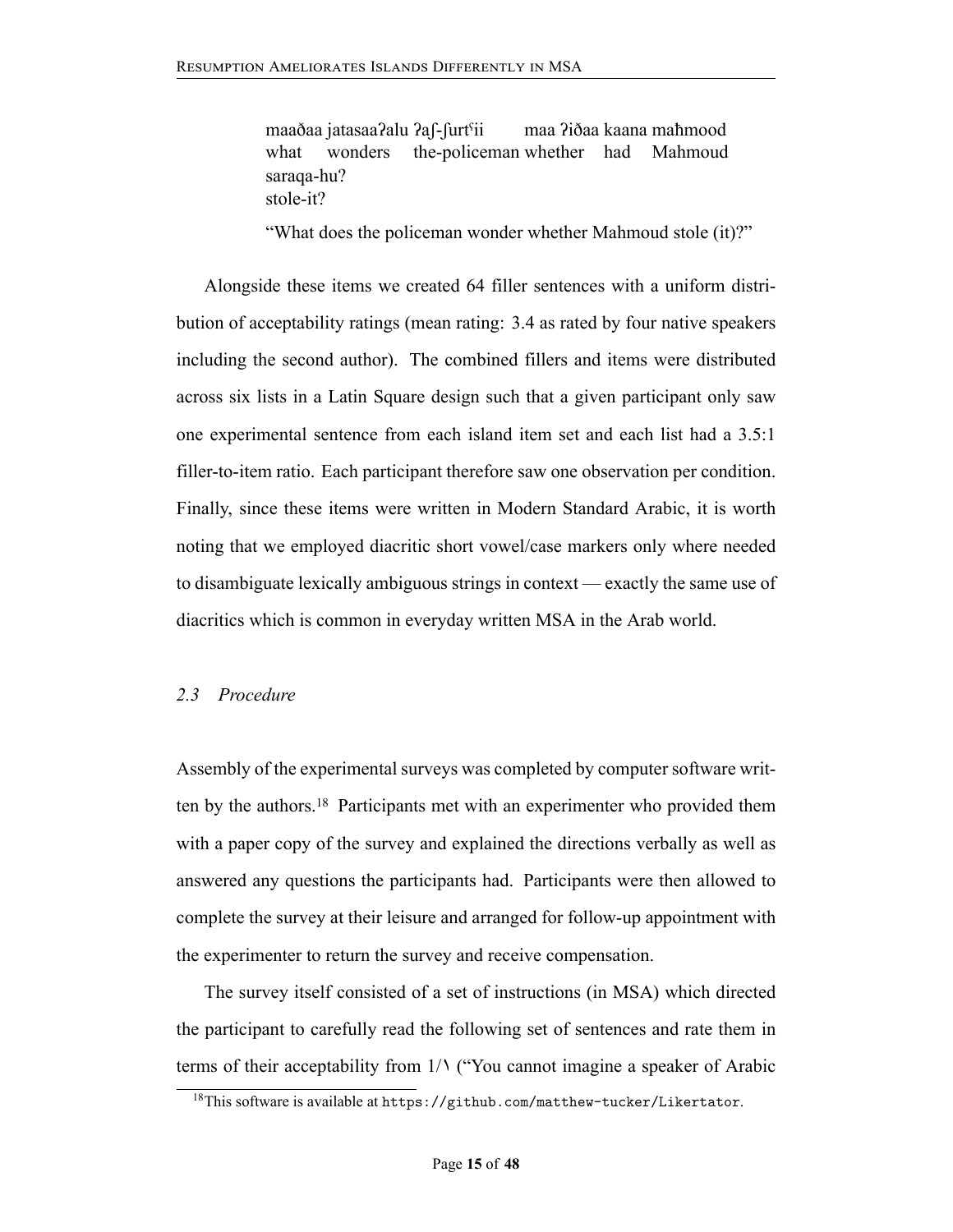لا تستطيع التخيل أن ناطقاً باللغة العربية يكتب أو يقول/'saying or writing that sentence مذه الجملة تبدو لك طبيعية جداً/''(this sentence is very natural to you). (هذه الجملةَ كهذه Participants were instructed to take as much time as they needed and to indicate their choice by circling the appropriate number below the sentence. Results of both the acceptability and demography data were digitized by hand.

#### *2.4 Analysis & Predictions*

Since our experimental design was a  $2 \times 2 + 2$  reduced design, there was no *a priori* obvious way to analyze all the conditions together in a single statistical model. Since we were primarily interested in the presence or absence of an island effect with or without resumption, we fit two linear mixed effects regression models for each island type to subsets of the conditions with and without resumptive pronouns. Thus data were entered into two linear mixed models, both with LENGTH and ISLAND as fixed effects, one for Resumption conditions (the "resumption model") and another for NoResumption conditions (the "gap model"). Short dependencies were included in both models. Fixed effects were dummycoded with the Short, NoIsland, and NoResumption levels as reference. In order to directly compare gaps and resumptive pronouns, we also conducted a planned comparison between the Long/Island conditions with and without resumption.

For both these models it was also not possible to construct a fully-crossed random effects structure with subjects and items as random effects owing to the lack of multiple observations per condition per subject. Both models, therefore, contained only subjects as random effects. In this and the subsequent condition we first fit a random maximal effects structure (Barr, Levy, Scheepers, & Tily, 2013). In order to avoid concerns about interpretability and overparameterization (Bates, Kliegl, Vasishth, & Baayen, 2015), we then compared this model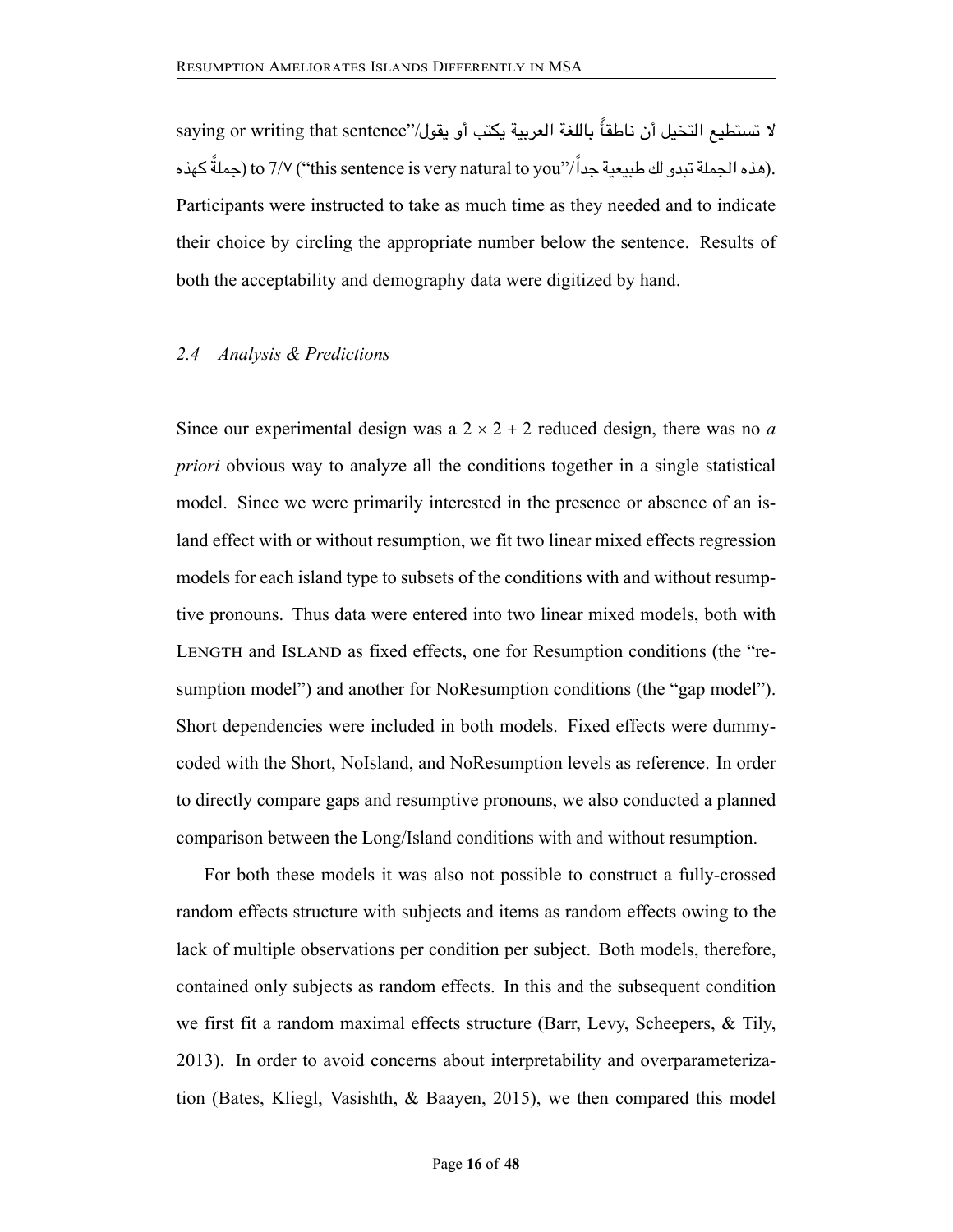to a model with only random intercepts for subjects. Since in all cases these models were qualitatively identical, we report here only the models with random intercepts for subjects for all islands and all experiments. Finally, owing to the difficulty in estimating degrees of freedom for *t*-tests of fixed effect significance in mixed effects models, we simply report the *t*-value without an accompanying *p*−value. A fixed effect is considered significant if the absolute value of its *t*-ratio was greater than two, a reasonable heuristic for its 95% confidence interval not including zero (Gelman  $&$  Hill, 2006). We report and comment on marginal effects (based upon the 90% confidence interval) when the absolute value of *t* is greater than 1.65, as well. All the data and analysis code for this project is available with the online supplementary materials.

If the grammatical and acceptability patterns in MSA are similar to those studied in English (Sprouse et al., 2012), Portuguese (Almeida, 2014), and Italian (Sprouse et al., 2016), then we expect to find effects of both the LENGTH and Island variables such that long sentences and island-containing sentences should be rated lower than their short and non-island counterparts, respectively. Additionally, the presence of a grammatical island effect should manifest as an interaction of these two variables, such that the Long/Island conditions are much worse than would be predicted by the sum of the Long and Island penalties alone.

For resumption, what we expect depends upon the grammatical and psychological reality of resumption as an ameliorating grammatical process. If resumption is preferred in Arabic, as the grammaticalized resumption hypothesis supposes, then the Resumption conditions should show higher ratings than the corresponding NoResumption conditions, both with and without islands. In island contexts, if it is indeed the case that islands are ameliorated by resumption, then we expect a rating increase in the Long/Island/Resumption contexts which is equal to or greater than the increase seen in non-island long dependencies with resump-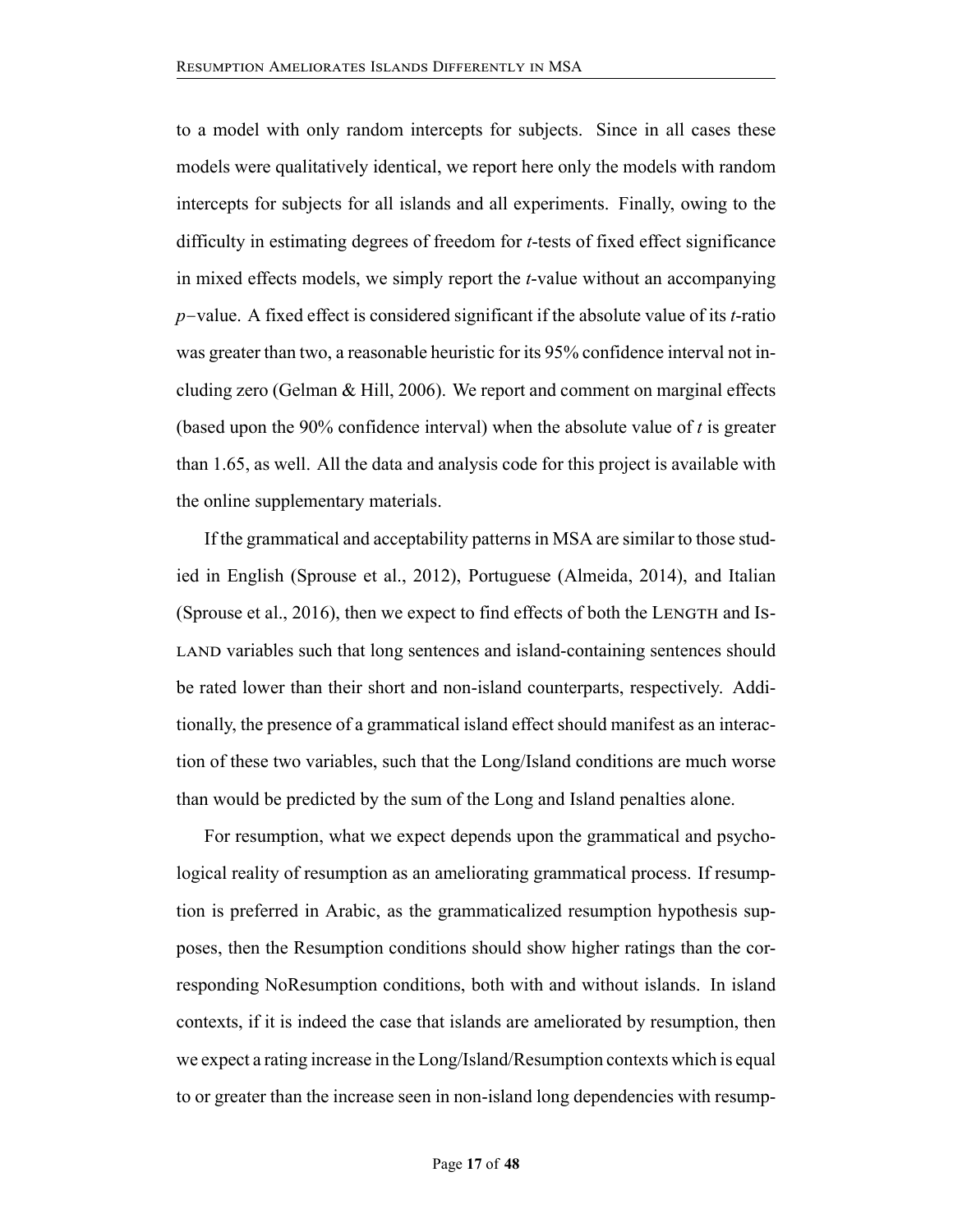|                   | <b>ISLAND TYPE</b> |               |               |
|-------------------|--------------------|---------------|---------------|
| <b>CONDITION</b>  | Whether            | Adjunct       | <b>CNPC</b>   |
| Short/NoIsland    | 0.67(0.08)         | 0.35(0.09)    | 0.79(0.08)    |
| Long/NoIsland/NoR | 0.65(0.08)         | $-0.01(0.09)$ | $-0.25(0.08)$ |
| Long/NoIsland/R   | $-0.31(0.08)$      | $-0.40(0.07)$ | $-0.53(0.07)$ |
| Short/Island      | 0.28(0.08)         | 0.03(0.07)    | 0.36(0.08)    |
| Long/Island/NoR   | $-0.45(0.07)$      | $-0.59(0.07)$ | $-0.62(0.07)$ |
| Long/Island/R     | $-0.35(0.07)$      | $-0.75(0.07)$ | $-0.59(0.07)$ |

Table 1: Means and standard errors of standardized ratings over subject rates for each condition and island in Experiment 1 (*N* = 123).

tion. If either of these hypotheses about Arabic are incorrect, then we expect to find no significant effect of the resumption manipulation in this experiment.

### *2.5 Results*

Before analysis, raw acceptability ratings were *z*−score transformed. This standardization transformation expresses a given rating in terms of its difference from the by-participant mean in units of standard deviations from that mean. This transformation helps mitigate the effect of individual differences in scale bias from participant to participant.

The normalized (*z*-transformed) means and standard errors for all three island types appear in Table 1 and the results of the linear mixed effects regression for both gap and resumption models appear in Table 2. In this and the results section of Experiment 2, factorial plots for each of the three islands are presented separately. For textual presentation of the results, we comment on factors with *t*-values greater than 1.65 ( $p \approx .1$ ) and 2.00 ( $p \approx 0.05$ ) separately.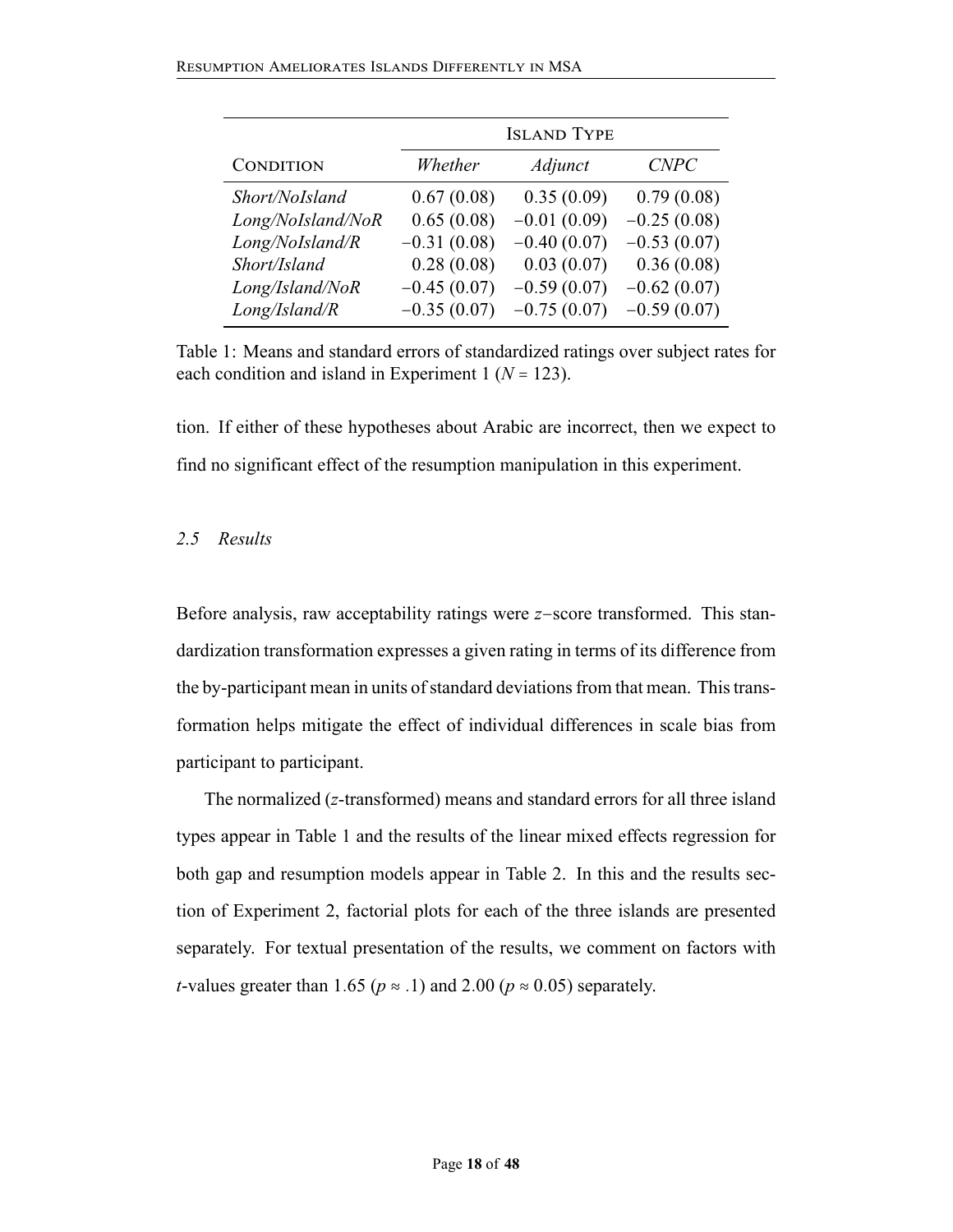|                         | <b>ISLAND TYPE</b> |                |                 |  |
|-------------------------|--------------------|----------------|-----------------|--|
| <b>TERM</b>             | Whether            | Adjunct        | $C\!$           |  |
|                         | Gap Model          |                |                 |  |
| Length                  | $-0.61(-5.84)$     | $-0.36(-3.20)$ | $-1.04(-9.74)$  |  |
| <b>Island</b>           | $-0.40(-3.82)$     | $-0.32(-2.86)$ | $-0.43(-4.06)$  |  |
| Length $\times$ Island  | $-0.11(-0.77)$     | $-0.26(-1.66)$ | 0.06(0.43)      |  |
| <b>Resumption Model</b> |                    |                |                 |  |
| Length                  | $-0.98(-9.17)$     | $-0.75(-7.03)$ | $-1.32(-12.63)$ |  |
| <i>Island</i>           | $-0.40(-3.73)$     | $-0.32(-3.02)$ | $-0.43(-4.12)$  |  |
| Length $\times$ Island  | 0.35(2.33)         | $-0.03(-0.23)$ | 0.37(2.51)      |  |

Table 2: Linear mixed effects model coefficient estimates for Experiment 1. Values in parentheses represent the *t* value against an  $H_0$  :  $\beta = 0$ .

### *2.5.1 Whether Islands*

A factorial plot of the standardized rating scores for *whether*-island conditions appears in Figure 2.<sup>19</sup> For *whether*-islands, the statistical analysis revealed an effect of LENGTH such that LONG sentences were rated lower than Short sentences in both the gap ( $\hat{\beta}$  = −0.61; *s.e.* = 0.10; *t* = −5.84) and Resumption ( $\hat{\beta}$  = −0.98;*s*.*e*. = 0.10; *t* = −9.17) models. Similarly, there was also a effect of Island such that Island structures were rated lower than NoIsland structures in both the gap ( $\hat{\beta}$  = −0.40; *s*.*e*. = −0.10; *t* = −3.82) and Resumption ( $\hat{\beta}$  = −0.40; *s.e.* =  $0.10; t = 3.73$ ) models. The interaction of LENGTH and ISLAND was not significant in the gap model ( $\hat{\beta}$  = −0.11; *s.e.* = 0.15; *t* = −0.77) but was in the resumption model ( $\hat{\beta}$  = 0.35; *s.e.* = 0.15; *t* = 2.33) such that island status had less of an effect in long conditions than in Short conditions. A planned comparison between the means in the Long/Island/NoResumption and Long/Island/Resumption conditions did not reach significance  $(t(121) = -1.17; p = 0.24)$ .

 $19$ With this and all subsequent plots, we assume that short conditions are equal in both Resumption and NoResumption conditions for the sake of more coherent plots, despite the absence of a true Resumption contrast in Short conditions.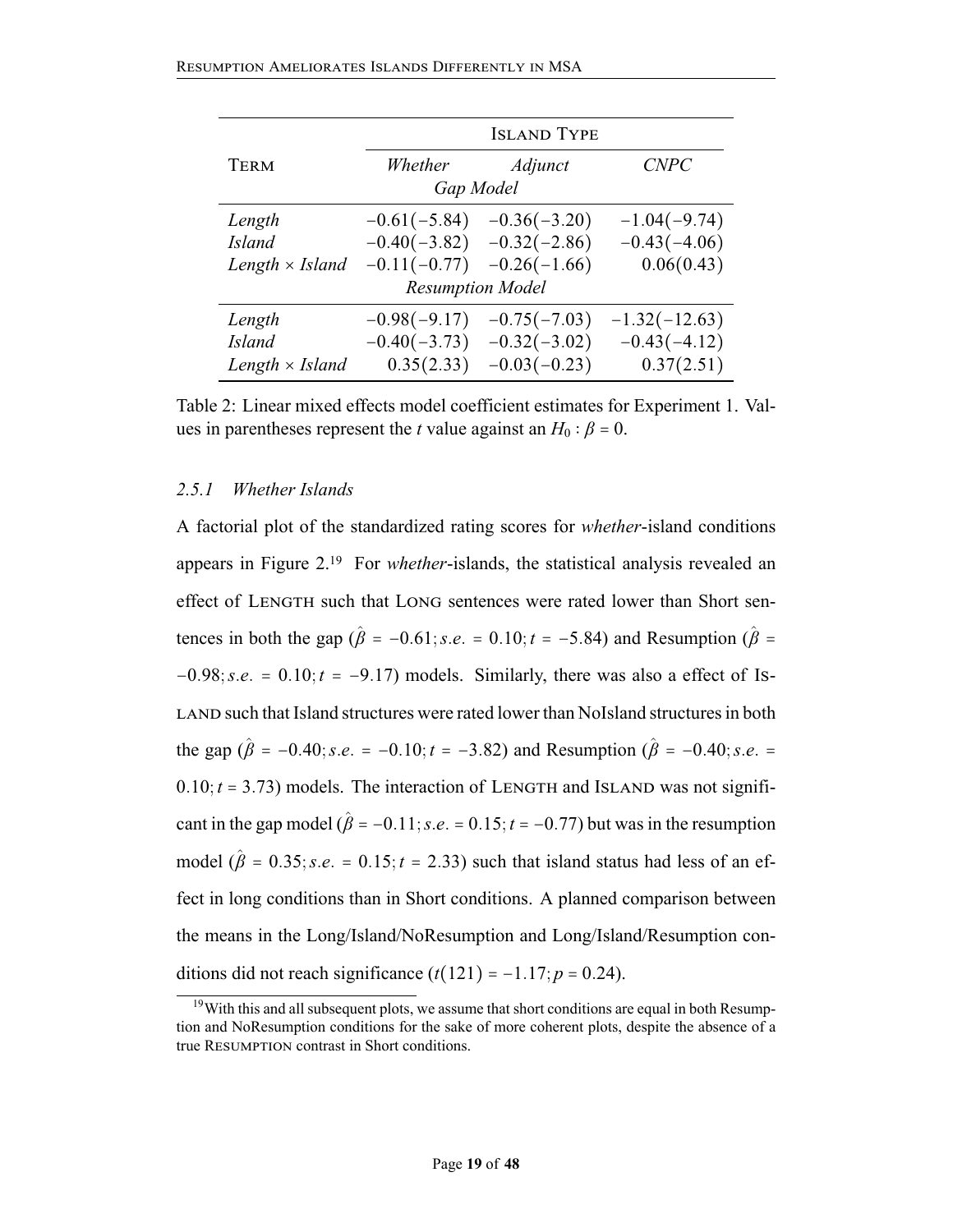

Figure 2: Mean standardized (*z*-transformed) ratings by condition for *whether* islands in Experiment 1. Error bars represent the standard error of the mean across subject ratings.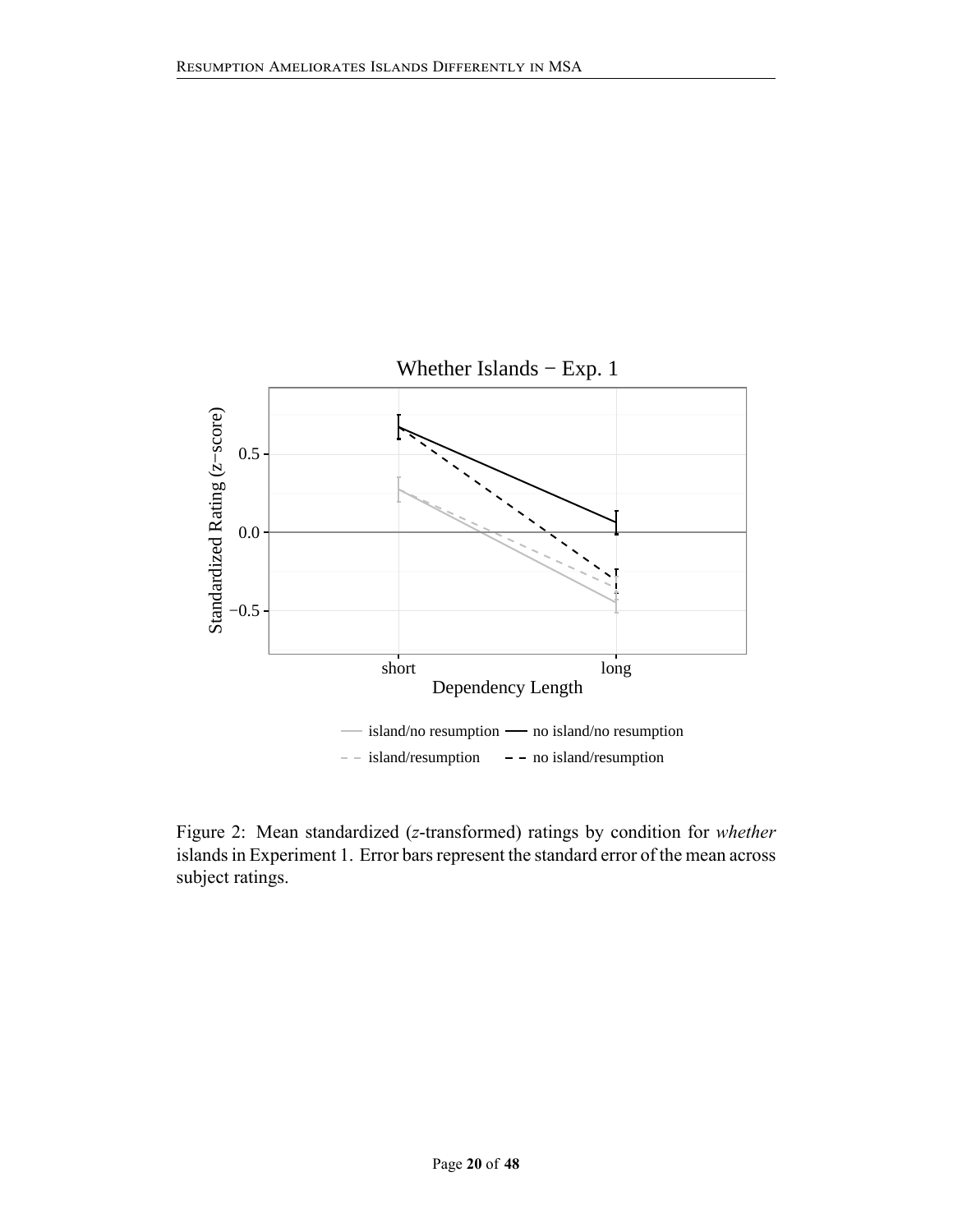### *2.5.2 Adjunct Islands*

A factorial plot of the standardized rating scores for the adjunct island conditions appears in Figure 3. For the these islands, the statistical analysis revealed a effect of LENGTH such that Long sentences were rated lower than Short sentences in both the gap ( $\hat{\beta}$  = −0.36; *s.e.* = 0.11; *t* = −3.20) and resumption ( $\hat{\beta}$  =  $-0.75$ ; *s.e.* = 0.11;  $t = -7.03$ ) models. There was also a effect of ISLAND such that Island sentences were rated lower than NoIsland structures in both the gap  $(\hat{\beta} = -0.32; \text{s.e.} = 0.11; t = -2.86)$  and resumption  $(\hat{\beta} = -0.32; \text{s.e.} = 0.11; t =$ −3.02) models. The interaction of Length and Island status was marginal in the gap model ( $\hat{\beta}$  = −0.26; *s.e.* = 0.16; *t* = −1.66) such that the LENGTH × ISLAND interaction was superadditive, but this did not reach significance in the resumption model  $(\hat{\beta} = -0.03; \text{s.e.} = 0.15; t = -0.23)$ . A planned comparison between sentences in the Long/Island/NoResumption condition and Long/Island/Resumption condition revealed that the former were rated significantly higher than the latter  $(t(122) = 2.03; p = 0.04)$ .

#### *2.5.3 CNPC Violations*

A factorial plot of the standardized rating scores for the CNPC violations appears in Figure 4. For the CNPC violations, the statistical analysis revealed a effect of LENGTH such that Long sentences were rated lower than Short sentences in both the gap ( $\hat{\beta}$  = −1.04; *s.e.* = 0.11; *t* = −9.74) and the resumption ( $\hat{\beta}$  = −1.32; *s.e.* =  $0.10$ ;  $t = -12.63$ ) models. Furthermore, there was also an effect of ISLAND such that sentences containing island structures were rated lower than those without island structures in both the gap  $(\hat{\beta} = -0.43; s.e. = 0.11; t = -4.06)$  and resumption ( $\hat{\beta}$  = −1.32; *s.e.* = 0.11; *t* = −4.12) models. The interaction of LENGTH and ISLAND was not significant in the gap model ( $\hat{\beta}$  = 0.06; *s.e.* = 0.15; *t* = 0.43) but was significant in the resumption model ( $\hat{\beta}$  = 0.37; *s.e.* = 0.15; *t* = 2.51)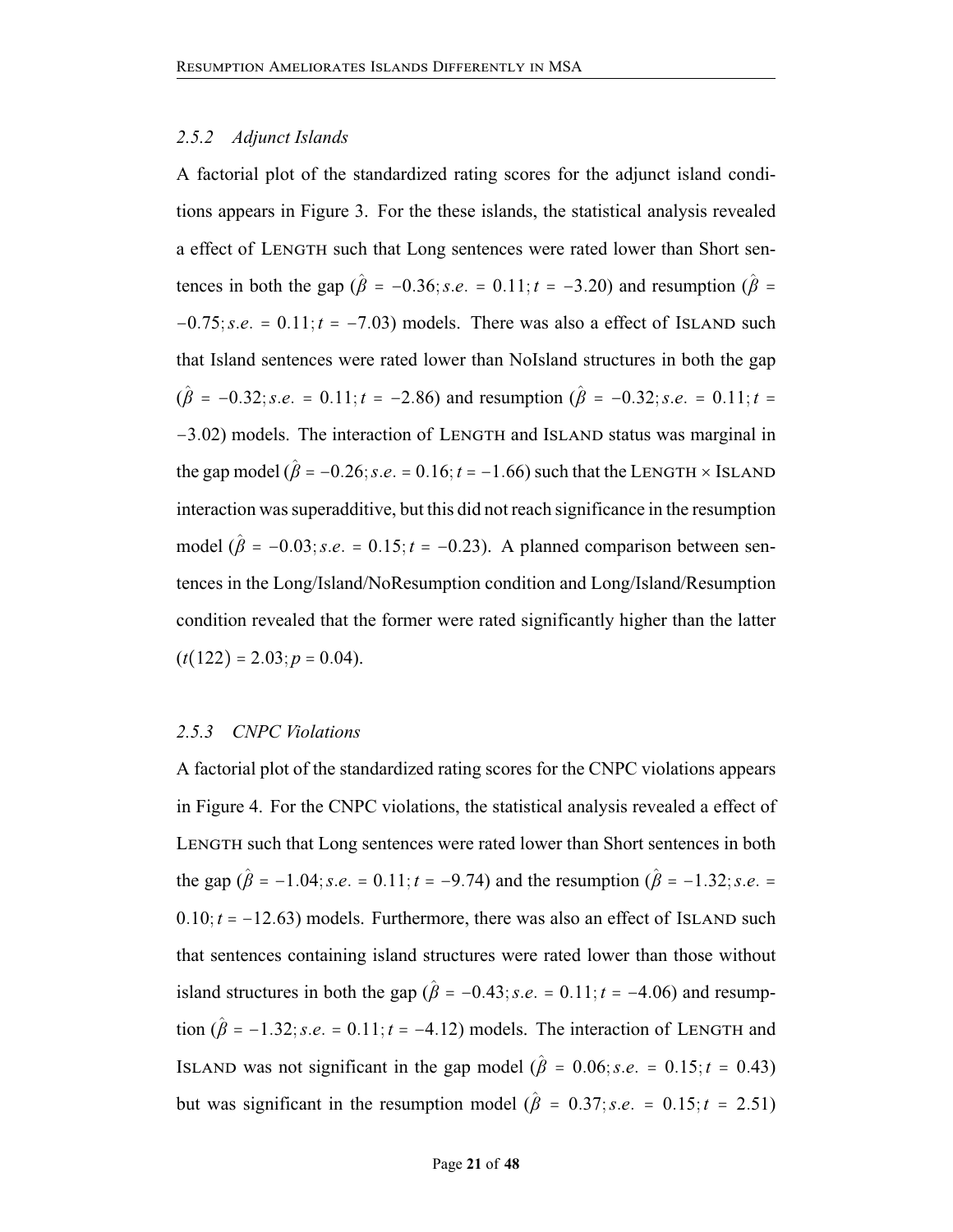

Figure 3: Mean standardized (*z*-transformed) ratings by condition for adjunct islands in Experiment 1. Error bars represent the standard error of the mean across subject ratings.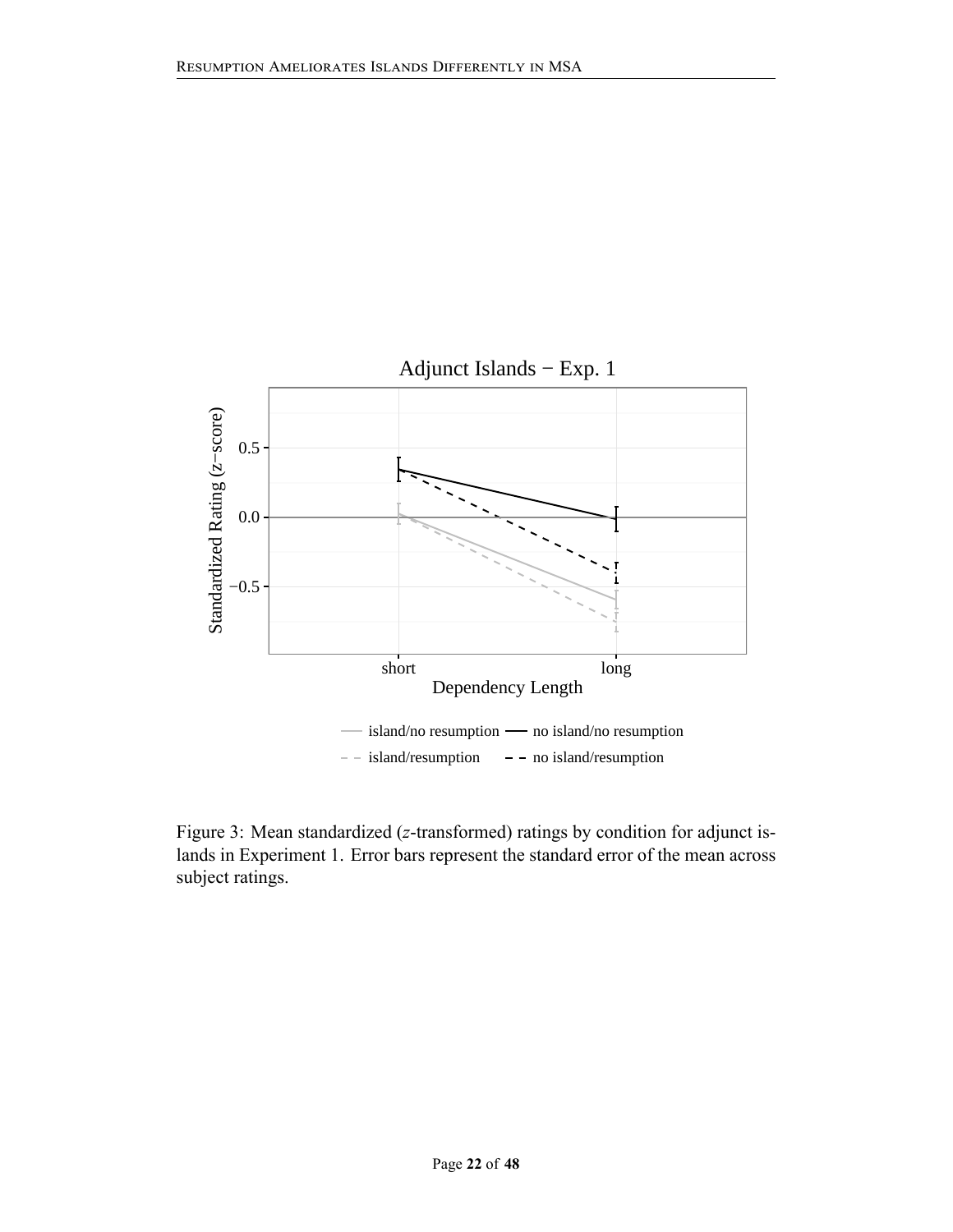

Figure 4: Mean standardized (*z*-transformed) ratings by condition for CNPC violations in Experiment 1. Error bars represent the standard error of the mean across subject ratings.

such that the effect of island structure was diminished in the long conditions relative to the short conditions. A planned comparison between the scores in the Long/Island/NoResumption and Long/Island/Resumption conditions did not reveal a significant difference between sentences with and without a resumptive pronoun in the Long/Island conditions, given that the two were rated very close to equal  $(t(122) = -0.22; p = 0.81)$ .

#### *2.6 Discussion*

The results of Experiment 1 are somewhat mixed with respect to the question of island amelioration by resumptive pronouns, and this is in part due to the muddled nature of our acceptability results with respect to both islandhood in MSA and the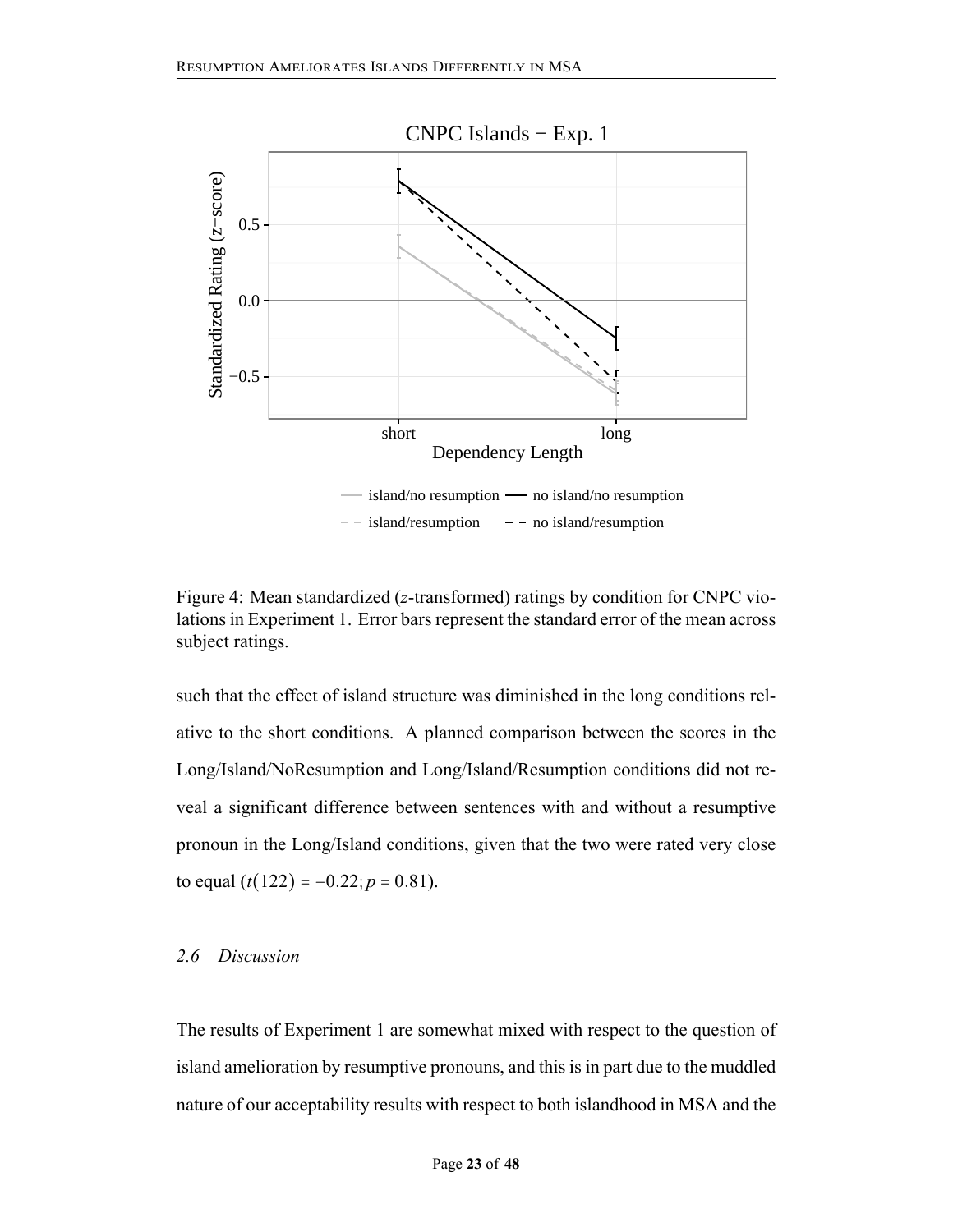acceptability of resumption in these items. We take up each issue separately.

It is clear from our results that not all three of the island constructions *whether* islands, adjunct islands, and CNPC violations — show superadditivity in either a quantitative or qualitative way. Leaving resumption to the side for a moment, one can observe that all three of our islands show the effects of length and structure on rating scores, but not the superadditive phenomenon associated with islands in Sprouse et al. (2012); Almeida (2014); and Sprouse et al. (2016). While the *whether* and adjunct islands do show the correct sign/qualitative pattern on the interaction of LENGTH and ISLAND status, only the adjunct islands approach qualitative significance and only marginally. It is true that there was a significant interaction of length and structure in the resumption models for adjunct and *whether* islands, but this is due to a massive rating penalty for sentences in the Long/NoIsland/Resumption conditions and as such, the sign is incorrect for a superadditive island effect.

What does this mean for theories of islandhood? The simplest and most radical conclusion here would be that MSA simply lacks these three islands. However, we believe this would miss the point somewhat, as all three structures involve very low ratings (−0.75 ≤ *z* ≤ −0.25) in long dependency conditions without resumption. Moreover, this conclusion would run counter to every theoretical study of islands in Arabic that we are aware of (see, *e.g.*, Aoun et al., 2010:ch.6 and references therein). What is not clear from our results is whether there is a superadditive component to this unacceptability that is unattributable to length or structure alone. Based on just these results, one might be tempted to conclude that MSA places a premium on short dependency length out of simple structures, and that this just happens to dovetail with structures that are superadditive islands in other languages.

However, we believe that something else is clearly at play in our data, given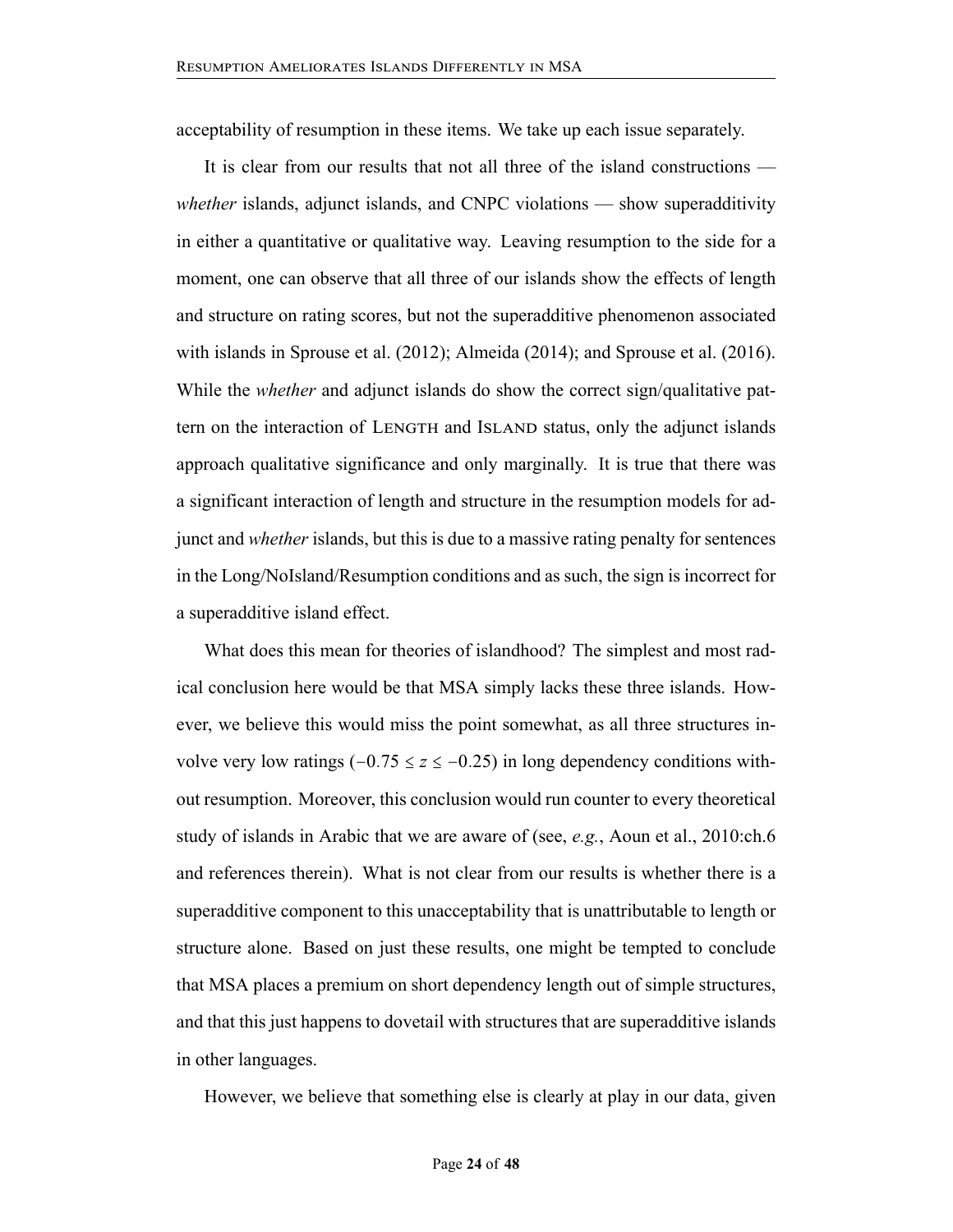the strange behavior of resumption in our results. Nearly every single theoretical and descriptive treatment of MSA filler-gap constructions concludes that resumption is preferred or at least possible in long dependencies. Yet resumption is clearly strongly penalized in our results, regardless of island status. In all three distinct syntactic structures, sentences in the Long/NoIsland/Resumption condition is hugely dispreferred relative to the equivalent gapped structures. Given the size of this penalty, it is reasonable to wonder whether the sentences in the Long/Island/Resumption condition are possibly at floor (a numerical value which is so low as to preclude observation of lower values of any qualitative use), mitigating any ameliorative effect of the pronoun in general.

The experimental items for this study were constructed to be the closest possible MSA analogues of the items used in Sprouse et al. (2012) and Sprouse et al. (2016). However, in doing so, we adopted without discussion a difference in the *wh-*fillers used in those materials. Specifically, all the Long conditions had fillergap (or filler-pronoun) dependencies whose filler was the *wh-*word ازا٪/*maaðaa*, "what," whereas the Short conditions were all with  $\omega$ /*man*, "who."

As Aoun et al. (2010:130–9) point out, however, this is not an innocuous difference. According to their judgments, *maaðaa* is unacceptable as the head of a dependency whose tail is a resumptive pronoun, whereas *man* is much better. Those authors give several sets of judgments on which fillers are acceptable in MSA with resumption, but crucially for our purposes the relevant contrast to *maaðaa* is *أيّ* /*ʔajja*, "which" combined with an overt NP restrictor (11):<sup>20</sup>

(11) a. *maaðaa<sup>i</sup>* ʔiʃtarat(**\*-hu***i*) *what<sup>i</sup>* bought.3FS(\*-it<sub>*i*</sub>)</sub> Laila from the-bookstore laila min al-maktabati? "*What<sup>i</sup>* did Laila buy (**\*it***i*) from the bookstore?"

 $^{20}$ How exactly to characterize this difference is a matter of some importance that we will not take up here. See Aoun et al. (2010) for some discussion of why d(iscourse)-linking (Pesetsky, 1987) and referentiality (in the sense of Cinque, 1990) are not precisely correct notions. We will use the term "complex," in line with Aoun et al.'s (2010) suggestion that the correct cut has to do with whether the DP in question has articulated syntactic structure.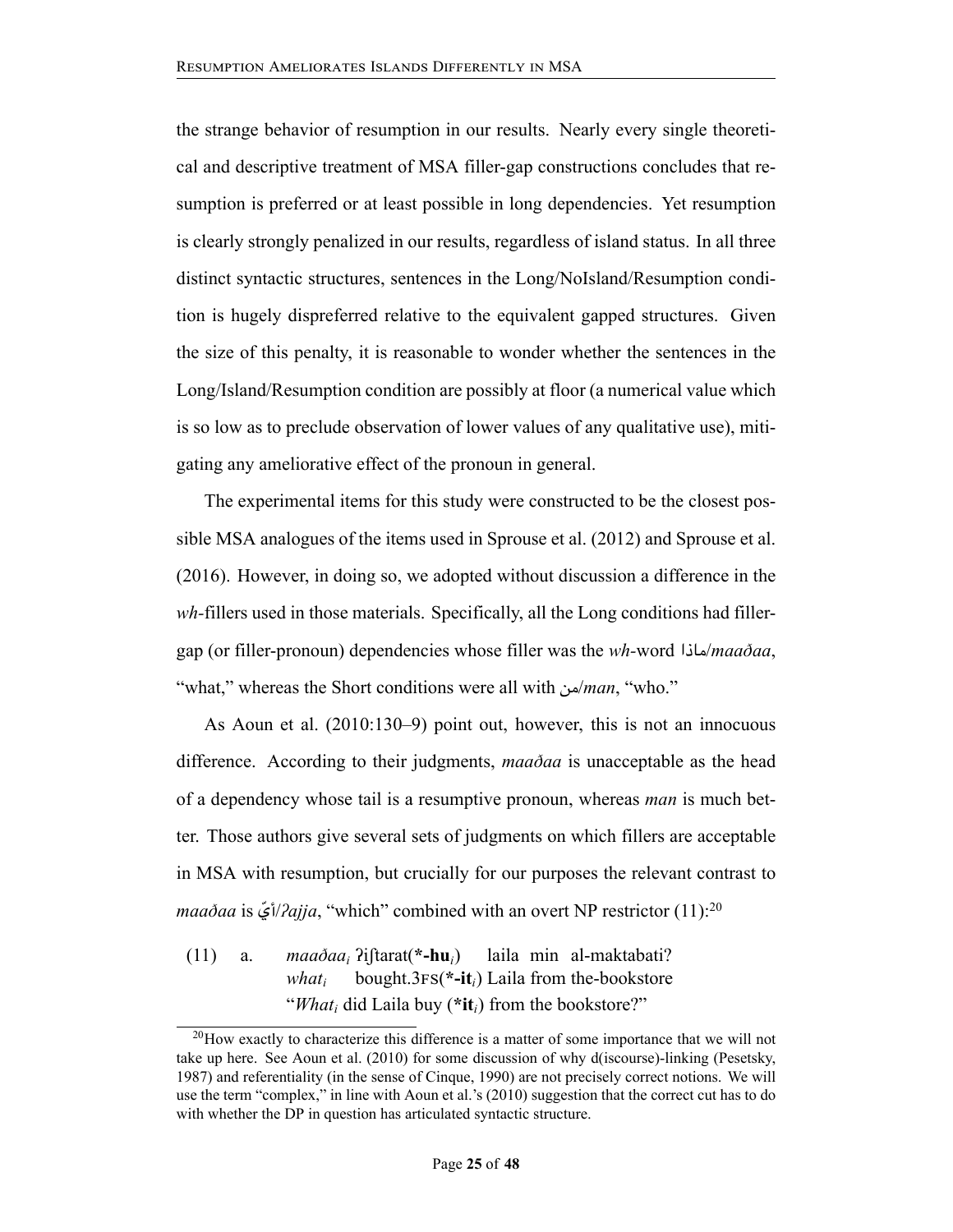b. *ʔajja kitaabin<sup>i</sup>* ʔiʃtarat(**-hu***i*) *which book<sup>i</sup>* bought.3FS(-it<sub>*i*</sub>)</sub> Laila from the-bookstore laila min al-maktabati? "*Which book<sup>i</sup>* did Laila buy (**it***i*) from the bookstore?"

While this judgment contrast is not widely reported in the literature on Arabic, the second author and our consultants all share it, meaning that our items from Experiment 1 contain a clear confound in the Long conditions. We therefore can only make limited conclusions from those items concerning the ability of resumption to ameliorate islands. Experiment 2 is designed to test the same thing as Experiment 1 while controlling for the (in)appropriateness of the *wh-*filler associated with the resumptive pronoun.

#### **3 Experiment 2**

One of the striking general findings in Experiment 1 was that resumptive pronouns in the long dependency length conditions were quite marked for speakers, even independently of the presence of a syntactic island structure which the filler-pronoun dependency spanned. In fact, the acceptability cost of resumptive pronouns was larger in non-island contexts than in island contexts. This is an odd finding given that resumption is typically characterized as at least optional in filler-gap dependencies in Arabic when grammatical constraints do not preclude a gap and obligatory when such constraints do preclude a gap (Shlonsky, 1992; Aoun et al., 2001; 2010). Experiment 2 addresses the question of whether or not this could have been due to confounds in the design of our experimental materials related to the inclusion of *wh*-fillers that are not easily linked to resumptive pronouns.

Experiment 2 seeks to remedy this confound by replacing all instances of the confounding *maaðaa* with *ʔajja* + NP, fulfilling the *wh-*filler identity requirement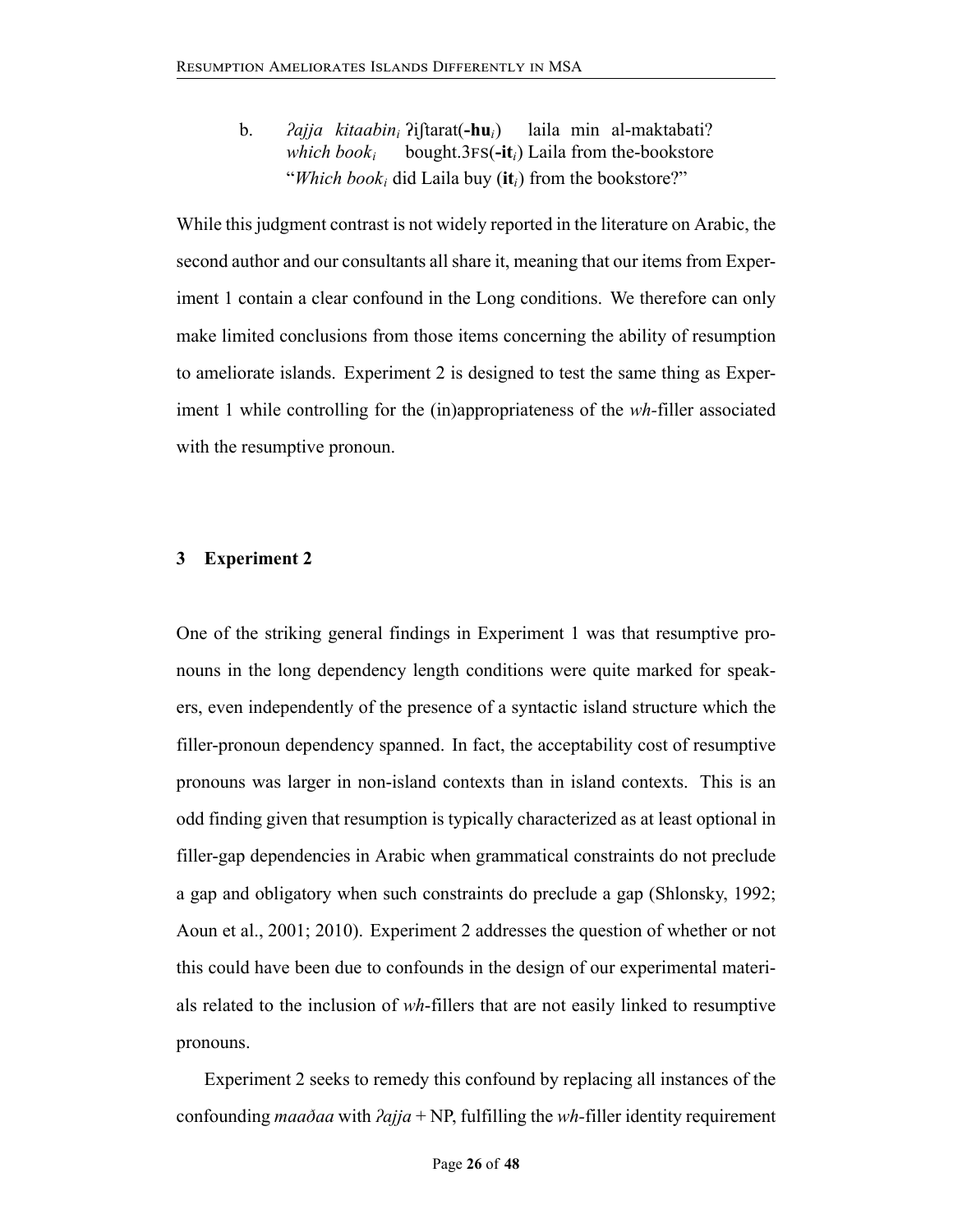discussed by Aoun et al. (2010) and allowing us to properly assess the ameliorative effect of resumption.

#### *3.1 Participants*

Participants were 119 native speakers of Arabic recruited to an online survey via advertisement at the UAEU, NYUAD, and via the arabic-L mailing list. Native speaker status was assessed via presentation of the survey entirely in Arabic as well as via demographic questionnaire. Since the survey was presented online, there was no way to ensure that participants finished the entire experiment. Especially given that no compensation was offered, many participants did not finish. Of the 119 participants which began the study, only 53 completed it (44.5%), so we report results from only those subjects who completed the entire experiment. No other subject exclusion criteria were used. All participants provided informed consent via the online survey. None of the recruitment pools used for Experiment 1 were consulted for the recruitment of participants for Experiment 2.

### *3.2 Materials & Design*

Materials for Experiment 2 were constructed by taking the experimental items from Experiment 1 and replacing all the unacceptable instances of ازا٪/*maaðaa* with a DP headed by أيٴّ /*ʔajja* and containing an NP restrictor which was contextually appropriate for the sentence as a whole — typically this was the noun which appeared in the embedded complement position in the Short conditions. All other constrains on experimental filler and item design from Experiment 1 were duplicated. A complete list of experimental items and conditions appears in the accompanying online supplementary materials.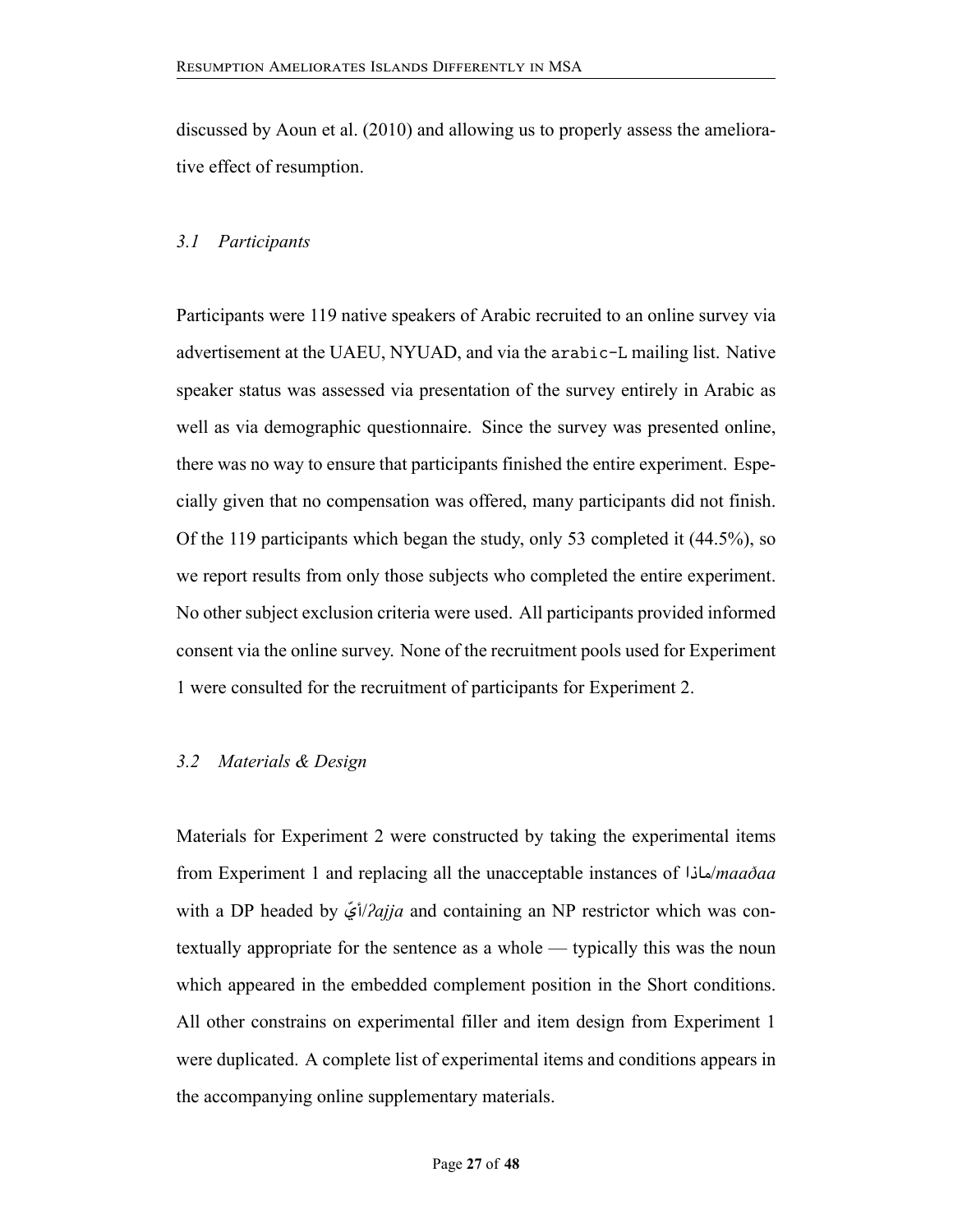### *3.3 Procedure*

Participants provided informed consent by clicking on a button before being taken to the directions. The directions were exactly the same as Experiment 1 save for the fact that there was no experimenter present to assess understanding. Subjects indicated their responses to acceptability judgment prompts by clicking on a radio button that displayed all the choices between 1 and 7. All other procedural details were identical to Experiment 1.

### *3.4 Analysis & Predictions*

The statistical analysis was identical to Experiment 1. As far as island superadditivity is concerned, our expectations are the same as Experiment 1 — islands should show an acceptability penalty larger in Long/Island conditions not analyzable as the sum of the LENGTH and ISLAND penalties alone (an interaction term). If the confound involving the *wh-*fillers obliterated the ameliorative effect of resumption in Experiment 1, then we also expect to find that resumptive pronouns linked to *ʔajja* + NP will show a larger measure of acceptability increase than was seen for Long conditions in Experiment 1. This should manifest as an improvement in Long/Island/Resumption conditions relative to equivalent sentences without resumption. Moreover, given that the use of *which-*NP fillers often improves the acceptability of long-distance dependencies more generally (Pesetsky, 1987; Cinque, 1990), we expect that Long conditions should now be above floor and allow us to observe whether superadditivity exists and whether it is ameliorated by the presence of a resumptive.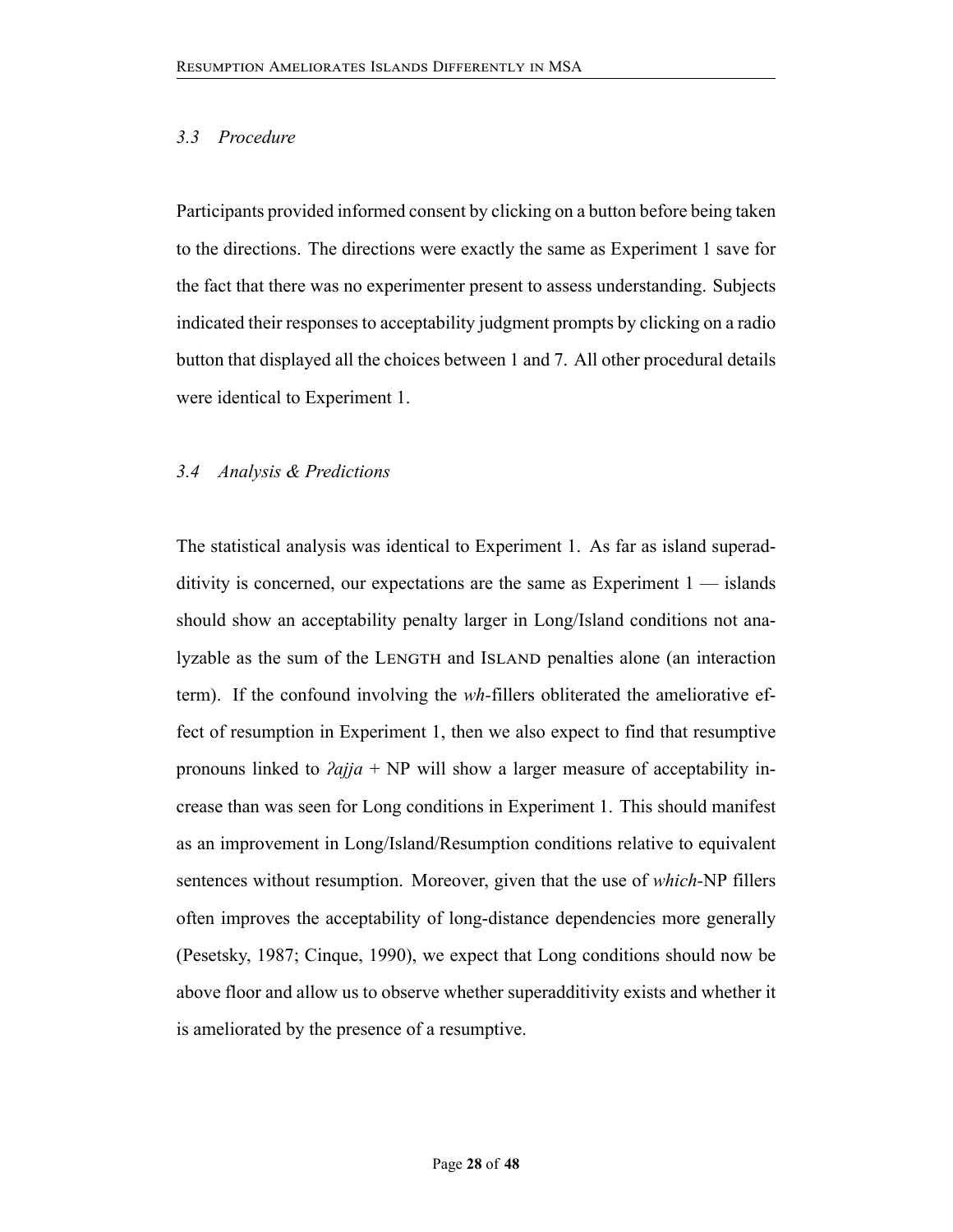|                   | <b>ISLAND TYPE</b> |               |               |
|-------------------|--------------------|---------------|---------------|
| <b>CONDITION</b>  | Whether            | Adjunct       | CNPC          |
| Short/NoIsland    | 0.76(0.10)         | 0.47(0.12)    | 0.80(0.12)    |
| Long/NoIsland/NoR | 0.11(0.12)         | 0.12(0.12)    | 0.18(0.12)    |
| Long/NoIsland/R   | 0.51(0.10)         | 0.65(0.10)    | 0.03(0.11)    |
| Short/Island      | 0.71(0.10)         | 0.34(0.12)    | 0.44(0.11)    |
| Long/Island/NoR   | $-0.30(0.09)$      | $-0.80(0.08)$ | $-0.66(0.12)$ |
| Long/Island/R     | $-0.19(0.11)$      | $-0.25(0.11)$ | $-0.66(0.10)$ |

Table 3: Means and standard errors of standardized ratings over subject rates for each condition and island in Experiment  $2 (N = 53)$ .

|                         | <b>ISLAND TYPE</b> |                               |                |  |
|-------------------------|--------------------|-------------------------------|----------------|--|
| TERM                    | Whether            | Adjunct                       | $C\!$          |  |
|                         | Gap Model          |                               |                |  |
| Length                  |                    | $-0.65(-4.32)$ $-0.35(-2.22)$ | $-0.62(-3.86)$ |  |
| <i>Island</i>           |                    | $-0.05(-0.33)$ $-0.14(-0.86)$ | $-0.35(-2.19)$ |  |
| Length $\times$ Island  | $-0.37(-1.73)$     | $-0.78(-3.44)$                | $-0.48(-2.08)$ |  |
| <b>Resumption Model</b> |                    |                               |                |  |
| Length                  | $-0.25(-1.69)$     | 0.18(1.11)                    | $-0.77(-5.03)$ |  |
| <i>Island</i>           | $-0.05(-0.34)$     | $-0.14(-0.87)$                | $-0.35(-2.29)$ |  |
| Length $\times$ Island  | $-0.65(-3.14)$     | $-0.77(-3.43)$                | $-0.34(-1.54)$ |  |

Table 4: Linear mixed effects model coefficient estimates for Experiment 2. Values in parentheses represent the *t* value against an  $H_0: \beta = 0$ .

### *3.5 Results*

As with Experiment 1, the raw scores were first *z*−transformed before analysis. The standardized mean ratings for each of the three islands appear in Table 3 and the coefficients for the fixed effects in both the gap and resumption linear mixed effect regression models appear in Table 4.

# *3.5.1 Whether Islands*

A factorial plot of the standardized rating scores for the *whether* island conditions appears in Figure 5. For the *whether* islands, the statistical analysis revealed an ef-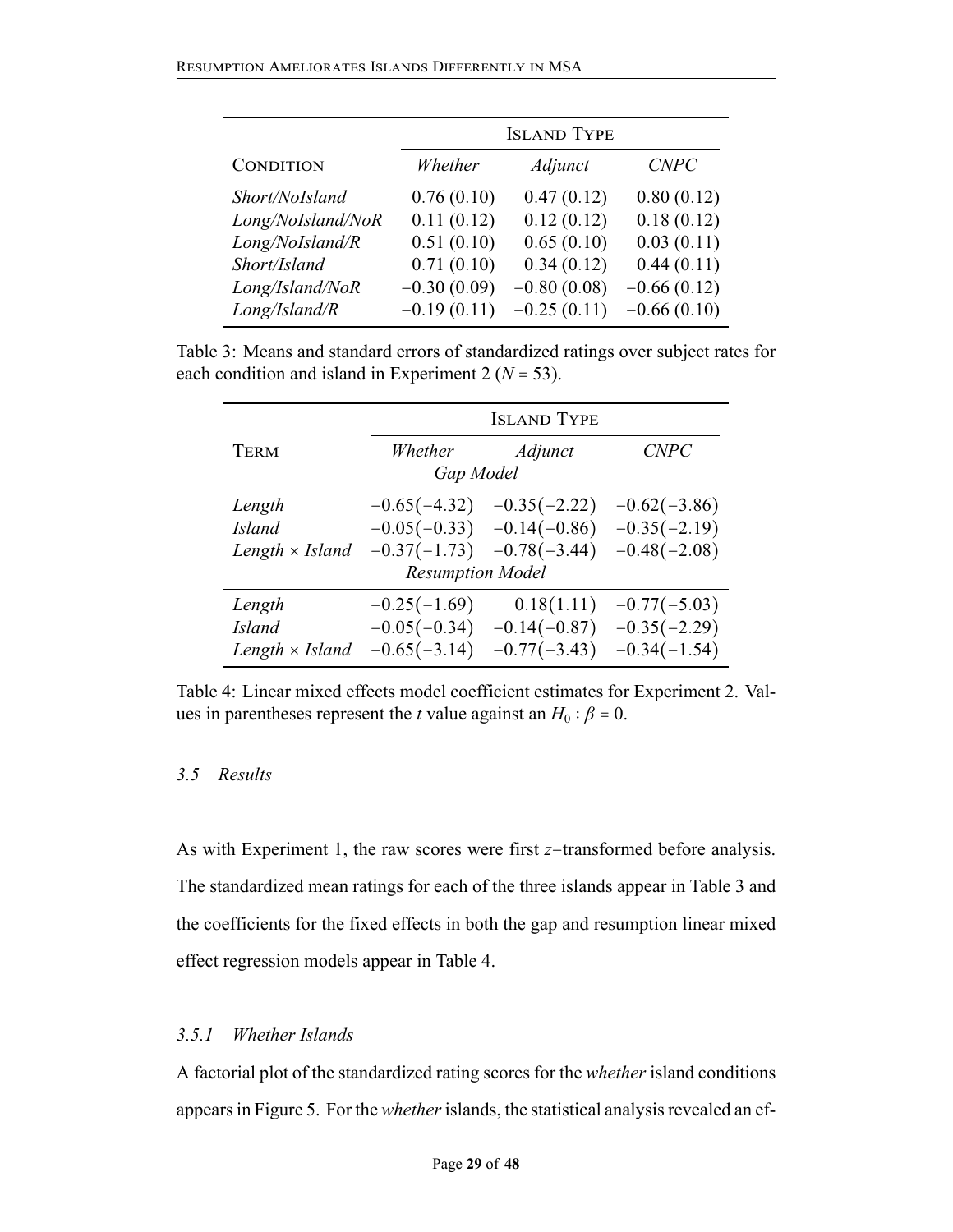fect of LENGTH such that Long sentences were rated lower than Short sentences in both the gap ( $\hat{\beta}$  = −0.65; *s.e.* = 0.15; *t* = −4.32) model and marginal in the resumption ( $\hat{\beta}$  = −0.25; *s.e.* = −0.15; *t* = −1.69) model. There was no effect of Is-LAND in either model (all  $|t|$  < 0.40). There was, however, a marginal interaction of LENGTH and ISLAND in the gap model ( $\hat{\beta}$  = −0.37; *s.e.* = 0.21; *t* = −1.73) and a significant interaction in the resumption model ( $\hat{\beta}$  = −0.65; *s.e.* = 0.21; *t* = −3.14). In both cases this was due to a superadditive pattern in which island status had a greater impact in Long conditions than in Short ones. A planned comparison between sentences without a resumptive in the Long/Island/NoResumption condition and those with a resumptive in the Long/Island/Resumption condition did not reveal a significant difference between the presence or absence of a resumptive pronoun in long dependencies constructed across islands boundaries  $(t(44) = 0.48; p = 0.64)$ .

### *3.5.2 Adjunct Islands*

A factorial plot of the standardized rating scores for the adjunct island conditions appears in Figure 6. For the adjunct islands, the statistical analysis revealed an effect of LENGTH such that Long sentences were rated lower than Short sentences in the gap  $(\hat{\beta} = -0.35; s.e. = 0.16; t = -2.22)$  but not the resumption  $(\hat{\beta} = 0.18; s.e. = 0.16; t = 1.11)$  model. Neither model showed a significant effect of IsLAND (all |*t*| < 0.90). However, there was a significant interaction between LENGTH and ISLAND in both the gap  $(\hat{\beta} = -0.78; s.e. = 0.21; t = -3.44)$ and resumption ( $\hat{\beta}$  = −0.77; *s.e.* = 0.28; *t* = −3.43) models. In both cases this was due to a superadditive pattern, as with the *whether* island conditions. A planned comparison between sentences in the Long/Island/NoResumption condition and Long/Island/Resumption condition revealed that resumption significantly increased ratings relative to the absence of resumption, a result which was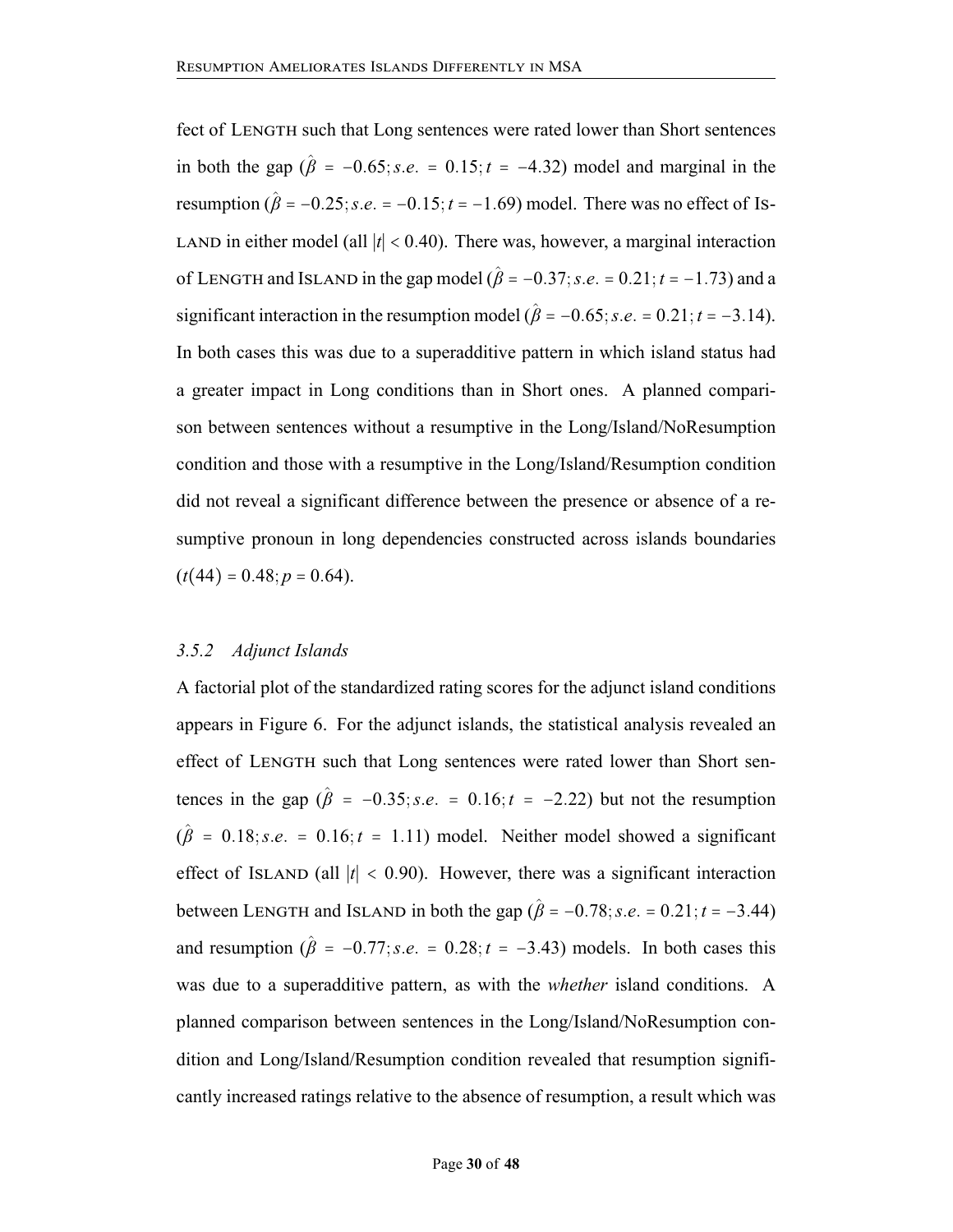

Figure 5: Mean standardized (*z*-transformed) ratings by condition for *whether* islands in Experiment 2. Error bars represent the standard error of the mean across subject ratings.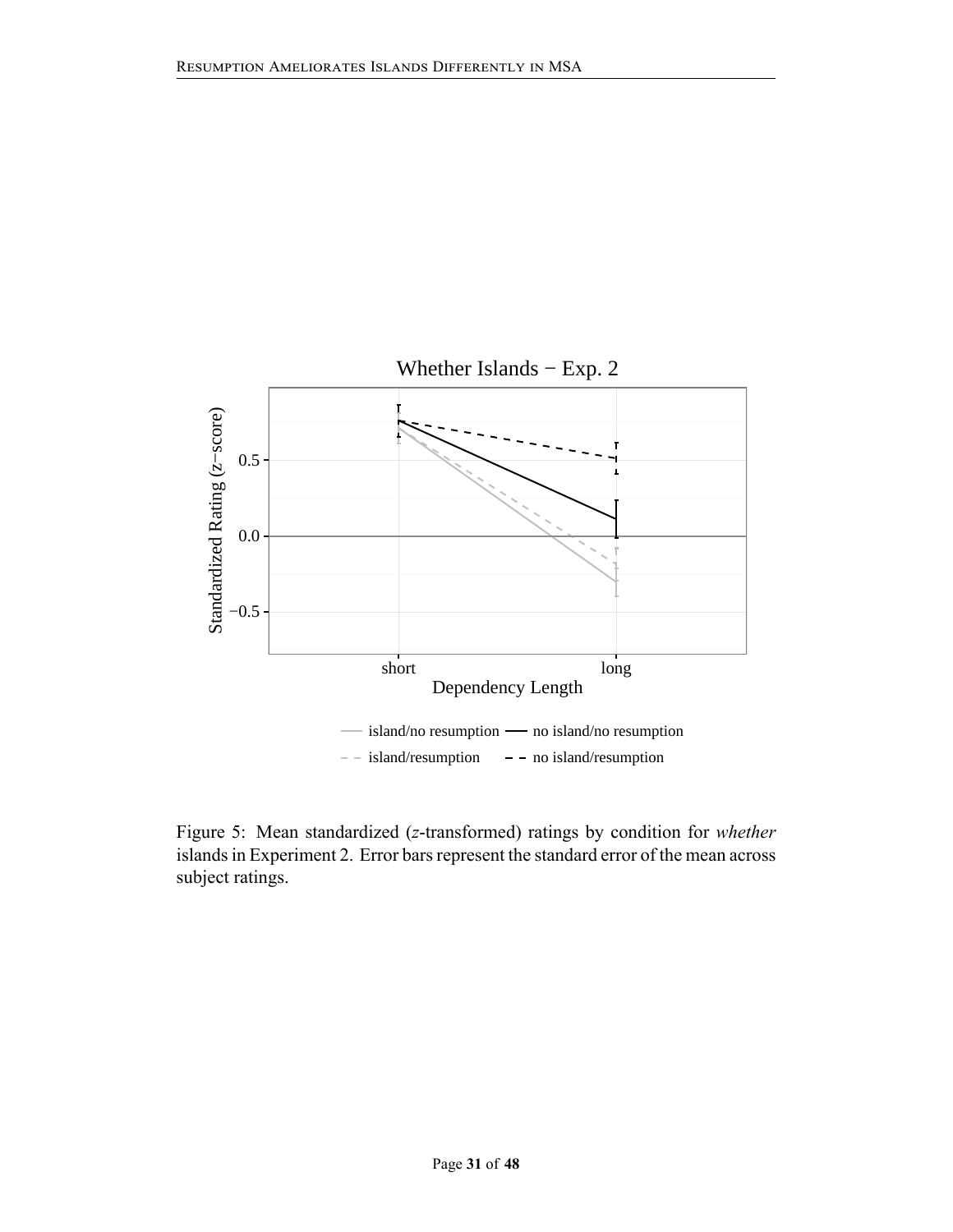

Figure 6: Mean standardized (*z*-transformed) ratings by condition for adjunct islands in Experiment 2. Error bars represent the standard error of the mean across subject ratings.

quite robust  $(t(45) = 4.57; p < 0.0001)$ .

### *3.5.3 CNPC Violations*

A factorial plot of the standardized rating scores for the CNPC violation conditions appears in Figure 7. For the CNPC violation sentences, the statistical analysis revealed an effect of LENGTH such that Long sentences were rated lower than Short sentences in both the gap ( $\hat{\beta}$  = −0.62; *s.e.* = 0.16; *t* = −3.86) and resumption ( $\hat{\beta}$  = −0.77; *s.e.* = 0.15; *t* = −5.03) models. Furthermore, there was also an effect of Island such that Island sentences were rated lower than NoIsland sentences in both the gap  $(\hat{\beta} = -0.35; s.e. = 0.16; t = -2.19)$  and resumption  $(\hat{\beta} = -0.35; s.e. = 0.16; t = -2.29)$  models. Additionally, there was an interaction between LENGTH and ISLAND in the gap model ( $\hat{\beta}$  = −0.48; *s.e.* = 0.23; *t* =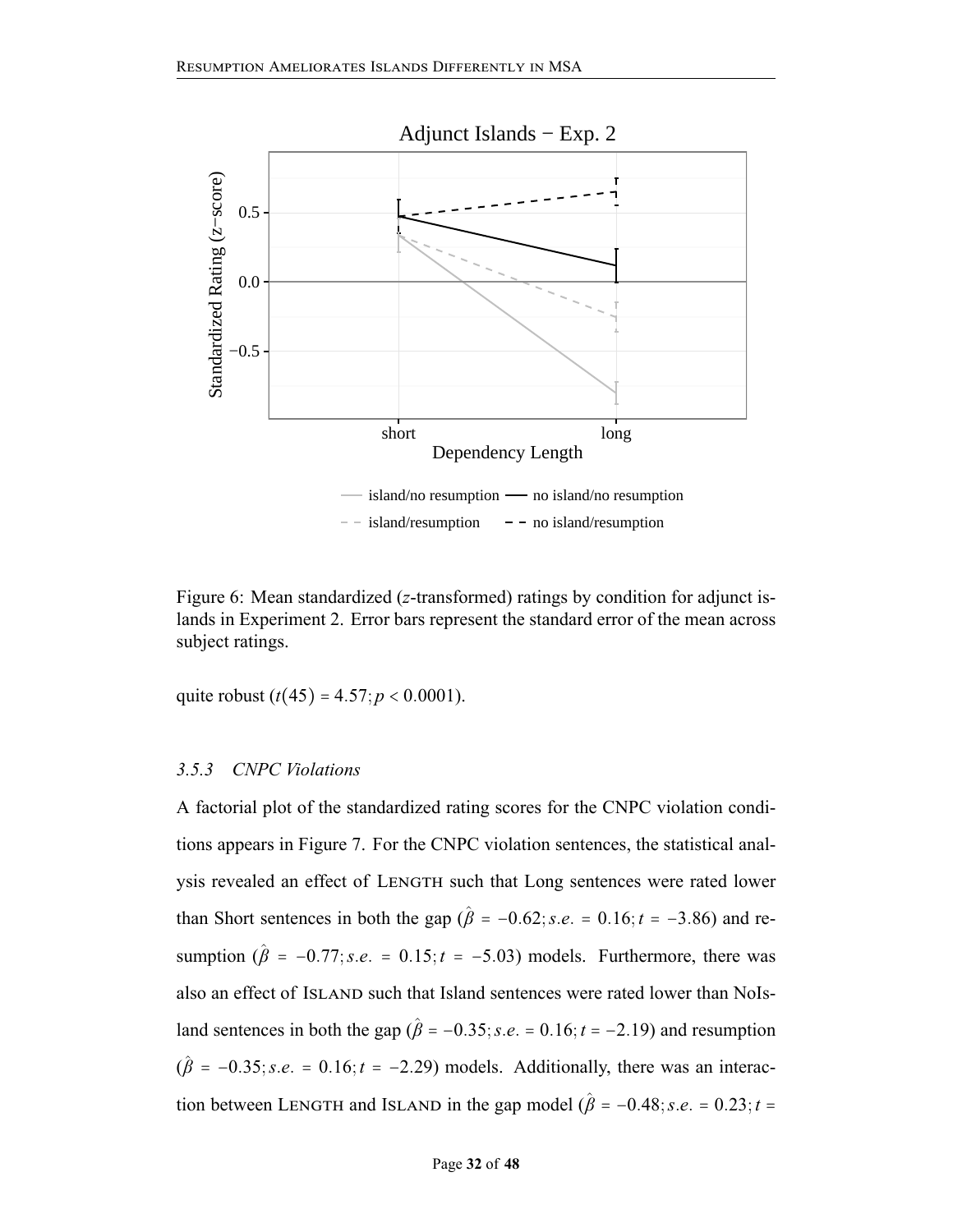

Figure 7: Mean standardized (*z*-transformed) ratings by condition for CNPC violations in Experiment 2. Error bars represent the standard error of the mean across subject ratings.

−2.08) that was not present in the resumption model ( $\hat{\beta}$  = −0.34; *s.e.* = 0.22; *t* = −1.54). A planned comparison between sentences without a resumptive pronoun in the Long/Island/NoResumption condition and those with a pronoun in the Long/Island/Resumption condition did not reach significance  $(t(45) = -0.03; p =$ 0.97).

#### *3.6 Discussion*

The results of Experiment 2 are suggestive of the idea that the confound of inappropriate *wh-*fillers did contaminate the results from Experiment 1. In all three structures — *whether* islands, adjunct islands, and CNPC violations — the data in this experiment show a superadditive effect beyond the contributions of length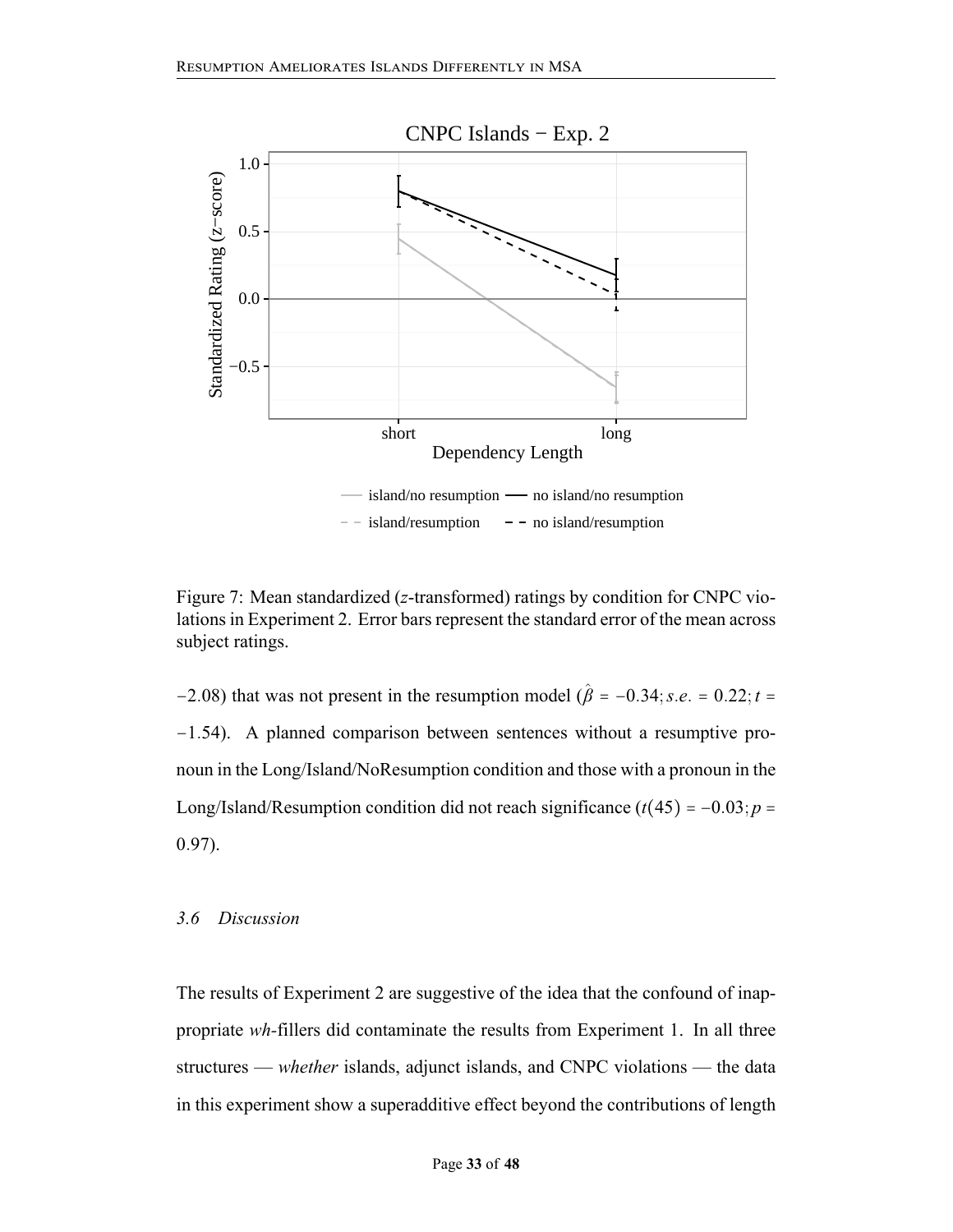and (where it is present) island structure alone. In each of these three structures, the gap model shows a significant interaction of LENGTH and ISLAND such that the effect of structure is larger in the long dependency conditions than in the short dependency conditions — exactly the superadditive effect documented in Sprouse et al. (2012); Almeida (2014); and Sprouse et al. (2016).

What is particularly interesting about these data, however, is that this superadditivity is different in size for each of the three islands. While it is well-known in the theoretical literature that islands do not form a homogeneous class of constructions, our data suggests that the extent to which island violations manifest in acceptability rating studies is a function of individual island identity: adjunct islands display the largest superadditive effect, followed by CNPC violations and *whether* islands. We do not believe this contrast is reducible to known subcategorizations of island structures, since it does not conform to any subcategorization of which we are aware.<sup>21</sup> Since our experiments were not designed to assess differences in island status across these three constructions directly, further study is clearly needed on this point.

Experiment 2 also shows that resumption can ameliorate islands, but again differentially based upon the island in question. For the adjunct islands, resumption in an island-violating context clearly helps a great deal, as evidenced by the significant planned comparison in that structure. CNPC structures, on the other hand, provide an equally clear, but opposite conclusion: resumption appears as acceptable as gapping. With the CNPC violations, however, the strong unacceptability of long-distance dependencies in the island structure without the gap makes one wonder whether we could again be at floor in these data, making the results difficult to interpret — it is very possible MSA simply does not allow filler-gap de-

<sup>&</sup>lt;sup>21</sup> Crucially, it is not reducible to the notion of "island strength" (see Szabolcsi, 2006; Sprouse et al., 2016; and references therein), since adjunct islands and CNPC islands are both typically taken to be strong islands, yet they show considerable differences in superadditivity in our data.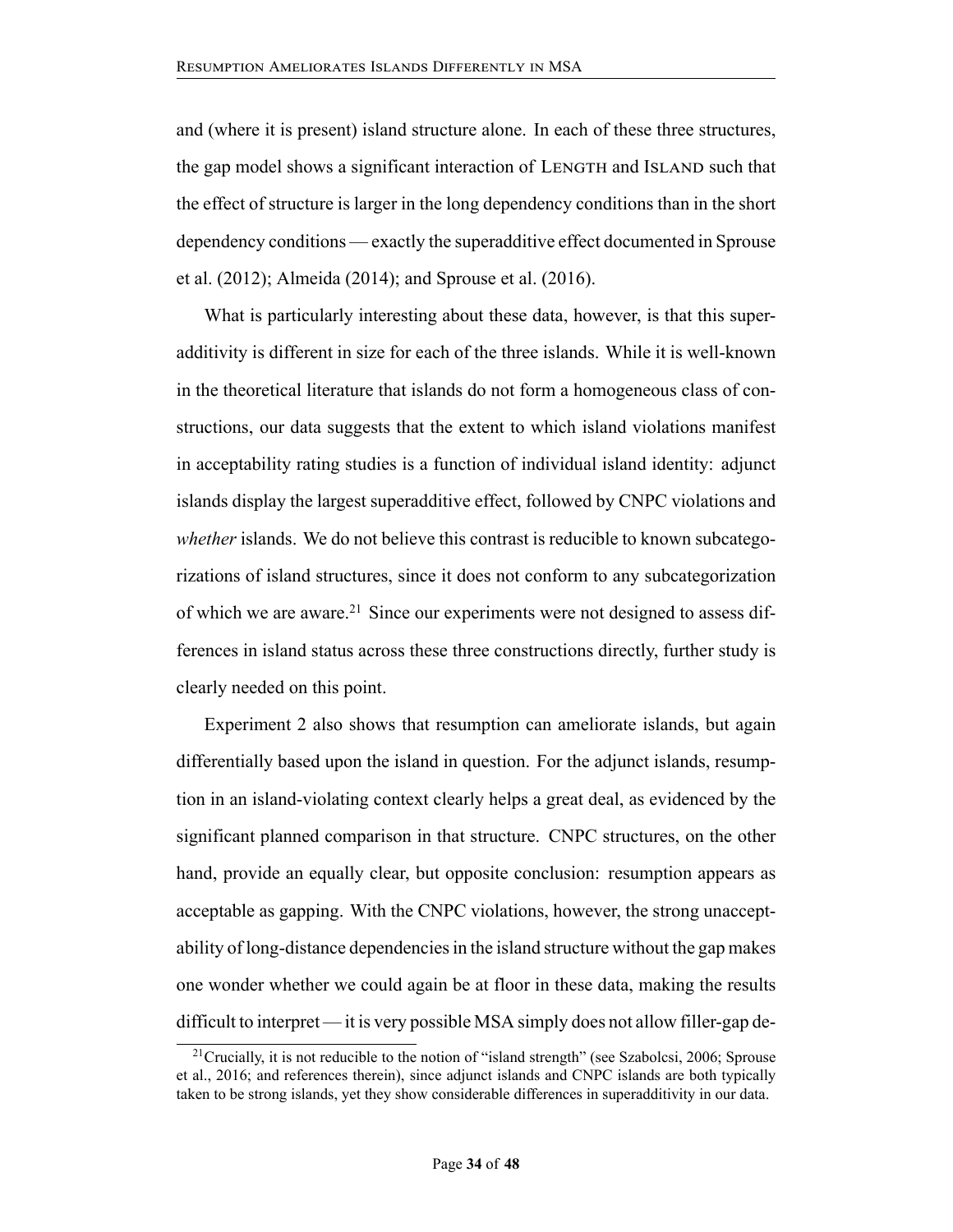pendencies to be constructed inside CNPC complements.<sup>22</sup> For *whether* islands, the results seem somewhat in the middle — qualitatively the pronoun appears to help, but the result is not significant.

Finally, focusing on the adjunct islands and *whether* islands, the ameliorative effect of resumption nearly completely wipes out the superadditive effect of the island when assessing the Island/Resumption conditions against the NoIsland/NoResumption conditions — these lines are nearly parallel in the factorial plots. Here we can see the impetus for theoretical researchers to conclude that resumption ameliorates islands, since this would mean that resumption removes the component of the rating penalty associated with extra-processing (and possibly grammatical) concerns, leaving only the penalties associated with length and structure alone.

### **4 General Discussion**

#### *4.1 Differences within Differences*

In order to compare our results across islands and experiments, it is helpful to have a numerical estimation of the superadditive component of each island and the effect that resumption has on the superadditivity for a given island. Fortunately, the factorial design we employed throughout both experiments allows for a simple

<sup>22</sup>A reviewer raises one plausible explanation, namely that CNPC island structures are perhaps actually expressed as Construct State nominals, (see Ryding, 2005:ch.8 for a descriptive overview), where the definite determiner is typically ungrammatical on the head noun. Parsing the complex noun phrase as a construct state nominal would suggest a structure where a null copula intervenes between the noun an complementizer (perhaps akin to the "class 2 interrogatives" of Shlonsky, 2002), a parse not available for any of our other islands . We take this point as valid and thank the reviewer for bringing it to our attention — however we are unsure what effect this confound would be expected to have on the CNPC island extractions, so we leave this matter for future theoretical work on the structures underlying complex noun phrase extractions in MSA.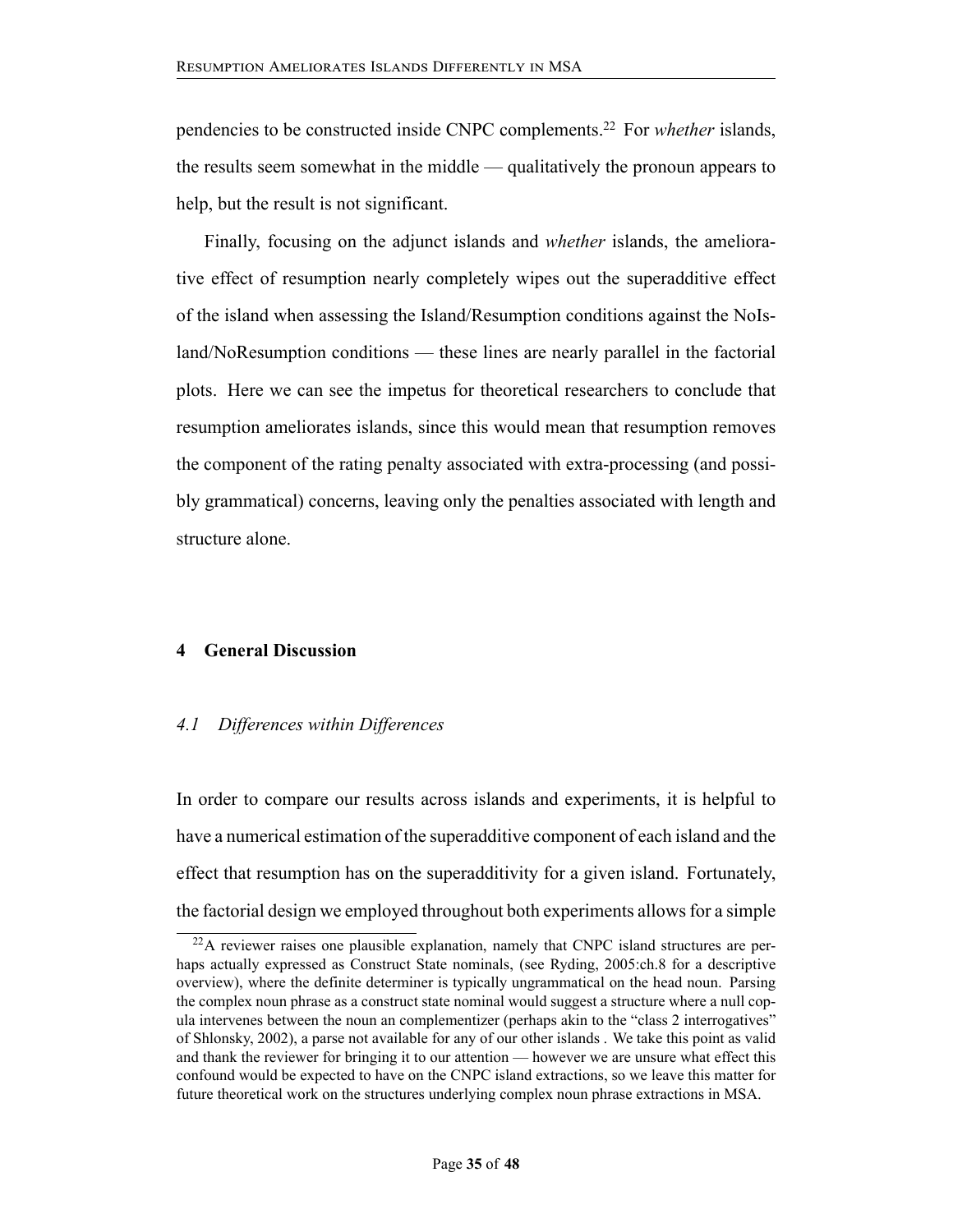estimation of the superadditive effect using the DIFFERENCES-IN-DIFFERENCES score (Maxwell & Delaney, 2004; see also the discussion in Sprouse et al., 2012 and Sprouse et al., 2016). The differences-in-differences (DD) score is useful because it provides a clear value of the component of an interaction term not explicable entirely in terms of underlying main or simple effects.

This DD value can be calculated for a two way interaction as follows: first, we calculate the difference between two scores from the four conditions. This value, *D*1, we define as the rating for the Long/NoIsland condition minus the rating for the Long/Island condition. Second, we calculate the difference between the two remaining conditions in the interaction. This value, *D*2, is therefore the rating for the Short/NoIsland condition minus the rating for the Short/Island condition. Straightforwardly, then,  $DD = D1 - D2$ . This value can be computed for each subject individually and then averaged across subjects to give an estimate of the DD size in a given experiment.

In our study, however, we do not have a  $2 \times 2$  design with a two-way interaction but a defective  $2 \times 2 + 2$  design. We therefore compute two DD scores. The first is computed exactly as described above, using the NoResumption conditions throughout. This DD score gives a straightforward estimation of the superadditivity component of an island *modulo* resumption. The second DD score is designed to assess a change in the superadditivity effect engendered by resuming the gap position with a resumptive pronoun. To that end, it is identical to the first DD score, expect that *D*1 is computed by taking the difference of both the Long/NoIsland/NoResumption and Long/Island/Resumption conditions. This allows us to assess whether there is a superadditive component in resumed island filler-gap dependencies when compared to a long distance dependency with a gap and, if it is present, to compare it directly to the identical DD score for a dependency with gaps across the board. These DD values for all three islands in both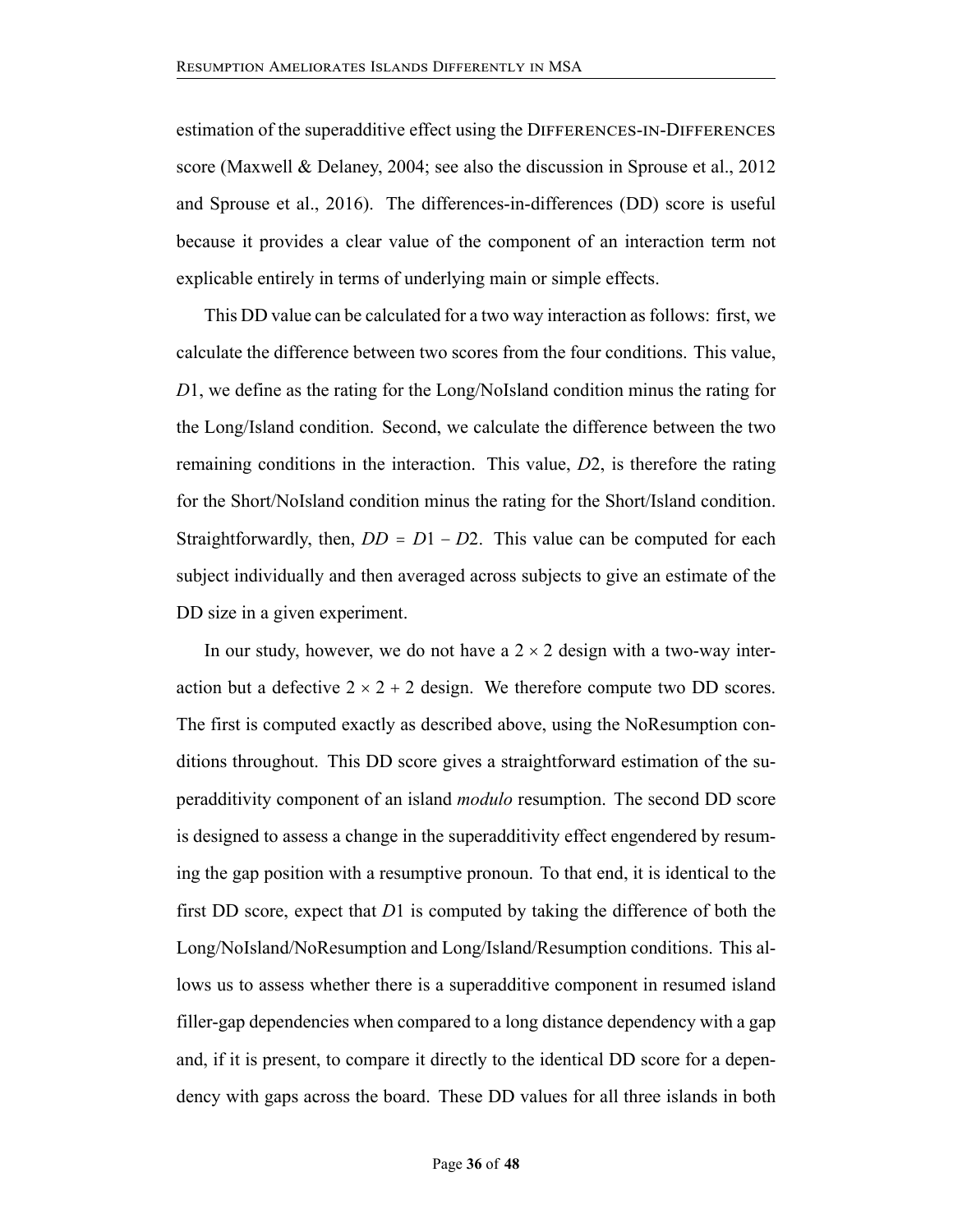|               | EXPERIMENT 1  |                                       | <b>EXPERIMENT 2</b>                    |                |
|---------------|---------------|---------------------------------------|----------------------------------------|----------------|
| <b>ISLAND</b> | No RP         | <b>RP</b>                             | No RP                                  | R <sub>P</sub> |
| Whether       | 0.13(0.14)    |                                       | $0.05(0.15)$ $0.20(0.21)$ $0.19(0.19)$ |                |
| Adjunct       | 0.25(0.14)    |                                       | $0.40(0.15)$ $0.78(0.18)$ $0.21(0.21)$ |                |
| $C\!N\!P\!C$  | $-0.05(0.14)$ | $-0.06(0.15)$ 0.39 (0.23) 0.40 (0.20) |                                        |                |

experiments are shown in Table 5.

Table 5: Differences within differences scores for all three islands in both experiments, separated by the presence or absence of a resumptive pronoun (RP). Values in parentheses represent the standard error of the mean.

When the DD value is positive, this implies that a superadditive pattern is present and trends in the expected direction for a grammatical island. A number close to zero or negative implies that no superadditive component appears in the ratings for that island/experiment pair. We report standard errors for these DD values but interpret them cautiously, as each subject saw only one item per condition per island in each experiment. We use these DD values in drawing conclusions about the magnitude of island and amelioration effects in what follows.

### *4.2 Islands in MSA*

One of the striking facts in our results is the variability of the presence and magnitude of superadditive island effects across the three constructions and both experiments in our results. In Experiment 1, only *whether* and adjunct islands show superadditive effects, and *whether* islands do so with a smaller magnitude (0.13) than adjunct islands (0.25). In Experiment 2, this general pattern of larger effects for adjunct islands (0.78) than *whether* islands (0.20) remains, but the CNPC violations also showed a superadditive component (0.39).

In theoretical work, which syntactic constructions qualify as islands are often cited as a point of crosslinguistic variation. For instance, Rizzi (1982) notes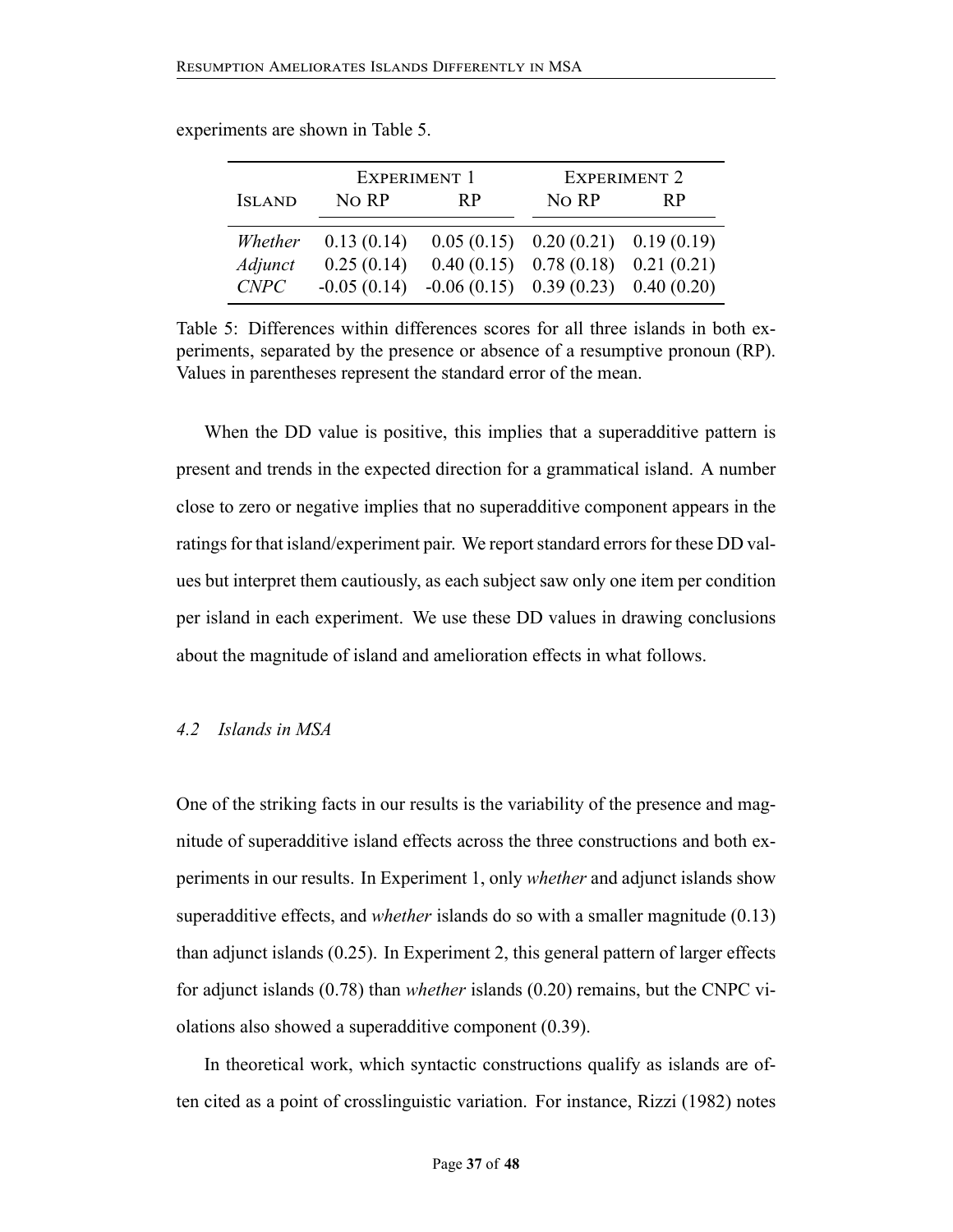that relative clause dependencies can show crosslinguistic variation in islandhood across Italian and English, a fact which is confirmed by the quantitative studies in Sprouse et al. (2016). If superadditivity in quantitative acceptability studies is used as definitional of island effects in the grammar (Almeida, 2014), then our results could be taken to indicate that there is some crosslinguistic variability in the expression of islands when MSA is compared to other languages.

This is an important result since no formal studies that we are aware of discuss the relationship between island acceptability and grammaticality in MSA. We can entertain two hypotheses to account for this heterogeneity in our data. The first would hold that *whether* islands are simply not barriers to the formation of *wh*filler gap dependencies in Arabic. This would be a somewhat surprising result given the general property that MSA holds many constituents to be barriers to dependency formation with gaps (such as overtly headed CPs and PPs) which are not barriers in, for instance, Indo-European languages. It strikes us as somewhat odd, therefore, to maintain that MSA is more conservative in *wh-*dependency formation in most cases, except in adjunct islands. The other option maintains a more quantitative approach to dealing with the differences between adjunct and *whether* islands. Given that we did not have any *a priori* reason to doubt that Arabic contains the same inventory of island constructions as English, the somewhat weaker status of *whether* islands in our results could be taken as indicative of a quantitative heterogeneity among distinct types of islands in MSA.

However, in our results this issue is possibly confounded by one of population and proficiency in MSA. Experiment 1 demonstrated that only adjunct islands showed a superadditive effect and they only did so marginally. This is true even in the gap statistical model, where the issue of linking a bare *wh-*filler to a resumptive pronoun should not be an issue. We believe that this discrepancy is at least partially attributable to differences in population across the two studies. Ex-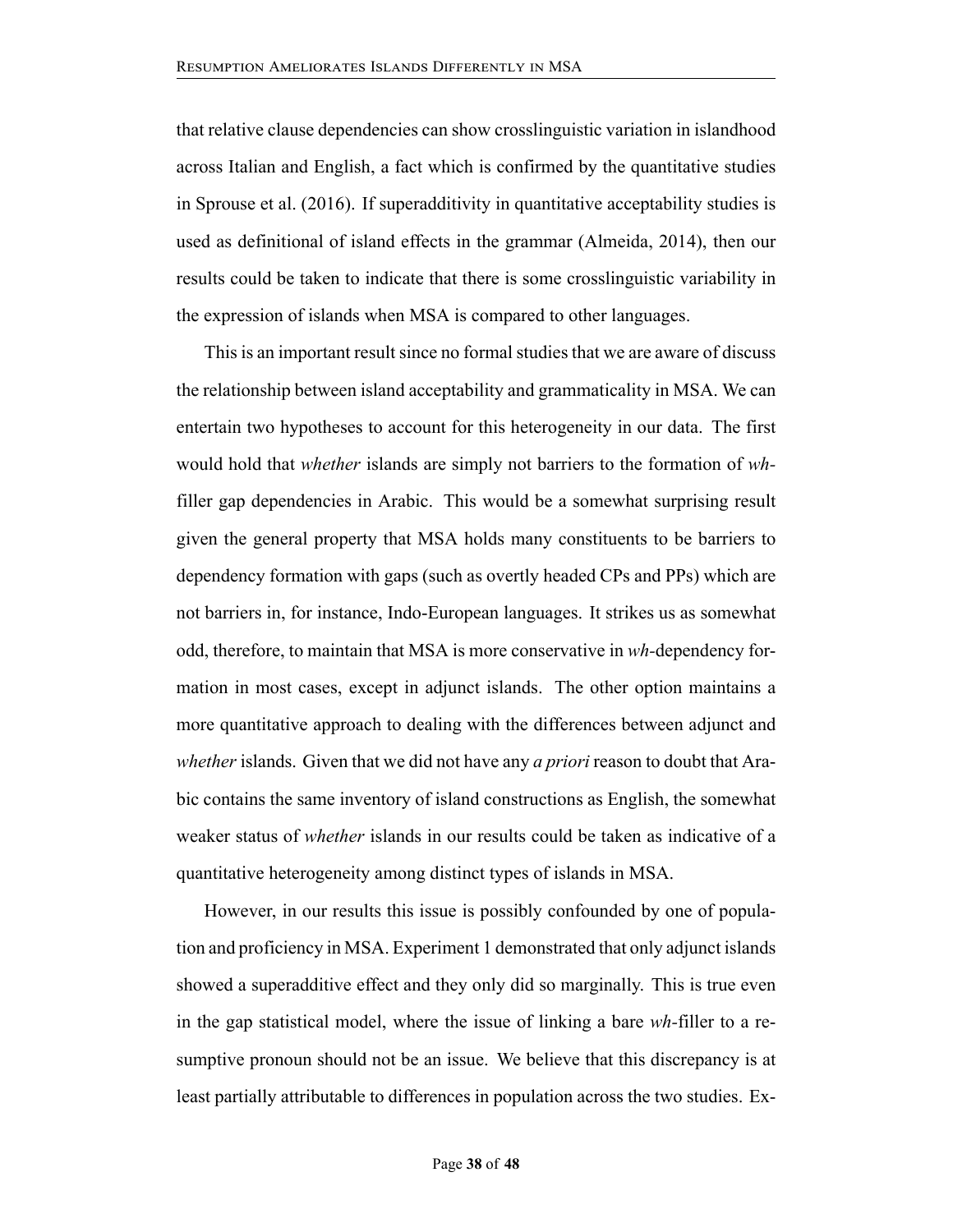periment 1 mostly surveyed a sample of university students in the United Arab Emirates and their families, whereas Experiment 2 surveyed the arabic-L email list, which is comprised of people who, on the whole, have some formal training in the grammar of MSA. The diglossic situation between MSA and the spoken Arabic varieties entails that proficiency in MSA can be an issue in places where other languages are commonly spoken; the UAE is such a place given the prevalence of English. Since English makes much heavier use of the gap strategy relative to MSA, a speaker who is bilingual in spoken Arabic and English with little instruction in MSA beyond primary school may be more inclined to reject resumption *in general* relative to monolingual speakers of a spoken variety of Arabic who have more familiarity with MSA. We think it possible that at least subsets of participants from Experiment 1 may differ in their MSA proficiency from the speakers sampled in Experiment 2, given the possible discrepancy in MSA proficiencies between the two populations. This concern itself underscores the urgent need for work on the psycholinguistics of the spoken Arabic varieties.

### *4.3 The Grammaticality of Resumption and Gapping*

One general issue raised by our study is the grammatical status of resumption and gapping in MSA, even *modulo* the presence of an island. As noted in the introduction, MSA — and Arabic more generally — is generally described as a pervasive resumption language insofar as it makes widespread grammatical use of resumption. Our results suggest that reifying this quantitative difference from English into a qualitative one may be too simplistic, as resumption can appear quite unacceptable even in MSA. In addition to the constraint resumption places on the content of the *wh-*filler, we also see that resumption is dispreferred in certain longdistance dependencies, such as the Long/NoIsland/Resumption conditions in the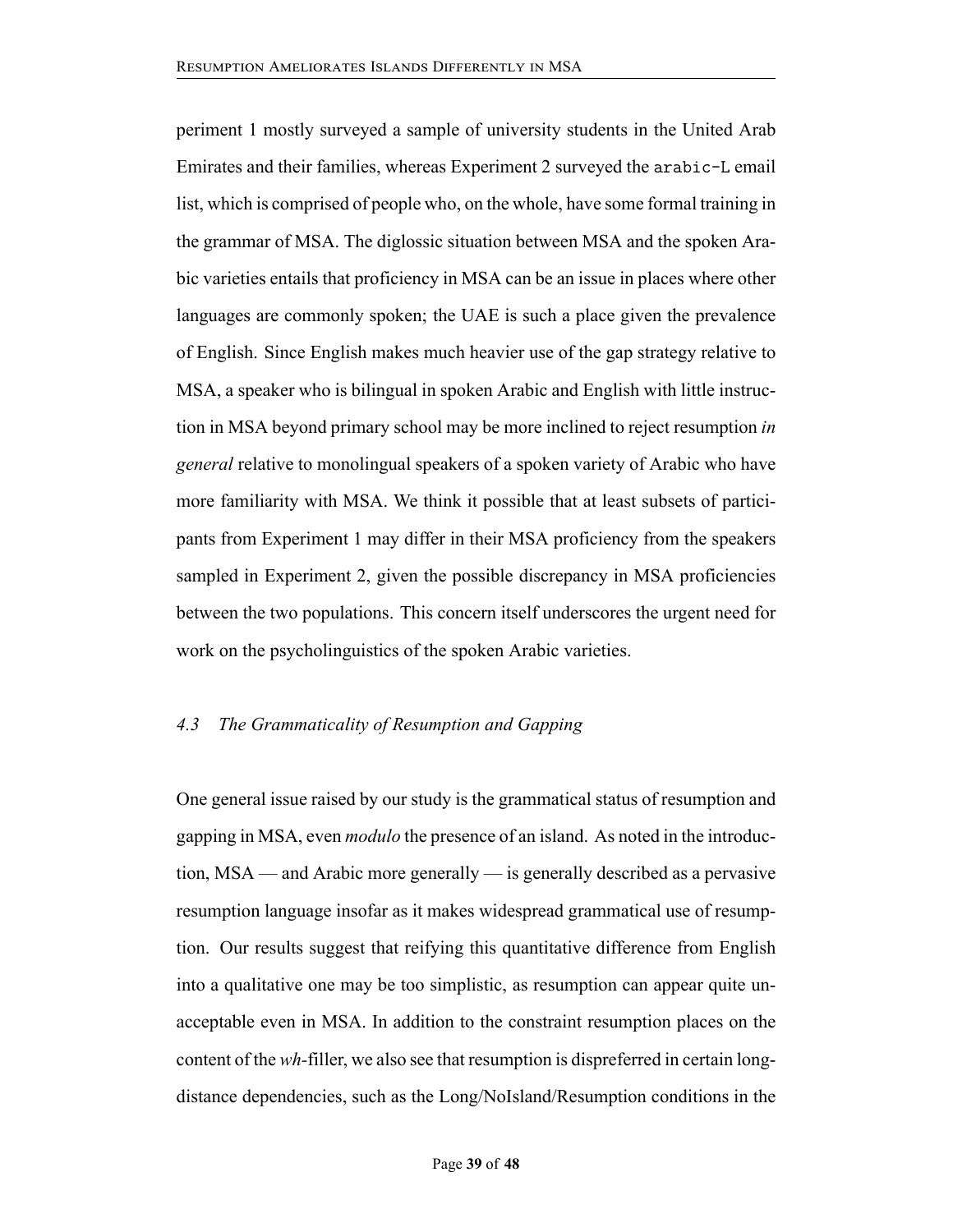CNPC islands in our data. It therefore appears that in certain grammatical corners, a language such as Arabic which otherwise makes widespread use of resumption can behave like English, a language where resumption is generally dispreferred. More generally, this suggests a conception of resumption where typological differences are situated in the representational particulars of the context in which a resumptive pronoun finds itself, not in core grammatical differences between languages.<sup>23</sup> This conception of resumption dovetails with theoretical work that argues that resumption is not a unitary phenomenon, even inside Arabic (Aoun  $\&$ Choueiri, 2000; Aoun et al., 2001; 2010; Guilliot & Malkawi, 2006; Malkawi & Guilliot, 2007).

However, there is clearly a core validity to the claim that resumption is somehow special in Arabic, as our results in Experiment 2 from *whether* and adjunct structures confirm. There, even in the absence of an island, resumption is preferred to gapping, a result which can be seen as dovetailing with theoretical claims that gapping is generally marked in MSA, but in contrast to the results for Hebrew reported by Meltzer-Asscher et al. (2015). Our results suggest that a long dependency with a gap in a non-island context reduces acceptability more or less to the mean acceptability for a speaker. However, we are hesitant to conclude that this means gapping is unacceptable in MSA given that a sufficiently articulated theory does not exist that specifies the linking between acceptability and grammaticality in such a way that we can assess the status of a mean acceptability rating. Again here, further work is necessary, and we believe much could be gained from assessing these same patterns in relative clauses in addition to constituent *wh*questions, since those constructions formed the empirical basis of initial studies

 $23$ This conclusion is no doubt supported by the existence of languages such as Swedish, Vata, and Gbadi, where resumptive pronouns appear in contexts which do not align with the "intrusive" versus "grammaticalized" resumption typology (see McCloskey, 2006 for discussion and references). Note that Egyptian Arabic is also claimed to allow Swedish-type resumption in limited contexts (Wahba, 1984).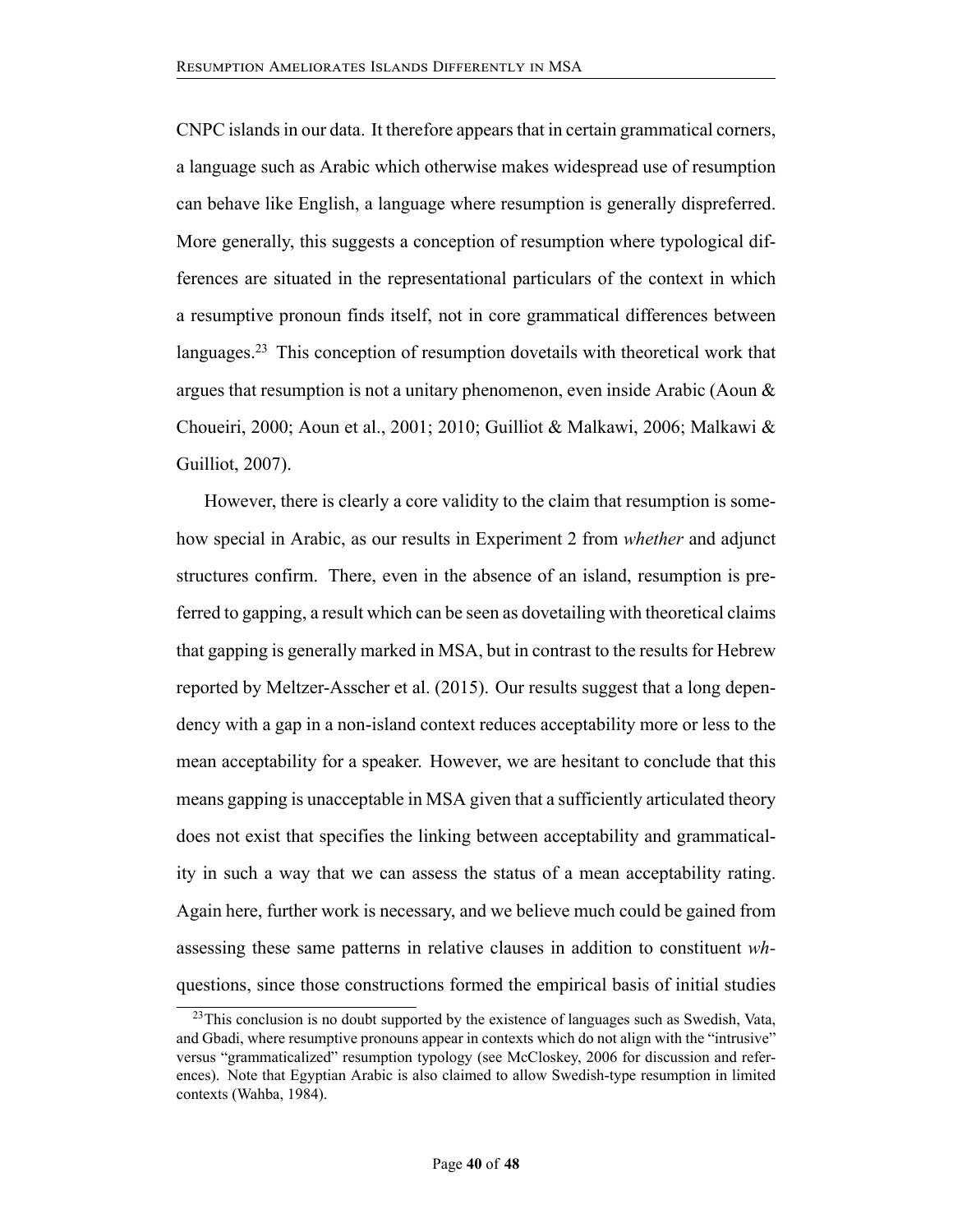into the grammatical status of resumption in Semitic (Borer, 1984; Sells, 1984; Shlonsky, 1992; Aoun et al., 2010).

#### *4.4 Amelioration in Islands*

Finally, we return to the larger question which motivated this study: does resumption ameliorate an island violation in MSA? The answer appears to be, "It depends." It depends, firstly, upon the nature of the *wh*-filler which is co-construed with the resumptive pronoun — if this is a bare *wh*-item such as "what," then resumption is simply unacceptable. Provided that a complex *wh-*phrase is used, then resumption can be supportive of otherwise very unacceptable filler-gap dependencies. It depends, also however, upon the island out of which the dependency is formed. Dependencies spanning the CNPCs employed in our study receive no help from resumption (0.39 with a gap versus 0.40 with a pronoun), a fact we have tentatively linked to the unacceptability of any filler-gap dependency with CNPC constructions more generally.

However, even within the remaining adjunct and *whether* islands, it also depends. The amelioration effect is clear in adjunct islands (no resumption at 0.78 versus resumption at 0.20), and not so clear in *whether* islands (no resumption at 0.20 versus resumption at 0.19). It therefore seems as though the kind of island is relevant to the ameliorative effect of resumptive pronouns in ways which largely mimic the extent to which the type of island affects superadditivity in general. However, we must note that even with a resumptive pronoun, adjunct island violations are still rated below the mean acceptability for these speakers. It is therefore possible to describe the ameliorative effect as "mak[ing] the best of a bad job" (Langendoen, 1970). Whether this qualifies as grammatical amelioration depends upon one's syntactic theory, but we can note that this might be the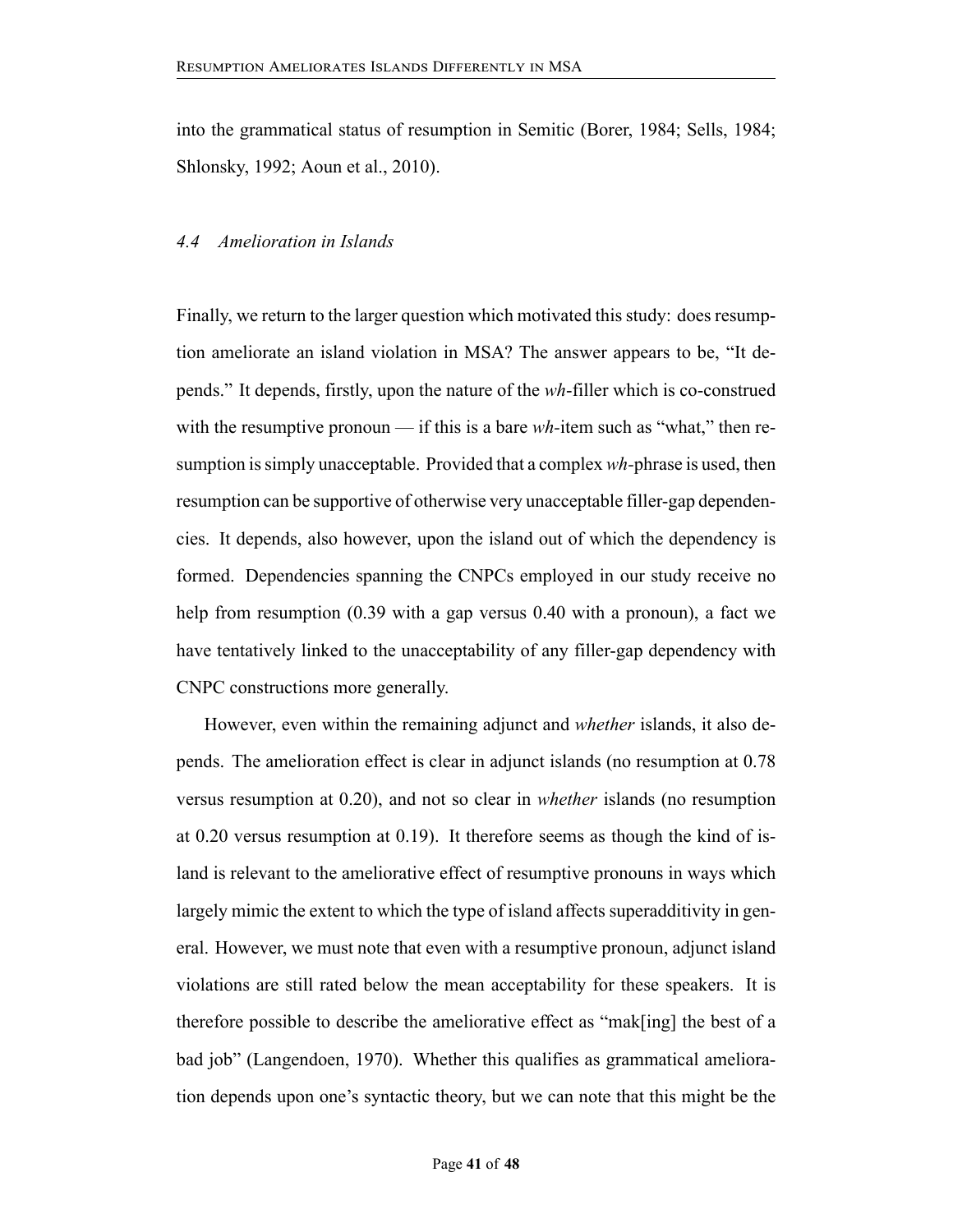principle underlying the occasional report that resumption ameliorates islands in English (Ackerman et al., 2015), since those studies involved force-choice tasks between gapping and resumption structures.

### *4.5 Conclusions*

We have demonstrated that superadditivity can be observed in islands in Arabic, both with and without resumptive pronouns in the tail position of a filler-gap dependency. The amount to which quantitative superadditive acceptability penalties appear with islands in MSA depends on the type of island and possibly the proficiency with MSA of the subject population. Where resumption is present, our results show that the acceptability of resumption more generally depends on the type of filler associated with the dependency. Where these constraints are respected, resumption has been shown to increase the acceptability of dependencies spanning island boundaries, especially for adjunct islands. Where amelioration does occur, the resulting improvement nearly obliterates the superadditive component of the island violation, meaning that resumption can be seen to improve the non-processing component of acceptability penalties in Arabic.

These results help to clarify the contribution of various known components of difficult sentence processing at play in filler-gap dependency formation inside island structures, allowing us to understand the theoretical import of claims that resumption facilitates understanding and acceptability in island violations. At the same time, the resulting sentences are still well below average acceptability to speakers, leading to the conclusion that, even in a grammaticalized resumption language such as MSA, resumption still makes the best of two very bad situations — both dependencies in an island with a gap and dependencies in an island with a resumptive pronoun. The result is a picture of the grammar-processing interface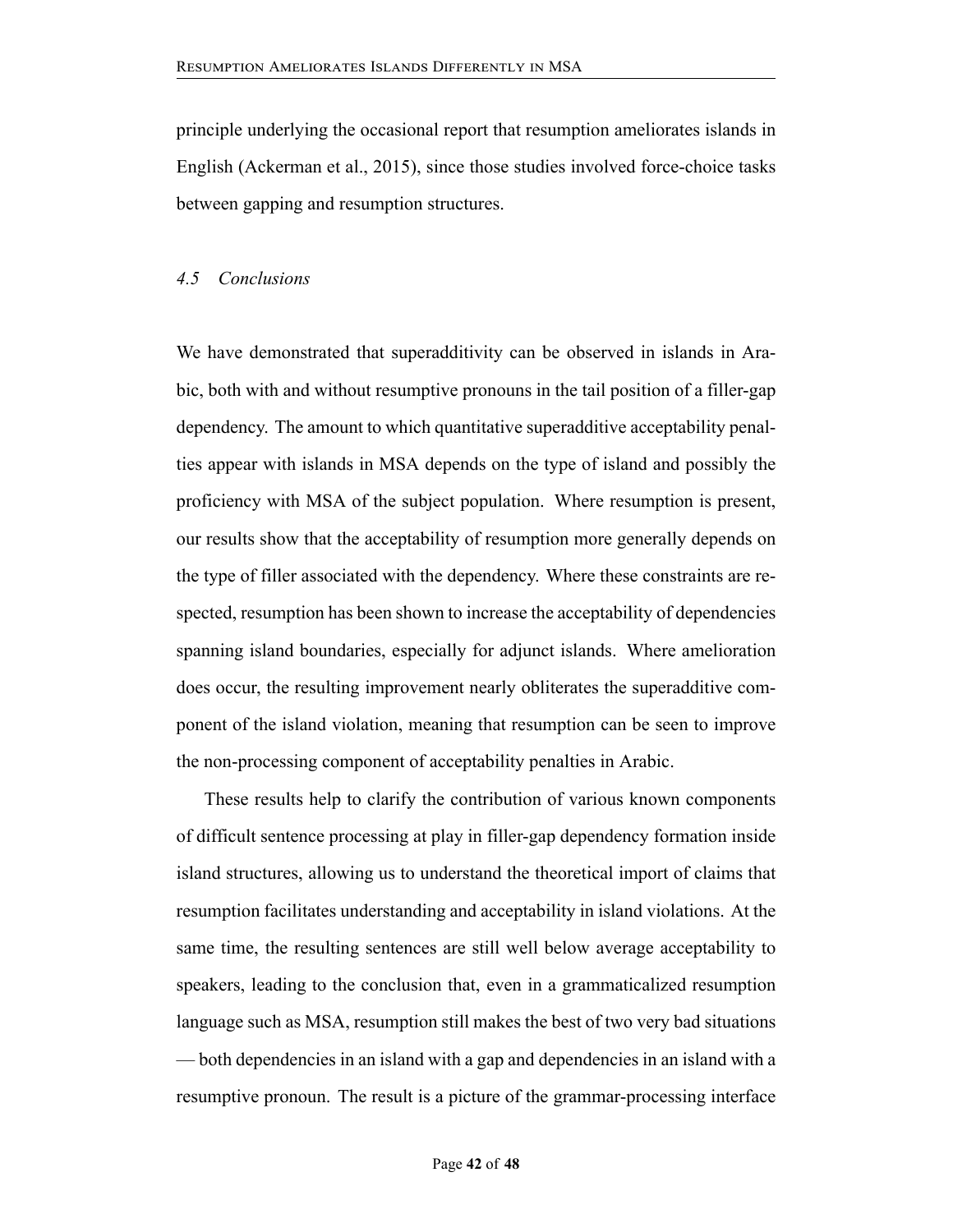which takes islands to be a multifaceted phenomenon made up of both grammatical and processing concerns, each part of which can be manipulated independently by changes in the nature of the filler-gap or filler-pronoun dependency.

### **References**

- Ackerman, L., Frazier, M., & Yoshida, M. (2015). *Resumptive pronouns can ameliorate illicit island extractions.* (Ms., Northwestern University)
- Alexopoulou, T., & Keller, F. (2007). Locality, cyclicity, and resumption: At the interface between the grammar and the human sentence processor. *Language*, *83*(1).
- Almeida, D. (2014). Subliminal wh-islands in Brazilian Portuguese and the consequences for syntactic theory. *Revista de ABRALIN*, *13*(2), 55–93.
- Alotaibi, M., & Borsley, R. D. (2013). Gaps and resumptive pronouns in Modern Standard Arabic. In S. Müller (Ed.), *Proceedings of the 20th international conference on head-driven phrase structure grammar* (pp. 6–23). Stanford, CA: CSLI Publications.
- Aoun, J. (1981). *The formal nature of anaphoric relations* (Unpublished doctoral dissertation). Massachusetts Institute of Technology, Cambridge, MA.
- Aoun, J., Benmamoun, E., & Choueiri, L. (2010). *The syntax of Arabic*. Cambridge: Cambridge University Press.
- Aoun, J., & Choueiri, L. (2000). Epithets. *Natural Language and Linguistic Theory*, *18*(1), 1–39.
- Aoun, J., Choueiri, L., & Hornstein, N. (2001). Resumption, movement, and derivational economy. *Linguistic Inquiry*, *32*(3), 371–403.

Asudeh, A. (2004). *Resumption as resource management* (Unpublished doctoral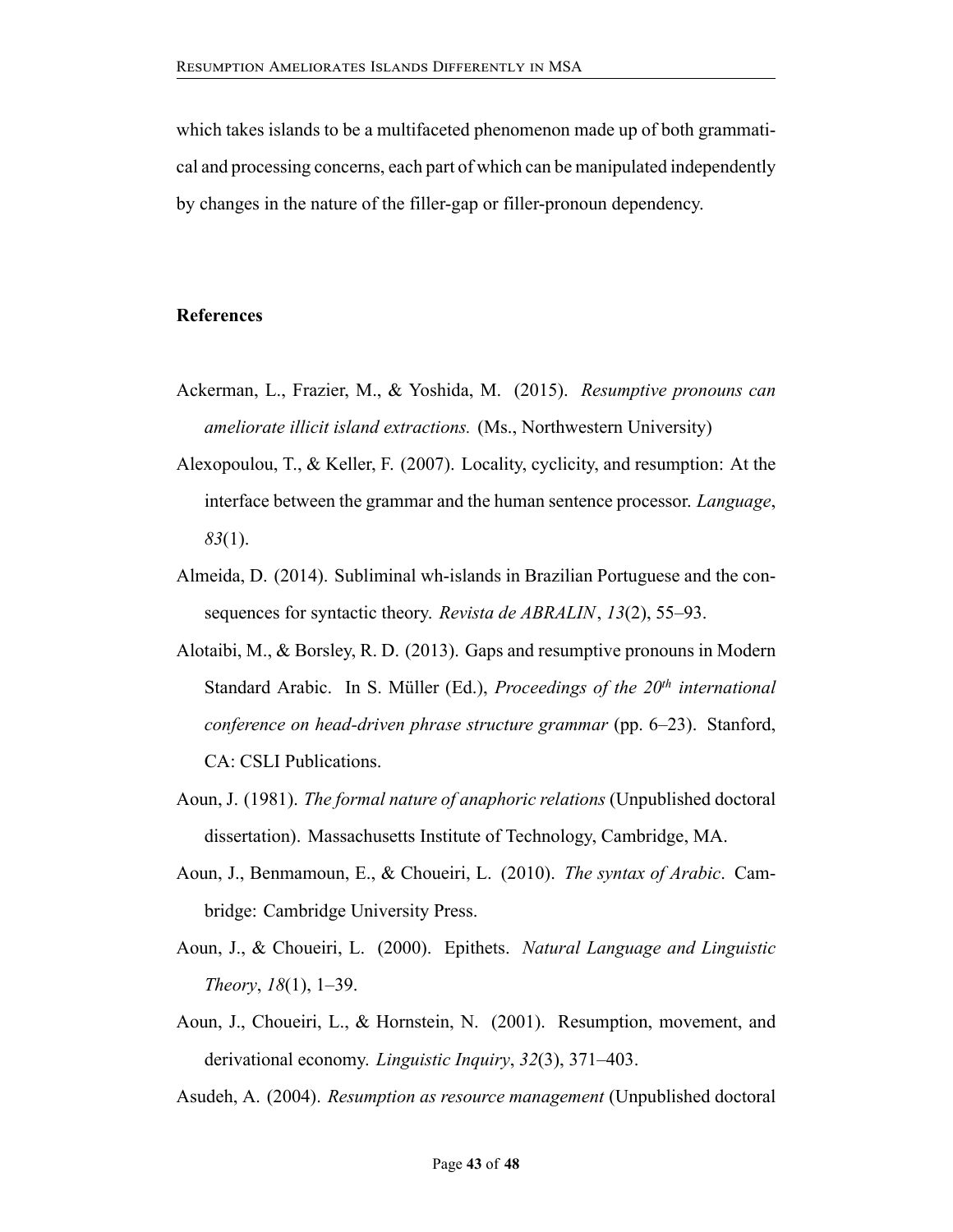dissertation). Stanford University, Palo Alto, CA.

- Asudeh, A. (2011). Local grammaticality in syntactic production. In E. Bender & J. Arnold (Eds.), *Language from a cognitive perspective: Grammar, usage, and processing: Studies in honor of Thomas Wasow.* Stanford, CA: CSLI Publications.
- Asudeh, A. (2012). *The logic of pronominal resumption*. Oxford: Oxford University Press.
- Ayoub, G. (1981). *Structure de la Phrase en Arabe Standard* (Unpublished doctoral dissertation). Universite de Paris VII, France.
- Barr, D. J., Levy, R., Scheepers, C., & Tily, H. J. (2013). Random effects structure for confirmatory hypothesis testing: Keep it maximal. *Journal of Memory and Language*, *68*(3), 255–278.
- Bates, D. M., Kliegl, R., Vasishth, S., & Baayen, R. H. (2015, June). *Parsimonious mixed models.* (Ms., arXiv)
- Beltrama, A., & Xiang, M. (2017). Ungrammatical but comprehensible: The facilitation effect of resumptive pronouns. *Glossa*, *1*(1).
- Bennett, R. (2008). *English resumptive pronouns and the highest subject restriction.* (Handout of a talk given at the Trilateral Linguistics Weekend (TREND), University of California, Santa Cruz, 11 May 2008)
- Borer, H. (1984). Restrictive relatives in modern hebrew. *Natural Language & Linguistic Theory*, *2*(2), 219–260.
- Chao, W., & Sells, P. (1983). On the interpretation of resumptive pronouns. In *Proceedings of nels* (Vol. 13, pp. 47–61).
- Cinque, G. (1990). *Types of A*′ *-dependencies*. Cambridge, Mass.: MIT Press.
- Clemens, L., Scontras, G., & Polinsky, M. (2012). *English does not have resumptive pronouns: A cross-sentential account of English resumption.* (Talk presented at the 87th Annual Meeting of the Linguistic Society of America)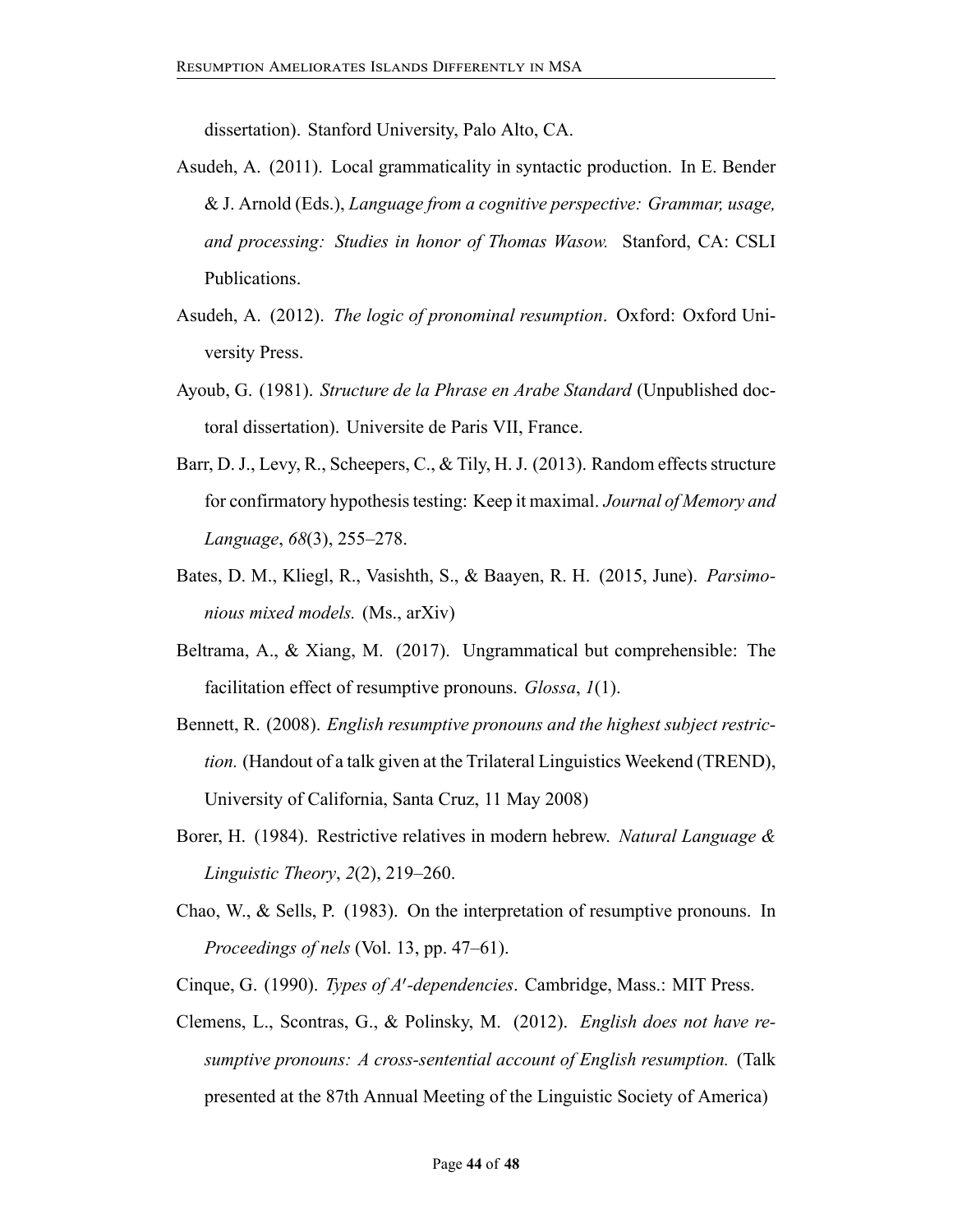- Dermidache, H. K. (1991). *Resumptive chains in restrictive relatives, appositives, and dislocation structures*(Unpublished doctoral dissertation). Massachusetts Institute of Technology, Cambridge, MA.
- Erteschik-Shir, N. (1992). Resumptive pronouns in islands. In H. Goodluck & M. Rochemont (Eds.), *Island constriants: Theory, acquisition, and processing* (pp. 89–108). Dordrecht: Kluwer.
- Farby, S., Danon, G., Walters, J., & Ben-Shachar, M. (2010). The acceptability of resumptive pronouns in Hebrew. In Y. N. Falk (Ed.), *Proceedings of IATL 26.* Israeli Association for Theoretical Linguistics.
- Ferreira, F., & Swets, B. (2005). The production and comprehension of resumptive pronouns in relative clause island contexts. In A. Cutler (Ed.), *Twentyfirst century psycholinguistics: Four cornerstones* (pp. 101–122). Lawrence Erlbaum Associates.
- Fox, D. (1999). *Relative clauses and resumptive pronouns in Hebrew: An optimality theoretic approach.* (Ms., Massachusetts Institute of Technology)
- Gelman, A., & Hill, J. (2006). *Data analysis using regression and multilevel/hierarchical models*. Cambridge, UK: Cambridge University Press.
- Guilliot, N., & Malkawi, N. (2006). When resumption determines reconstruction. In D. Baumer, D. Montero, & M. Scanlon (Eds.), *Proceedings of the 25th West Coast Conference on Formal Linguistics* (pp. 168–176). Somerville, MA: Cascadilla Proceedings Project.
- Han, C.-H., Elouazizi, N., Galeano, C., Gorgulu, E., Helberg, N., Hinnell, J., … Kirby, S. (2012). Processing strategies and resumptive pronouns in English. In N. Arnett & R. Bennett (Eds.), *Proceedings of the 30th West Coast Conference on Formal Linguistics (WCCFL 30).* Somerville, MA: Cascadilla Proceedings Project.

Heestand, D., Xiang, M., & Polinsky, M. (2011). Resumption still does not rescue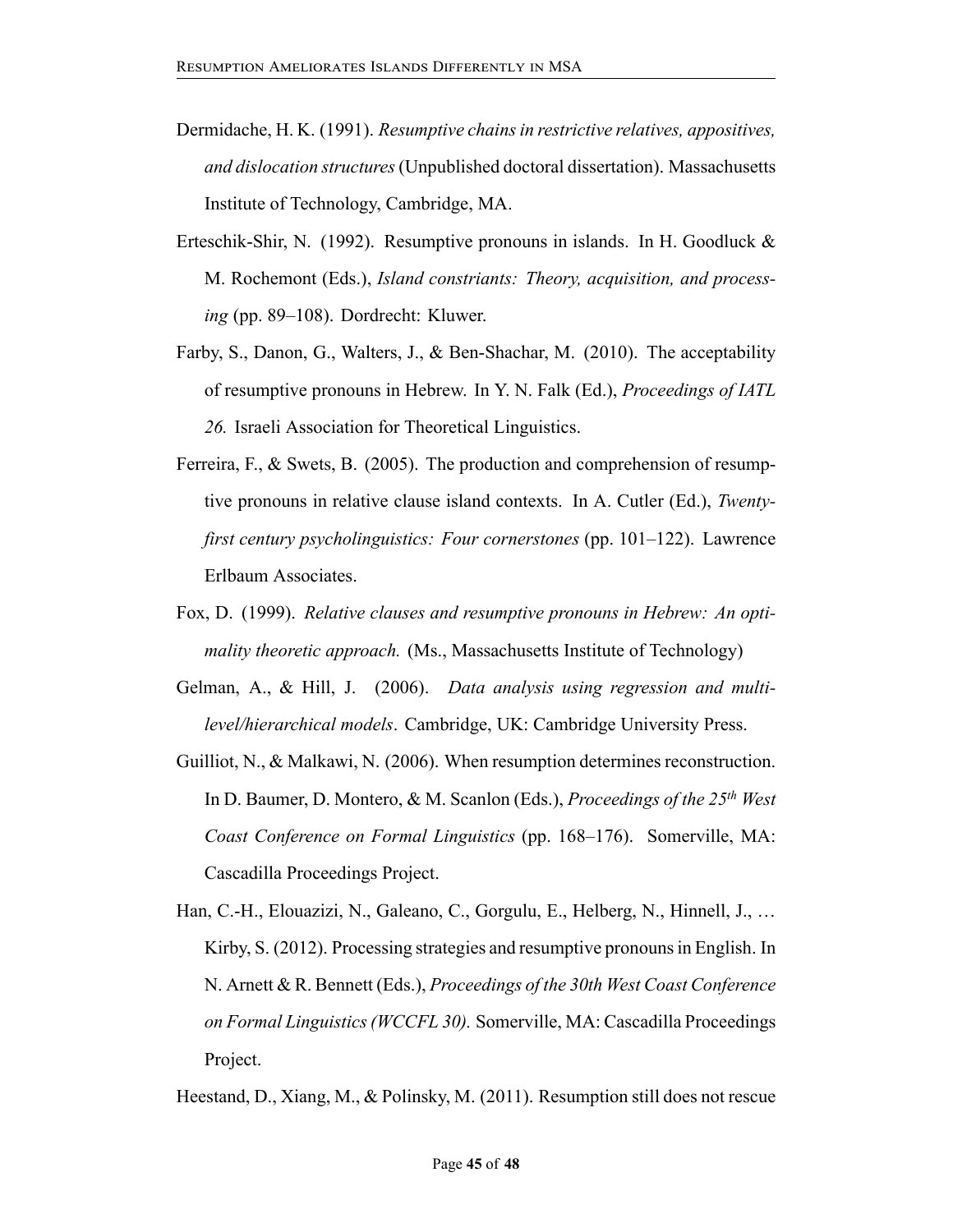islands. *Linguistic Inquiry*, *42*(1), 138–152.

- Hofmeister, P., & Norcliffe, E. (2013). Does resumption facilitate sentence comprehension? In P. Hofmeister & E. Norcliffe (Eds.), *The core and the periphery: Data-drive perspectives on syntax inspired by Ivan A. Sag* (pp. 225–246). Stanford, CA: CSLI Publications.
- Hofmeister, P., & Sag, I. A. (2010). Cognitive constraints on syntactic islands. *Language*, *86*(2), 366–415.
- Keffala, B. (2011). Resumption and gaps in English relative clauses: Relative acceptability creates an illusion of 'saving'. In C. Cathcart, I. H. Chen, G. Finley, S. Kang, C. S. Sandy, & E. Stickles (Eds.), *Proceedings of the 37th annual meeting of the berkeley linguistics society* (pp. 140–154). Berkeley, California: University of California Press.
- Keffala, B., & Goodall, G. (2011). *Do resumptive pronouns ever rescue illicit gaps in English?* (Poster presented at CUNY 2011 Conference on Human Sentence Processing)
- Kluender, R., & Kutas, M. (1993). Subjacency as a processing phenomenon. *Language and Cognitive Processes*, *8*(4), 573–633.
- Kroch, A. S. (1981). On the role of resumptive pronouns in amnestying island constraint violations. In *Papers from the 17th regional meeting of the Chicago Linguistic Society* (pp. 125–135). University of Chicago.
- Langendoen, D. T. (1970). The accessibility of deep structures. In R. A. Jacobs & P. S. Rosenbaum (Eds.), *Readings in English transformational grammar* (pp. 99–104). Waltham, MA: Ginn and Company.
- Malkawi, N., & Guilliot, N. (2007). Reconstruction and islandhood in Jordanian Arabic. In M. Mughazy (Ed.), *Perspectives on Arabic linguistics XX* (pp. 87–104). Amsterdam: John Benjamins.

Maxwell, S. E., & Delaney, H. D. (2004). *Designing experiments and analyzing*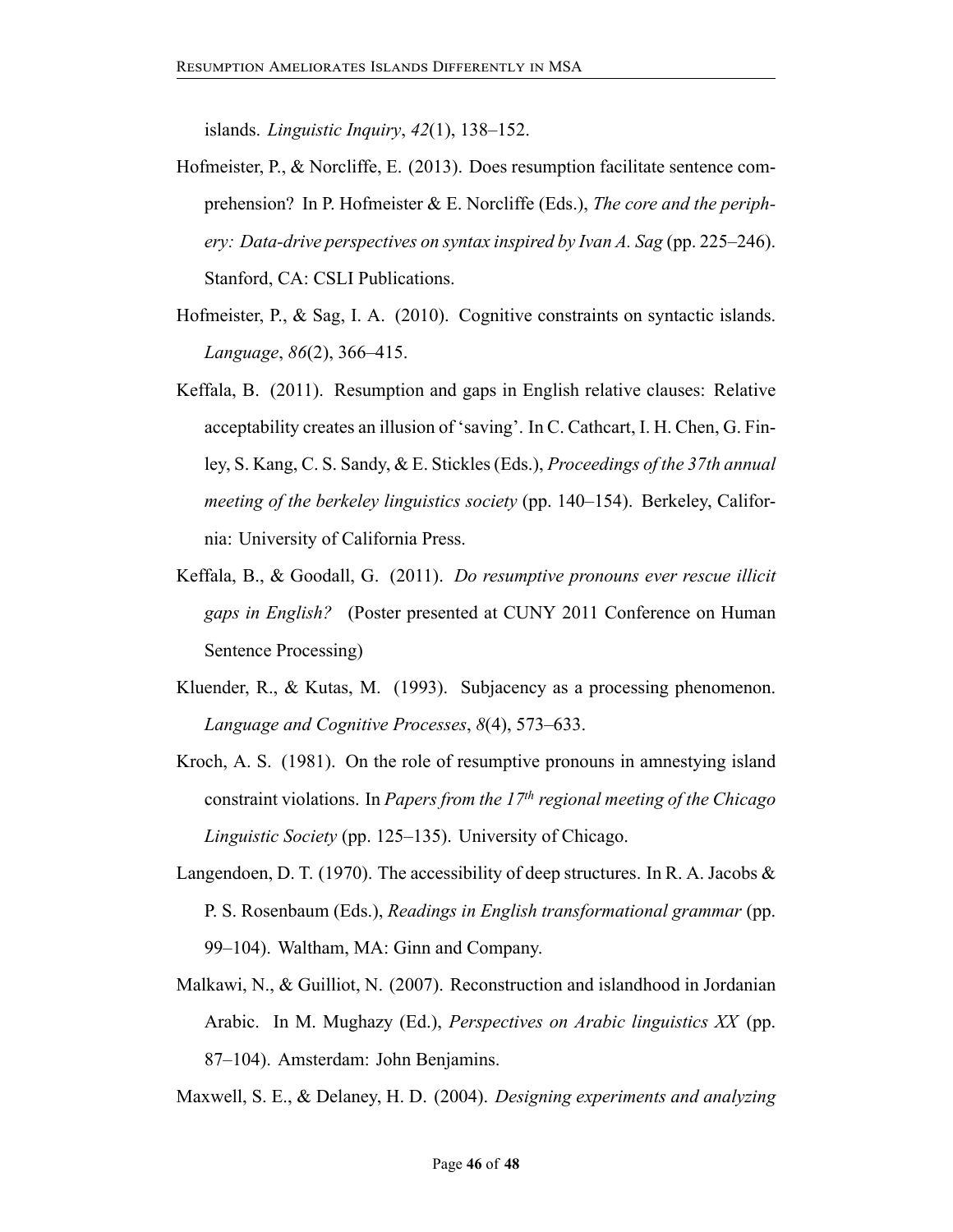*data: A model comparison perspective*. New York: Psychology Press.

- McCloskey, J. (1979). *Transformational grammar and model theoretical semantics*. Dordrecht: Reidel.
- McCloskey, J. (1990). Resumption, successive cyclicity, and the locality of operations. In S. Epstein & T. D. Seely (Eds.), *Derivation and explanation* (pp. 184–226). Oxford: Blackwell.
- McCloskey, J. (2006). Resumption. In M. Everaert & H. van Riemsdijk (Eds.), *The Blackwell companion to syntax* (pp. 84–117). Blackwell.
- McDaniel, D., & Cowart, W. (1999). Experimental evidence for a minimalist account of English resumptive pronouns. *Cognition*, *70*(2), B15–B24.
- McKee, C., & McDaniel, D. (2001). Resumptive pronouns in English relative clauses. *Language Acquisition*, *9*(2), 113–156.
- Meltzer-Asscher, A., Fadlon, J., Goldstein, K., & Holan, A. (2015). Direct object resumption in Hebrew: How modality of presentation and relative clause position affect acceptability. *Lingua*, *166*, 65–79.
- Pesetsky, D. (1987). Wh-in-situ: Movement and unselective binding. In E. J. Reuland & A. G. B. t. Meulen (Eds.), *The representation of (in)definiteness.* Cambridge, Massachusetts: MIT Press.
- Polinsky, M., Clemens, L. E., Morgan, A. M., Xiang, M., & Heestand, D. (2013). Resumption in English. In J. Sprouse (Ed.), *Experimental syntax and island effects* (pp. 341–360). Cambridge, UK: Cambridge University Press.
- Prince, E. F. (1990). Syntax and discourse: A look at resumptive pronouns. In *Proceedings of the sixteenth annual meeting of the Berkeley Linguistics Society: General session and parasession on the legacy of Grice* (pp. 482– 497). Berkeley, California: Department of Linguistics, Unversity of California, Berkeley.

Rizzi, L. (1982). *Issues in Italian syntax*. Dordrecht, Holland: Foris Publications.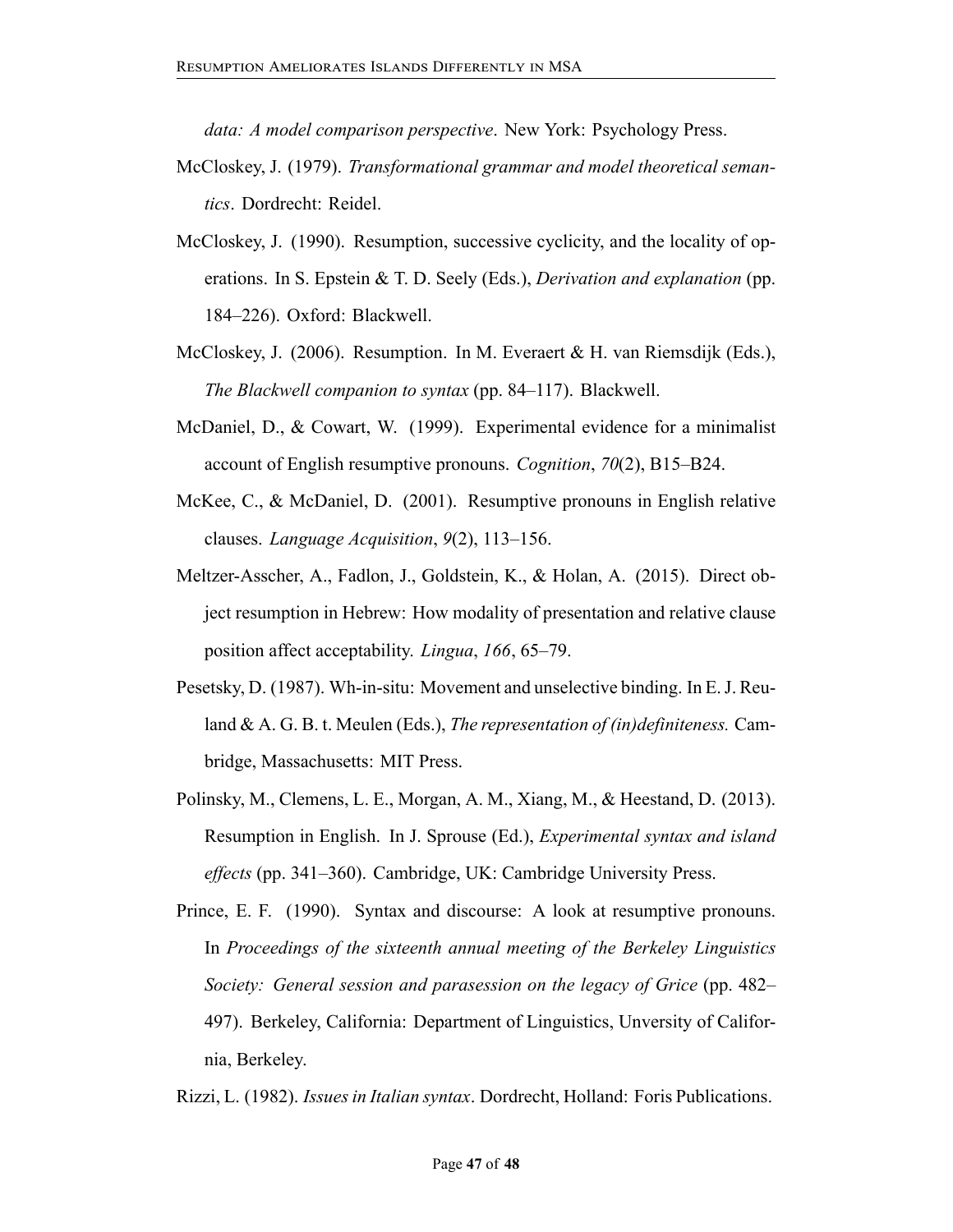- Ross, J. R. (1967). *Constraints on variables in syntax* (Unpublished doctoral dissertation). Massachusetts Institute of Technology.
- Ryding, K. C. (2005). *A Reference Grammar of Modern Standard Arabic*. Cambridge, UK: Cambridge UP.
- Sells, P. (1984). *Syntax and semantics of resumptive pronouns* (Unpublished doctoral dissertation). University of Massachusetts, Amherst.
- Shlonsky, U. (1992). Resumptive pronouns as a last resort. *Linguistic Inquiry*, *23*(3), 443–468.
- Shlonsky, U. (2002). Constituent questions in Palestinian Arabic. In J. Ouhalla & U. Shlonsky (Eds.), *Themes in Arabic and Hebrew syntax* (pp. 137–160). Dordrecht, The Netherlands: Kluwer Academic Publishers.
- Sprouse, J., Caponigro, I., Greco, C., & Cecchetto, C. (2016). Experimental syntax and the variation of island effects in English and Italian. *Natural Language & Linguistic Theory*, *34*(1), 307–44.
- Sprouse, J., Wagers, M., & Phillips, C. (2012). A test of the relation between working memory capacity and island effects. *Language*, *88*(1), 82–123.
- Szabolcsi, A. (2006). Strong vs. weak islands. In M. Everaert & H. van Riemsdijk (Eds.), *The Blackwell companion to syntax* (Vol. Four). Malden, MA: Blackwell Publishing.
- Wahba, W. A.-F. B. (1984). *Wh-constructions in Egyptian Arabic* (Unpublished doctoral dissertation). University of Illinois at Urbana-Champaign.
- Zukowski, A., & Larsen, J. (2004). *The production of sentences that we fill their gaps.* (Poster Presented at the 2004 CUNY Conference on Human Sentence Processing, University of Maryland College Park)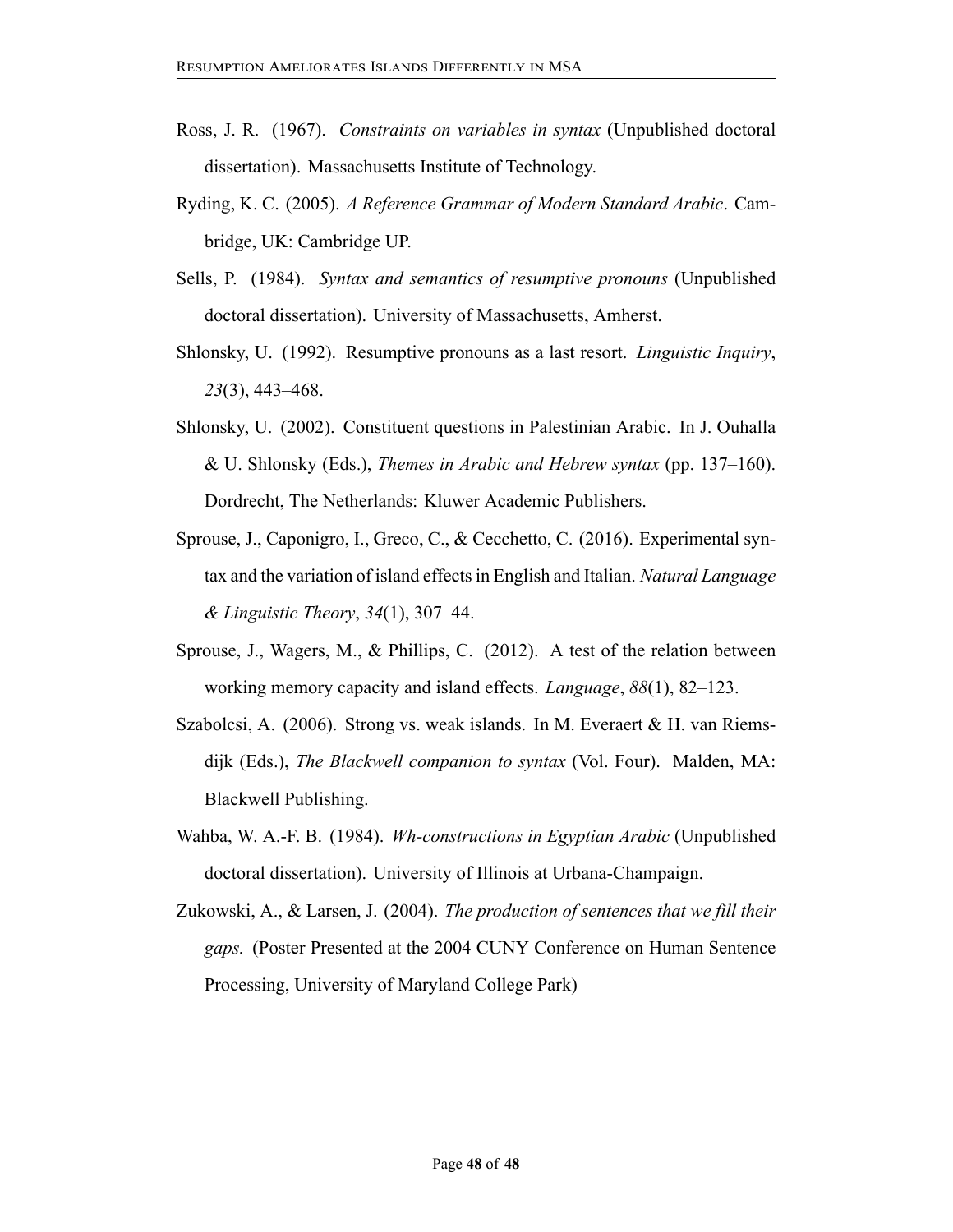**Supplemental Materials For Tucker, Idrissi, Sprous & Almeida: Resumption ameliorates different islands differentially: Acceptability data from Modern Standard Arabic**

# **A Appendix: Experimental Materials**

This appendix contains the complete lists of experimental materials used in Experiments 1–2 in the text. They are presented in the following condition order for each experiment:

- (1) a. Short, No Island
	- b. Long, No Island
	- c. Short, Island
	- d. Long, Island

Additionally, the RESUMPTION condition was created by adding a clitic pronoun to the embedded verb in each of the Long conditions only.

# *A.1 Experiment 1*

# *A.1.1 Whether Islands*

- (2) a. Who thinks that Mahmoud stole the wallet? من يعتقد أن محمود سرق المحفظة؟
	- b. What does the policeman think Mahmoud stole? ماذا يعتقد الشرطي أن محمود سرق؟
	- c. Who wonders whether Mahmoud stole the wallet? من يتساءل ما إذا كان محمود سرق المحفظة؟
	- d. What does the policeman wonder whether Mahmoud stole? ماذا يتساءل الشرطي ما إذا كان محمود سرق؟
- (3) a. Who thinks that Marwa followed after the bus? من يظنّ أن مروة لاحقت الحافلة؟
	- b. What does the detective think that Marwa chased after? ماذا تظنّ المحققة أن مروة لاحقت؟
	- c. Who knows whether Marwa chased after the bus? من يعرف ما إذا كانت مروة لاحقت الحافلة؟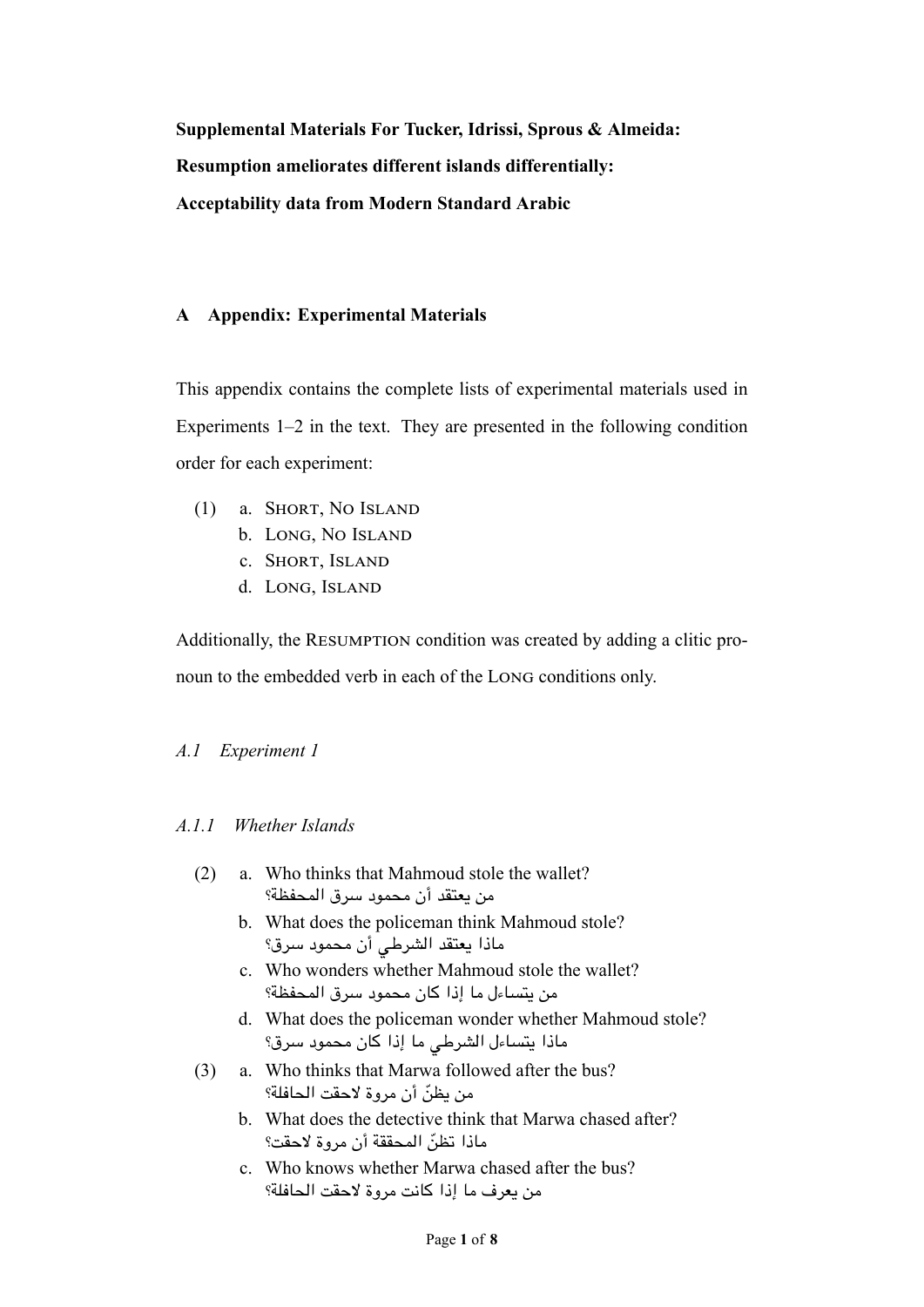- d. What does the detective know whether Marwa chased after? ماذا تعرف المحققة ما إذا كانت مروة لاحقت؟
- (4) a. Who thinks that Muna sold the television? من يعتقد أن منى باعت التلفاز؟
	- b. What does the administrator think that Muna sold? ماذا يعتقد المدير أن منى باعت؟
	- c. Who wonders whether Muna sold the television? من يتساءل ما إذا كانت منى باعت التلفاز؟
	- d. What does the administrator wonder whether Muna sold? ماذا يتساءل المدير ما إذا كانت منى باعت؟
- (5) a. Who thinks that Mustafa wrote the letter? من بظنّ أن مصطفى كتب الرسالة؟
	- b. What does the soldier know that Mustafa wrote? ماذا يظنّ الجندي أن مصطفى كتب؟
	- c. Who knows whether Mustafa wrote the letter? من يعرف ما إذا كان مصطفى كتب الرسالة؟
	- d. What does the solider know whether Mustafa wrote? ماذا يعرف الجندي ما إذا كان مصطفى كتب؟
- (6) a. Who thinks that Naser bought the house? من يعتقد أن ناصر اشتري البيت؟
	- b. What does the banker think that Naser bought? ماذا يعتقد المصرفي أن ناصر اشتري؟
	- c. Who wonders whether Naser bought the house? من بتساءل ما إذا كان ناصر اشترى البيت؟
	- d. What does the banker wonder whether Naser bought? ماذا يتساءل المصرفى ما إذا كان ناصر اشترى؟
- (7) a. Who thinks that Noor read the book? من بظنّ أن نور قرأت الكتاب؟
	- b. What does the teacher think that Noor read? ماذا يظنّ المعلم أن نور قرأت؟
	- c. Who knows whether Noor read the book? من بعرف ما إذا كانت نور قرأت الكتاب؟
	- d. What does the teacher wonder whether Noor read? ماذا يعرف المعلم ما إذا كانت نور قرأت؟

# *A.1.2 Adjunct Islands*

- (8) a. Who believes that the lawyer forgot his briefcase at the office? من يعتقد أن المحامى نسى حقيبته فى المكتب؟
	- b. What do you think that the lawyer forgot at the office? ماذا تعتقد أن المحامی نسی فی المكتب؟
	- c. Who worries if the lawyer forgot his briefcase at the office? من يقلق إذا نسى المحامى حقيبته في المكتب؟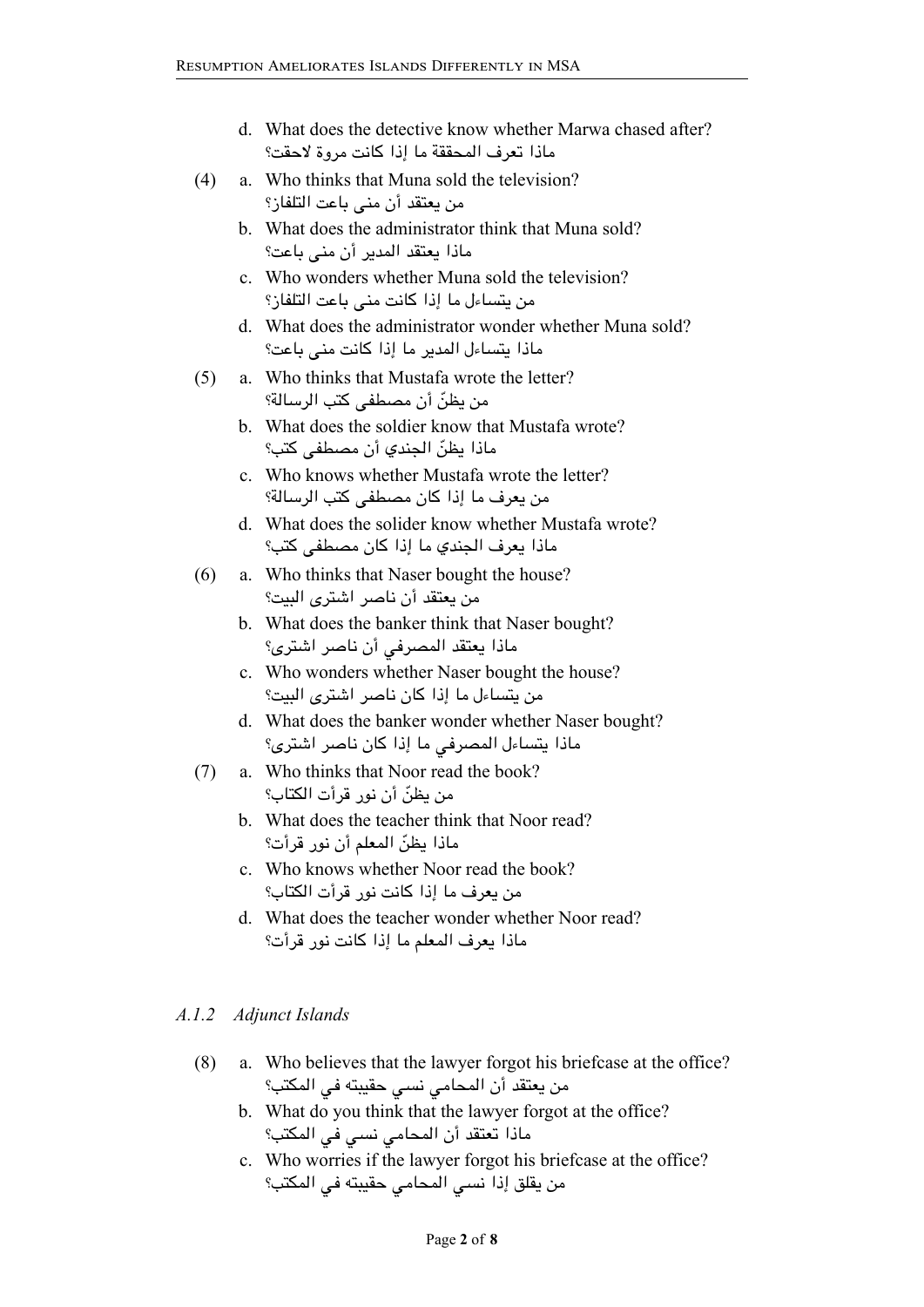- d. What do you worry if the lawyer forgot at the office? ماذا تقلق إذا نسى المحامى فى المكتب؟
- (9) a. Who wishes that the prince bought a carpet at the market? من يتمنى أن الامير اشترى سجادة فى السوق؟
	- b. What do you wish that the prince bought at the market? ماذا تتمنى أن الامير اشترى فى السوق؟
	- c. Who laughs if the prince bought a carpet at the market? من يضحك إذا اشترى الامير سجادة في السوق؟
	- d. What do you laugh if the prince bought at the market? ماذا تضحك إذا اشترى الامير في السوق؟
- (10) a. Who believes that the artist will paint a painting today? من يعتقد أن الفنان سيرسم لوحة اليوم؟
	- b. What do you believe that the artist will paint today? ماذا تعتقد أن الفنان سيرسم اليوم؟
	- c. Who blushes if the artist painted a painting today? من يخجل إذا رسم الفنان لوحة اليوم؟
	- d. What do you blush if the artist painted today? ماذا تخجل إذا رسم الفنان اليوم؟
- (11) a. Who hopes that the musician will play his new song at the concert? من يأمل أن الموسيقيّ سيعزف أغنيته الجديدة في الحفل؟
	- b. What do you hope that the musician will play at the concert? ماذا تأمل أن الموسيقيّ سيعزف في الحفل؟
	- c. Who groans if the musician played his new song at the concert? من يشتكي إذا عزف الموسيقيّ أغنيته الجديدة في الحفل؟
	- d. What do you groan if the musician played at the concert? ماذا تشتكى إذا عزف الموسيقىّ في الحفل؟
- (12) a. Who doubts that the king wrote a long speech yesterday? من بشكّ أن الملك كتب خطابا طويلا بالأمس؟
	- b. What do you doubt that the king wrote yesterday? ماذا تشكّ أن الملك كتب بالأمس؟
	- c. Who laughs if the king wrote a long speech yesterday? من بضبحك إذا كتب الملك خطابا طويلا بالأمس؟
	- d. What do you laugh if the king wrote yesterday? ماذا تضحك إذا كتب الملك بالأمس؟
- (13) a. Who claims that the friends exhanged greetings at the market? من يدّعي أن الأصدقاء تبادلوا التحية في السوق؟
	- b. What do you claim that the friends exchanged at the market? ماذا تدّعى أن الأصدقاء تبادلوا فى السوق؟
	- c. Who becomes happy if the friends exhanged greetings at the market?
		- من يفرح إذا تبادل الأصدقاء التحية في السوق؟
	- d. What do you become happy if the friends exchanged at the market? ماذا تفرح إذا تبادل الأصدقاء في السوق؟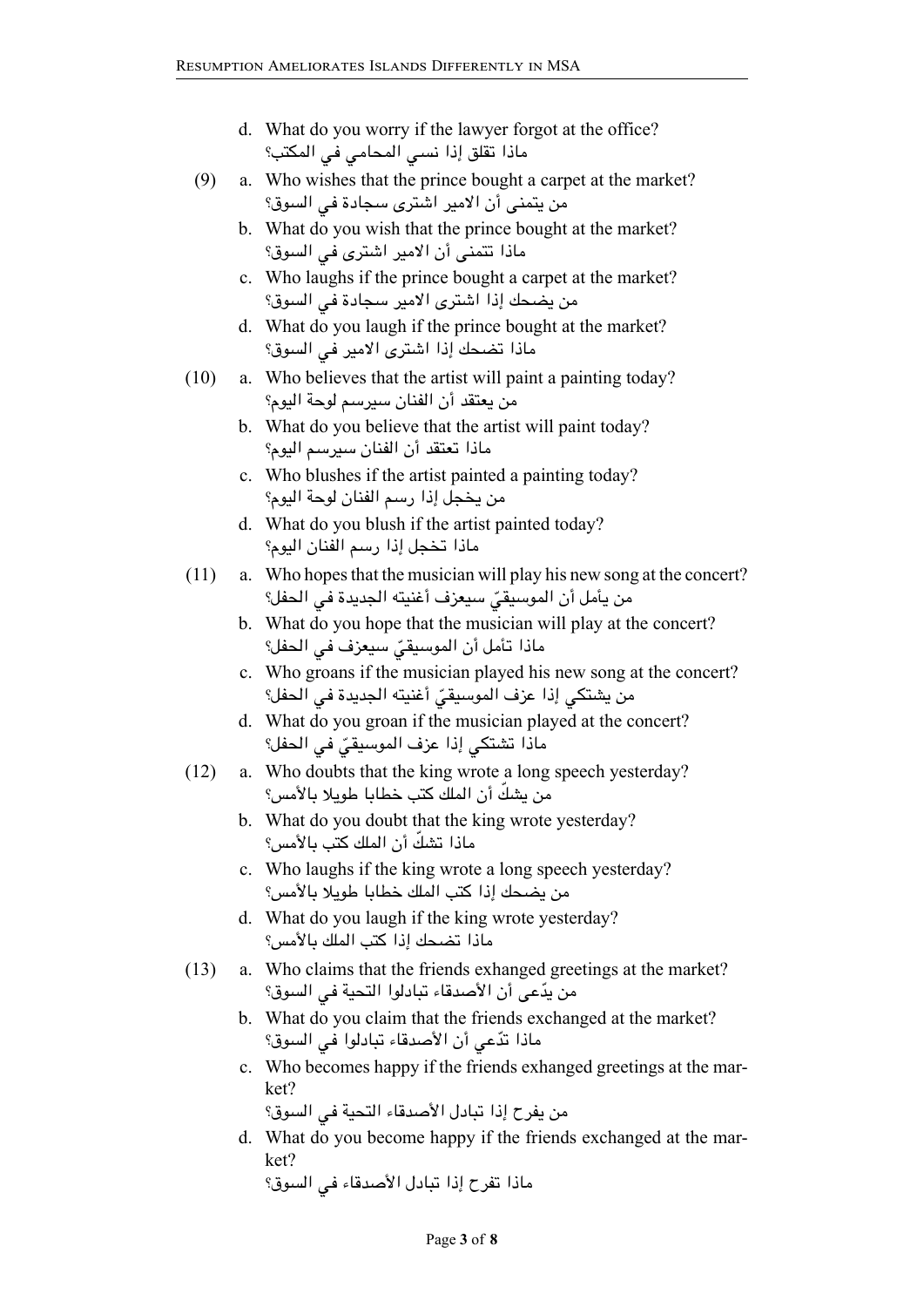# *A.1.3 CNPC Violations*

- (14) a. Who heard that Meera prepared the bread? من سمع أن ميرا حضّرت الخبز؟
	- b. What did you hear that Meera prepared? ماذا سمعتَ أن ميرا حضّرت؟
	- c. Who heard the rumor that Meera prepared the bread? من سمع الإشاعة أن ميرا حضّرت الخبز؟
	- d. What did you hear the rumor that Meera prepared? ماذا سمعتَ الإشاعة أن ميرا حضّرت؟
- (15) a. Who denied that Ahmed ate the meat? من أنكر أن احمد أكل اللحم؟
	- b. What did you deny that Ahmed ate? ماذا أنكرتَ أن احمد أكل؟
	- c. Who denied the fact that Ahmed ate the meat? من أنكر الحقيقة أن احمد أكل اللحم؟
	- d. What did you deny the fact that Ahmed ate? ماذا أنكرتَ الحقيقة أن احمد أكل؟
- (16) a. Who announced that Essam won the prize? من أعلن أن عصام ربح الجائزة؟
	- b. What did you announce that Essam won? ماذا أعلنتَ أن عصام ربح؟
	- c. Who announced the news that Essam won the prize? من أعلن الخبر أن عصام ربح الجائزة؟
	- d. What did you announce the news that Essam won? ماذا أعلنتَ الخبر أن عصام ربح؟
- (17) a. Who announced that Fatima lost the game? من أعلن أن فاطمة خسرت المباراة؟
	- b. What did you announce that Fatima lost? ماذا أعلنتَ أن فاطمة خسرت؟
	- c. Who announced the news that Fatima lost the game? من أعلن الخبر أن فاطمة خسرت المباراة؟
	- d. What did you announce the news that Fatima lost? ماذا أعلنتَ الخبر أن فاطمة خسرت؟
- (18) a. Who claimed that Habib stole the money? من زعم أن على سرق المال؟
	- b. What did you claim that Habib stole? ماذا زعمتَ أن عل*ى* سرق؟
	- c. Who claimed the claim that Habib stole the money? من نشر الادعاء أن على سرق المال؟
	- d. What did you claim the claim that Ali stole? ماذا نشرتَ الادعاء أن على سرق؟
- (19) a. Who heard that Ilyas received the award? من سمع أن إلياس أخذ الجائزة؟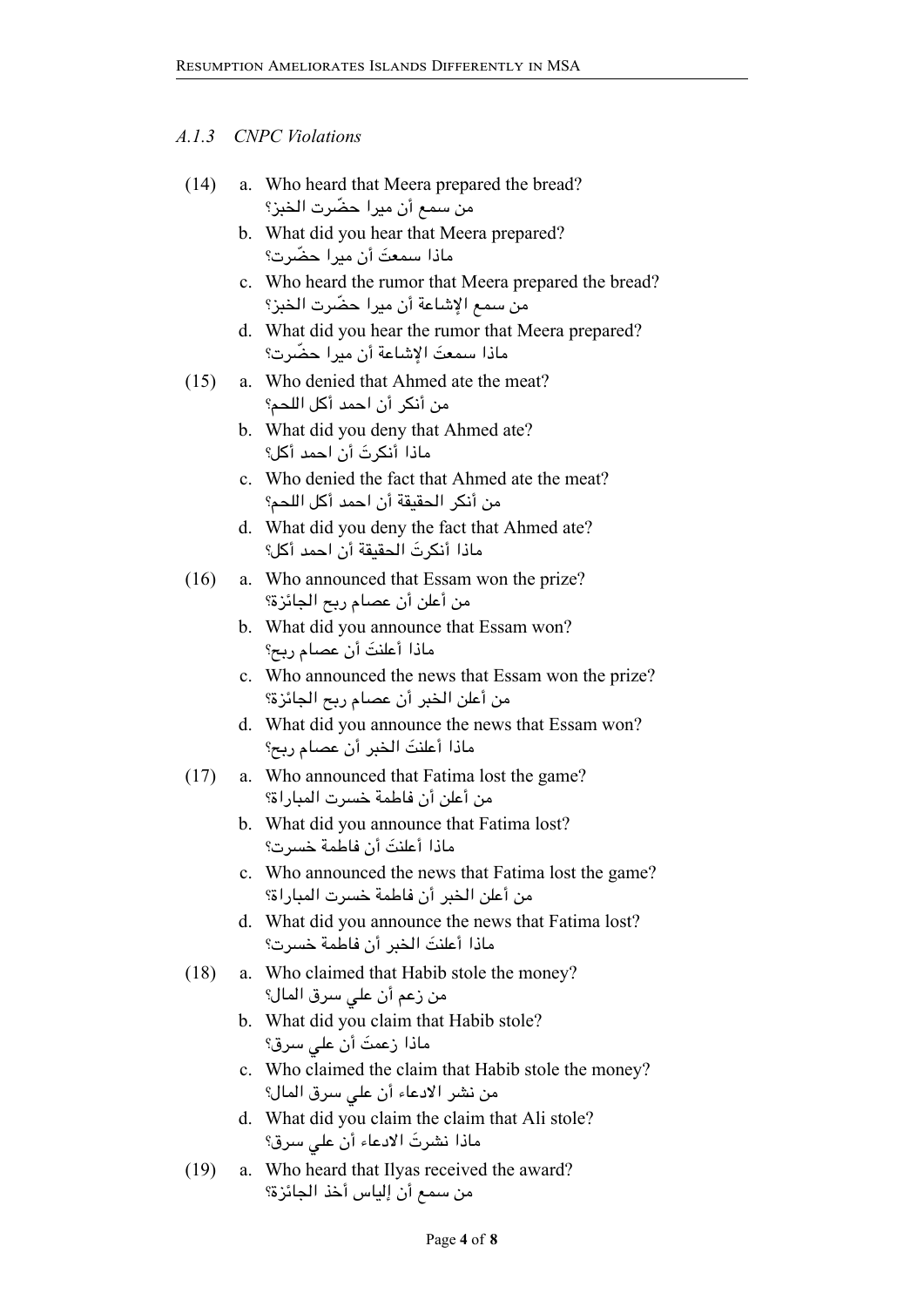- b. What did you hear that Ilyas received? ماذا سمعتَ أن إلياس أخذ؟
- c. Who heard the rumor that Ilyas received the award? من سمع الإشاعة أن إلياس أخذ الجائزة؟
- d. What did you hear the rumor that Ilyas received? ماذا سمعتَ الإشاعةِ أن إلياس أخذ؟

# *A.2 Experiment 2*

# *A.2.1 Whether Islands*

- (20) a. Who thinks that Mahmoud stole the wallet? أيّ محفظة ي**ع**تقد الشرطي أن محموداً سرق؟
	- b. Which wallet does the policeman think Mahmoud stole? أيّ محفظة يعتقد الشرطي أن محموداً سرق؟
	- c. Who wonders whether Mahmoud stole the wallet? من يتساءل ما إذا كان محمود سرق المحفظة؟
	- d. Which wallet does the policeman wonder whether Mahmoud stole? أيّ محفظة يتساءل الشرطي ما إذا كان محمود سرق؟
- (21) a. Who thinks that Marwa followed after the bus? من بظنّ أن مروة لاحقت الحافلة؟
	- b. Which bus does the detective think that Marwa chased after? أيّ حافلة تظنّ المحققة أن مروة لاحقت؟
	- c. Who knows whether Marwa chased after the bus? من يعلم ما إذا كانت مروة لاحقت الحافلة؟
	- d. Which bus does the detective know whether Marwa chased after? أيّ حافلة تعلم المحققة ما إذا كانت مروة لاحقت؟
- (22) a. Who thinks that Muna sold the television? من يعتقد أن مني باعت التلفاز؟
	- b. Which television does the administrator think that Muna sold? أيّ تلفاز يعتقد المدير أن مني باعت؟
	- c. Who wonders whether Muna sold the television? من يتساءل ما إذا كانت منى باعت التلفاز؟
	- d. Which television does the administrator wonder whether Muna sold?

اّيّ تلفاز يتساءل المدير ما إذا كانت منى باعت؟

- (23) a. Who thinks that Mustafa wrote the letter? من يظنّ أن مصطفى كتب الرسالة؟
	- b. Which letter does the soldier know that Mustafa wrote? أيٌّ رسالة يظنّ الجندي أن مصطفى كتب؟
	- c. Who knows whether Mustafa wrote the letter? من يعلم ما إذا كان مصطفى كتب الرسالة؟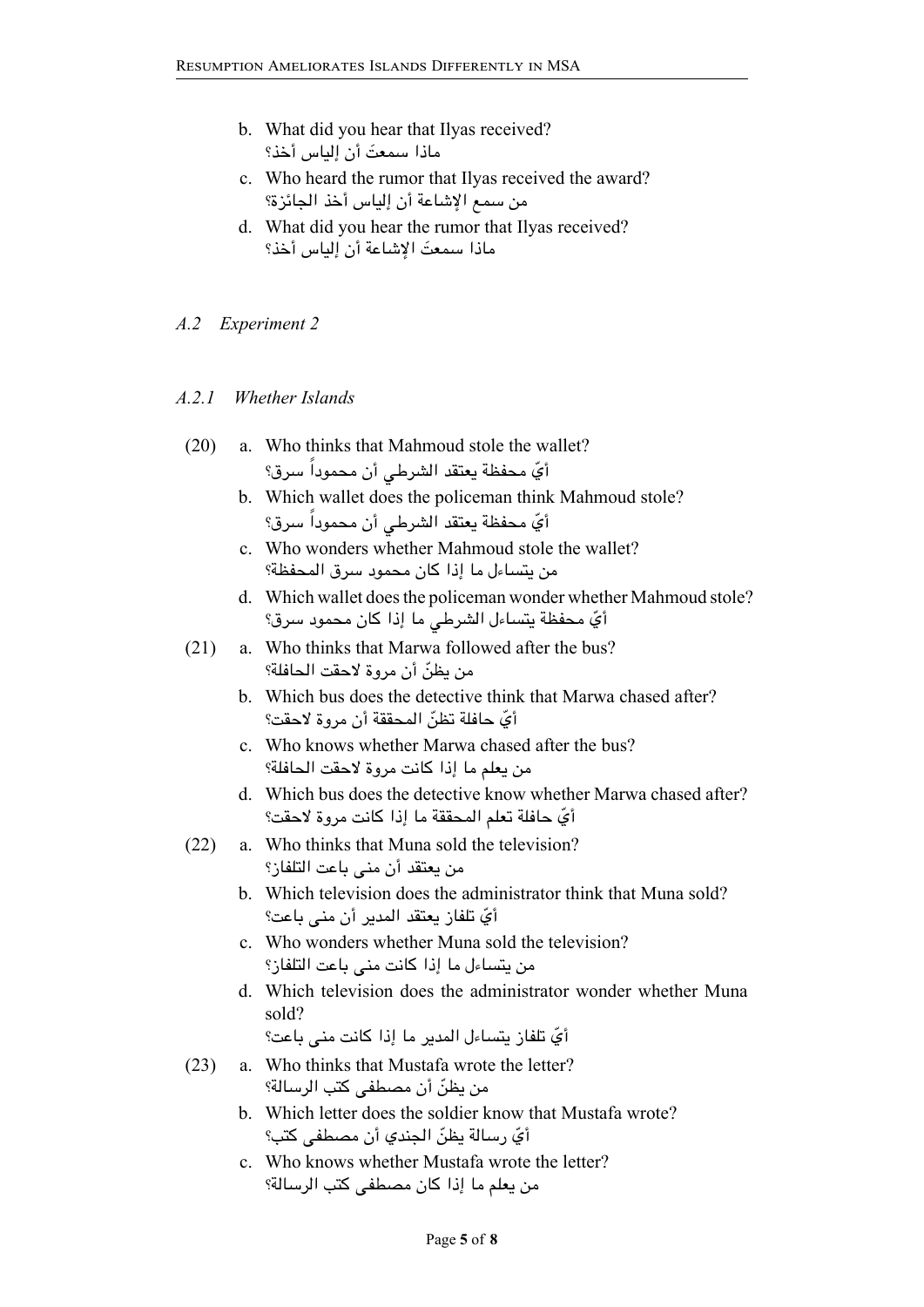- d. Which letter does the solider know whether Mustafa wrote? اّيٌ رسالة يعلم الجندي ما إذا كان مصطفى كتب؟
- (24) a. Who thinks that Naser bought the house? من يعتقد أن ناصراً اشترى البيت؟
	- b. Which house does the banker think that Naser bought? أيّ بيت يعتقد المصرفي أن ناصراً اشتري؟
	- c. Who wonders whether Naser bought the house? من يتساءل ما إذا كان ناصر اشترى البيت؟
	- d. Which house does the banker wonder whether Naser bought? أيٌّ بيت يتساءل المصرفي ما إذا كان ناصر اشترى؟
- (25) a. Who thinks that Noor read the book? من يظنّ أن نوراً قرأت الكتاب؟
	- b. Which book does the teacher think that Noor read? أيّ كتاب بظنّ المعلم أن نوراً قرأت؟
	- c. Who knows whether Noor read the book? من يعلم ما إذا كانت نور قرأت الكتاب؟
	- d. Which book does the teacher wonder whether Noor read? أيّ كتاب يعلم المعلم ما إذا كانت نور قرأت؟

# *A.2.2 Adjunct Islands*

- (26) a. Who believes that the lawyer forgot his briefcase at the office? من يعتقد أن المحامى نسى حقيبته فى المكتب؟
	- b. Which briefcase do you think that the lawyer forgot at the office? أيٌّ حقيبة تعتقد أن المحامي نسى في المكتب؟
	- c. Who worries if the lawyer forgot his briefcase at the office? من يقلق إذا نسى المحامى حقيبته فى المكتب؟
	- d. Which briefcase do you worry if the lawyer forgot at the office? أيّ حقيبة تقلق إذا نسى المحامى في المكتب؟
- (27) a. Who wishes that the prince bought a carpet at the market? من يتمنى أن الأمير اشترى سجادة فى السوق؟
	- b. Which carpet do you wish that the prince bought at the market? أيٌّ سجادة تتمنى أن الأمير اشترى في السوق؟
	- c. Who surprises if the prince bought a carpet at the market? من يستغرب إذا اشترى الأمير سجادة في السوق؟
	- d. Which carpet do you surprise if the prince bought at the market? أيّ سجادة تستغرب إذا اشترى الأمير في السوق؟
- (28) a. Who believes that the artist will paint a painting today? من يعتقد أن الفنان سيرسم لوحة اليوم؟
	- b. Which painting do you believe that the artist will paint today? أيّ لوحة تعتقد أن الفنان سيرسم اليوم؟
	- c. Who blushes if the artist painted a painting today? من يخجل إذا رسم الفنان لوحة اليوم؟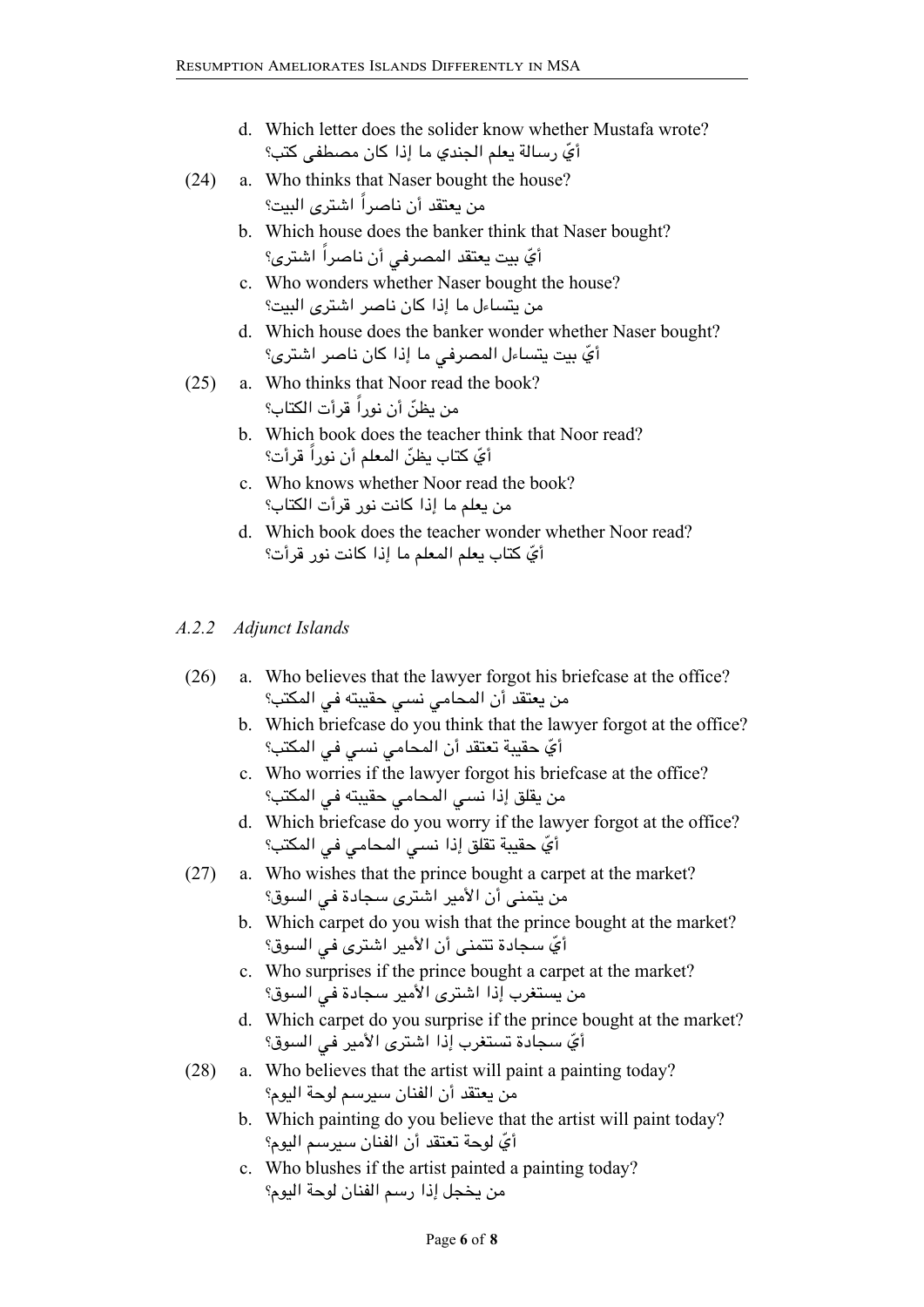- d. Which painting do you blush if the artist painted today? أيّ لوحة تخجل إذا رسم الفنان اليوم؟
- (29) a. Who hopes that the musician will play his new song at the concert? من يأمل أن الموسيقيّ سيعزف أغنيته الجديدة في الحفل؟
	- b. Which new song do you hope that the musician will play at the concert?

أيٌّ أغنية جديدة تأمل أن الموسيقيّ سيعزف ف*ي* الحفل؟

c. Who feels angry if the musician played his new song at the concert?

من يغضب إذا عزف الموسيقيّ أغنيته الجديدة في الحفل؟

d. Which new song do you feel angry if the musician played at the concert?

أيٌّ أغنية جديدة تغضب إذا عزف الموسيقيّ في الحفل؟

- (30) a. Which long speech do you doubt that the king wrote yesterday? أيّ خطاب طويل تشكّ أن الملك كتب بالأمس؟
	- b. Which long speech do you doubt that the king wrote it yesterday? أيّ خطاب طويل تشكّ أن الملك كتب بالأمس؟
	- c. Who feels happy if the king wrote a long speech yesterday? من يفرح إذا كتب الملك خطابا طويلا بالأمس؟
	- d. Which long speech do you feel happy if the king wrote yesterday? أيّ خطاب طويل تفرح إذا كتب الملك بالأمس؟
- (31) a. Who claims that the friends exhanged the gift at the market? من يدّعي أن الأصدقاء تبادلوا الهدية في السوق؟
	- b. Which gift do you claim that the friends exchanged at the market? أيّ هدية تدّعى أن الأصدقاء تبادلوا في السوق؟
	- c. Who becomes happy if the friends exhanged the gift at the market? من يفرح إذا تبادل الأصدقاء الهدية في السوق؟
	- d. Which gift do you become happy if the friends exchanged at the market? أيّ هدية تفرح إذا تبادل الأصدقاء في السوق؟

# *A.2.3 CNPC Violations*

- (32) a. Who heard that Meera prepared the bread? من سمع أن ميرا حضّرت الخبز؟
	- b. Which bread did you hear that Meera prepared? أيٌّ خَبزٍ سمعتَ أن ميرا حضَّرت؟
	- c. Who heard the rumor that Meera prepared the bread? من سمع الإشاعة أن ميرا حضّرت الخبز؟
	- d. Which bread did you hear the rumor that Meera prepared? اًيٌّ خبز سمعتَ الإشاعة أن ميرا حضّرت؟
- (33) a. Who denied that Ahmed ate the meat? من أخفى أن أحمداً أكل اللحم؟